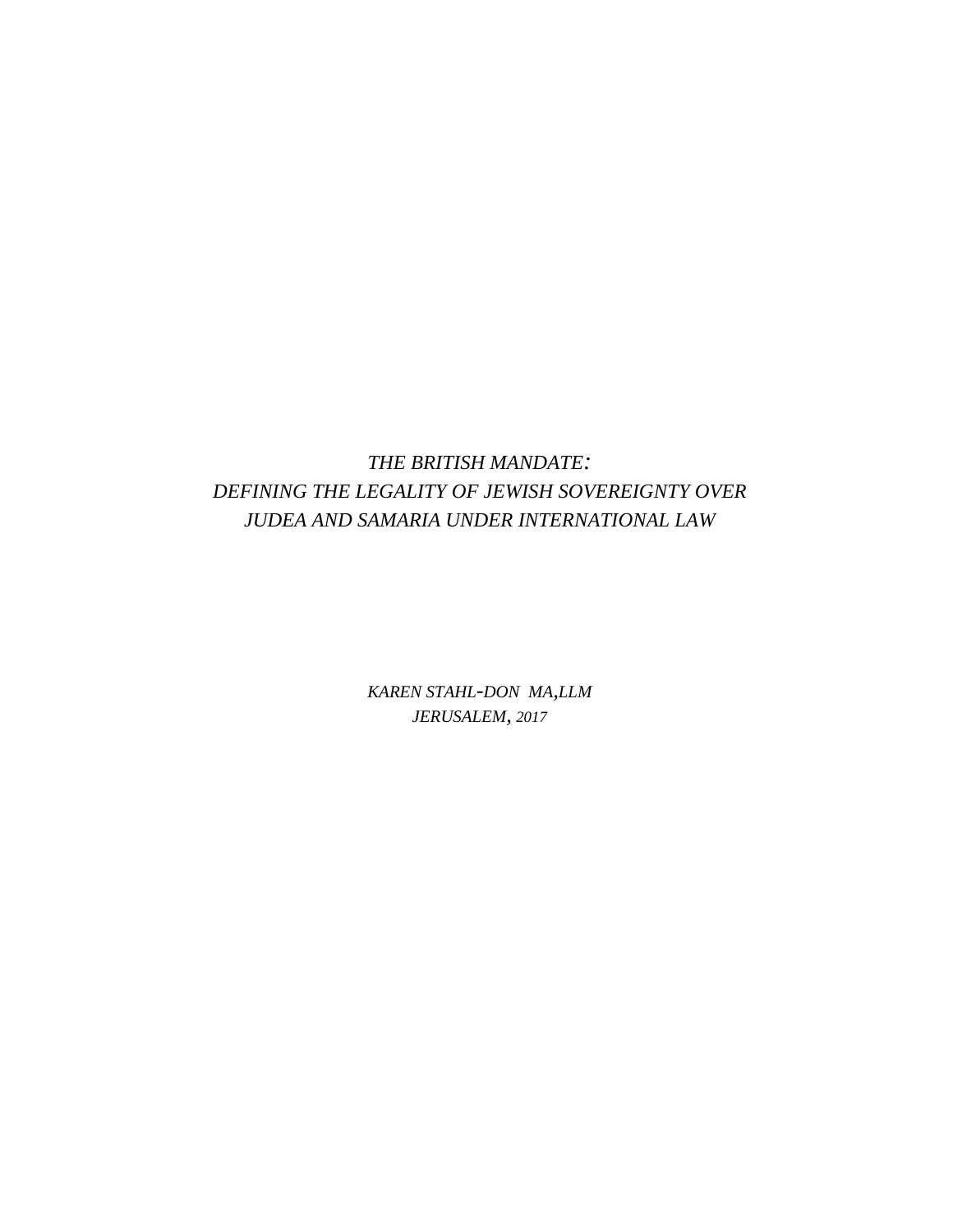## *THE BRITISH MANDATE: DEFINING THE LEGALITY OF JEWISH SOVEREIGNTY OVER JUDEA AND SAMARIA UNDER INTERNATIONAL LAW*

#### I. INTRODUCTION

The purpose of this report is to present a clear solid historical and legal basis for Israeli sovereignty over the entire area of the Mandate. An objective evaluation of the relevant binding instruments and applicable rules of international law conclusively establishes the legality of Israeli sovereignty over Judea and Samaria,<sup>1</sup> and the right of Jewish settlement therein. These basic legal historical documents speak the truth to all who choose to read them.

It is common to analyze the legality of Jewish settlement in Judea and Samaria beginning in 1947<sup>2</sup> or in 1967 with the Six-Day War. Yet either starting point obscures the entire World War I era, which defined the framework of the region and Israel's legal claim of sovereignty over Judea and Samaria. Failure to

<sup>&</sup>lt;sup>1</sup> The proper name for these territories deserves a brief discussion. "Judea and Samaria" denote the Biblical names of the area commonly referred to today as the "West Bank." These names have historically been used to describe the region that Jordan illegally held from 1949-1967. Both the Palestine Mandate and the United Nations employed the terms "Judea and Samaria" to depict this geographic region – for example, United Nations General Assembly Resolution 181 utilizes these terms in Part II(A). After conquering this territory in 1949, Jordan renamed this area the "West Bank," since the territory lies on the west bank of the Jordan River. The term "West Bank" thus implies a connection to Jordanian sovereignty, despite the fact that Jordan never acquired lawful sovereignty over the area. See, e.g. "Legal Consequences of the Construction of a Wall in the Occupied Palestinian Territory," Advisory Opinion, 2004 I.C.J. 136, Paragraph 73.

 $2$  Many begin with the 1947 passage of United Nations General Assembly Resolution 181 – see, for example, "Legal Consequences of the Construction of a Wall in the Occupied Palestinian Territory," Paragraph 71. 1947 is often used as the starting point of recounting the history to promote the argument that Jewish immigration to Israel was only permitted in light of sympathy to Holocaust victims. Such a view ignores the prior decades of documented public international support for reconstituting the Jewish home in Palestine, due to a historic right that long preceded the Holocaust. The Holocaust may have confirmed the need for a homeland for a homeless and persecuted minority, but, as discussed below, the modern notion of a Jewish homeland has been endorsed since at least 1917 with the Balfour Declaration. The subsequent Paris Peace Conference of 1919 gave "official and public consideration to the re-establishment of the Jewish people in their national homeland." Nathan Feinberg, *Some Problems of the Palestine Mandate* (Tel Aviv: Shoshani's Printing, 1936), 14.

As documented further in this paper, a multitude of binding international documents continued to portray explicit recognition of the Jewish people's connection to Palestine. In April 1920, for example, the British newspaper of record heralded the San Remo Conference as "an event that will be celebrated in all Jewish centres [sic] with great joy" and a date that "will perhaps become a Jewish national holiday" in its announcement that "the Wandering Jews," after 20 centuries, will begin to re-establish their "ancient homeland." "Zionist Rejoicings - British Mandate for Palestine Welcomed," *The Times*, 26 April 1920.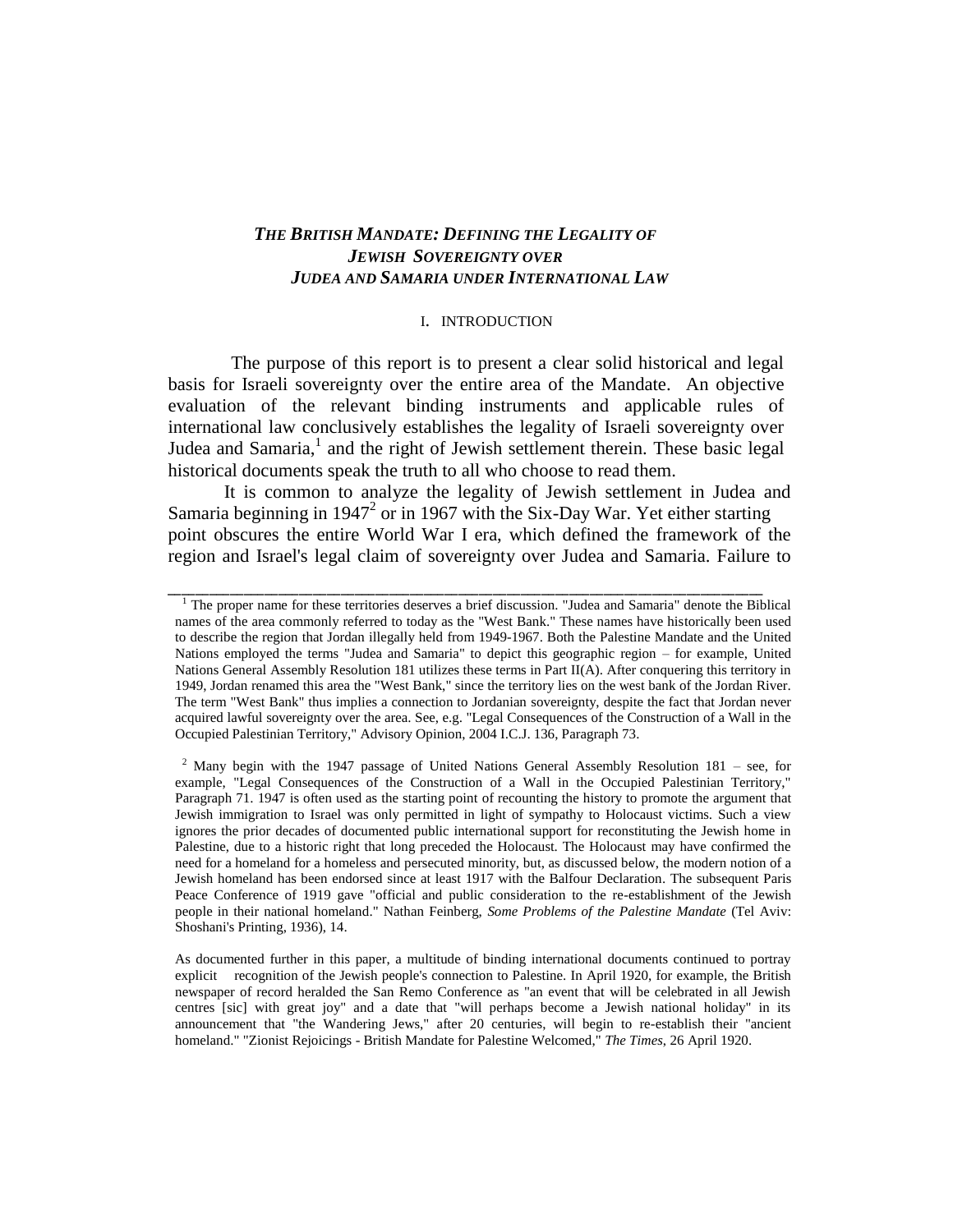evaluate historical events and documents from this era will inevitably result in improper application of international legal precepts, producing inequitable and unjust conclusions. As the British Peel Commission noted in 1937, "the present problem of Palestine…is unintelligible without knowledge of the history that lies behind it. No other problem of our time is rooted so deeply in the past."<sup>3</sup>

Beginning in 1917 with the Balfour Declaration, the international community supported the return of the Jewish people to reconstitute their national home in Palestine. The international community committed itself to realizing this goal in a series of binding international documents, culminating in the British Mandate for Palestine with boundaries that included Judea and Samaria (hereafter: the "Palestine Mandate," "the British Mandate," or "the Mandate"). The League of Nations charged Britain via the Palestine Mandate as Mandatory, with the duty of facilitating the establishment of a Jewish national home in Palestine, while safeguarding the civil and religious rights of all of Palestine's inhabitants. The Mandate for Palestine, "in fact and in law [was] an international agreement having the character of a treaty or convention." $\frac{1}{4}$  Although the League of Nations was abolished in April 1946, the Palestine Mandate remained in force, as will be discussed below.

No binding international agreement or event altered the inclusion of Judea and Samaria within the borders of the Palestine Mandate, from the time the international community recognized Israel as an independent state in 1948 and as a member of the United Nations in 1949.  ${}^{5}$ At that time, this paper will demonstrate, the Mandate terminated upon the realization of its clearly stated purpose: facilitating the return of a sufficient number of Jews to Palestine to create a Jewish National home in their historic homeland with the ability to stand on its own. As detailed in its Declaration of Independence, the State of Israel stands as a Jewish national home, intent upon safeguarding the civil and religious rights of all its citizens, irrespective of race or religion. Truly, this is the nature of the state

<sup>3</sup> The Peel Commission proceeded to recount the history of the Jewish people from Biblical times in great detail, basing their right of return to Palestine on this connection, which had remained the center of their spiritual lives since their dispersion. "Palestine Royal Commission Report: Presented by the Secretary of State for the Colonies to Parliament by Command of His Majesty" (London: His Majesty's Stationery Office, 1937), 14-17. (Hereafter: "The Peel Commission Report").

<sup>4</sup> "South West Africa Cases (Ethiopia v. South Africa; Liberia v. South Africa), Preliminary Objections," Judgment of 21 December 1962, I.C.J. Reports 1962, 319, 330.

<sup>5</sup> As will be discussed within, no subsequent agreement contains language or intent to constitute the forfeiture of Israeli sovereignty over Judea and Samaria, including Resolution 242, the Oslo Accords or the Road Map. Thus, Israeli sovereignty over these areas remains valid. It should also be noted that historically various plans to partition the area, including the Peel Commission Report in 1936 and the Woodhead Commission in 1938, were ultimately abandoned without altering the border. See Bell, p.676.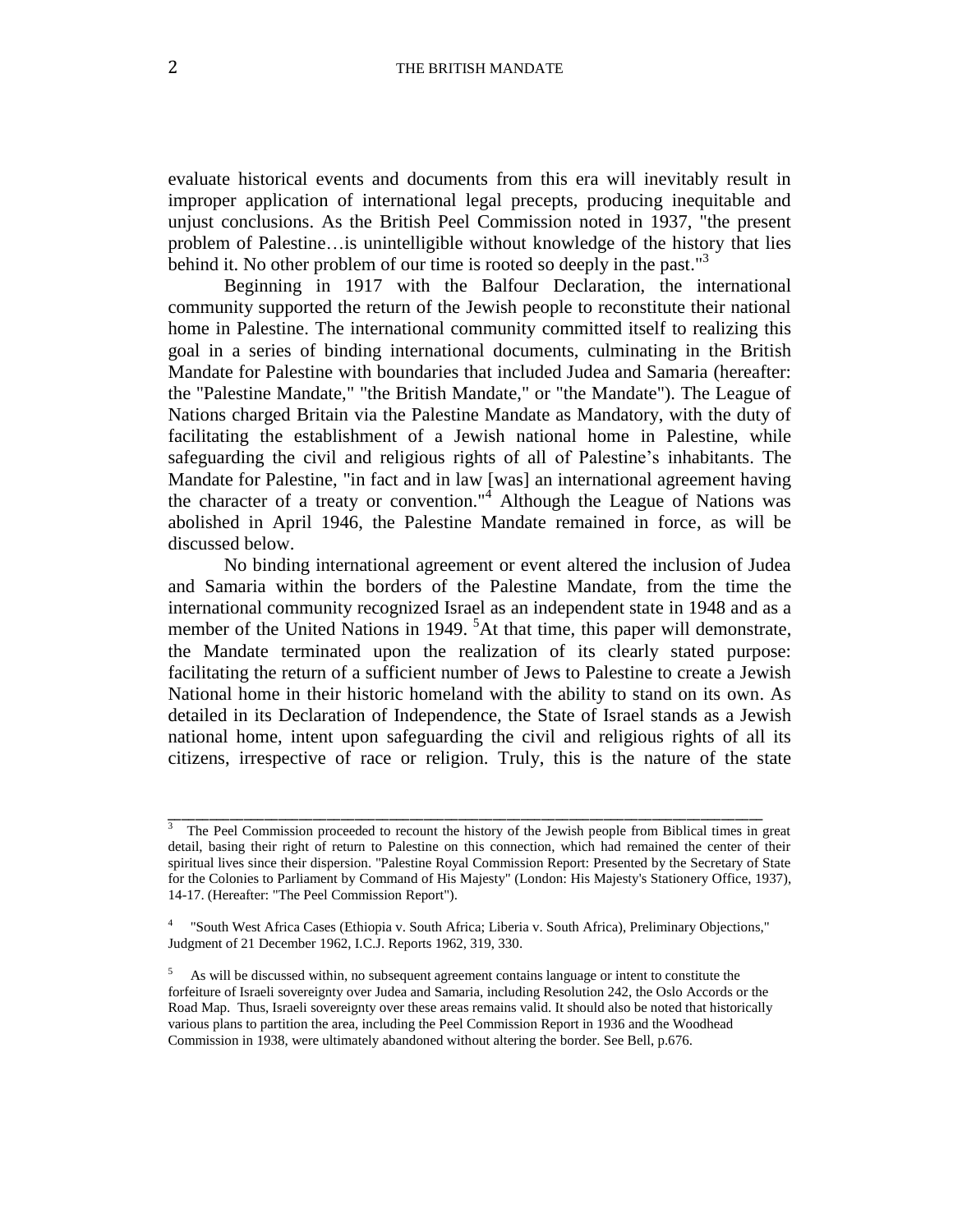envisioned by the Principal Allied Powers, the League of Nations, and the international community as set forth in the Mandate for Palestine.

Upon Israel's recognition as an independent state—which triggered the termination of the Palestine Mandate—the Jewish people, as the Mandate's beneficiaries, acquired sovereignty over the territory in its entirety.<sup>6</sup> This sovereignty had been held in abeyance during the time of the Mandate, and no legal change had altered the status of the Jordan River as the Mandate's eastern border. Thus, as will be illustrated, the current legal borders of the modern State of Israel conform to those defined by the Mandate. As a result, sovereignty over the entire area of the Mandate—including Judea and Samaria—accrued to the Jewish people upon Israel's recognition as an independent state. This conclusion is further confirmed, *inter alia*, by application of the legal principle *uti possidetis juris* ("as you possess under the law"), a concept that the International Court of Justice has applied when recognizing historically designated administrative boundaries, subsequent to tracing internationally recognized historical documentation.<sup>7</sup>

Furthermore, although multiple international bodies—including the ICJ have attempted to apply the Hague and Geneva Conventions to define the status of Judea and Samaria as "belligerently occupied," such an application is erroneous. Indeed, as will be demonstrated below, the fact that Israel acquired sovereignty rights in this territory upon termination of the British Mandate—and subsequently liberated this territory in the aftermath of the Six-Day War—establishes the irrelevance of the Hague and Geneva Conventions regarding Judea and Samaria. In addition, Israel has never waived sovereignty rights over Judea and Samaria, despite its participation in subsequent peace negotiations regarding the status of

\_\_\_\_\_\_\_\_\_\_\_\_\_\_\_\_\_\_\_\_\_\_\_\_\_\_\_\_\_\_\_\_\_\_\_\_\_\_\_\_\_\_\_\_\_\_\_\_\_\_\_\_\_\_\_\_\_\_\_\_\_\_\_\_\_\_\_\_\_\_\_\_\_\_\_\_\_\_\_\_\_\_\_\_\_\_  $6\text{ The other mandates similarly terminated in accordance with the borders defined by the relevant mandates.}$ 

<sup>7</sup> "Frontier Dispute," Judgment, I.C.J. Reports 1986, 554, Paragraph 20. See also the comments of Professor Avi Bell cited by Caroline Glick in The Israel Solution, New York: Crown Forum, 2005, 174- 175. "Applying the rule would appear to dictate that Israel's borders are those of the Palestine Mandate that preceded it, except where otherwise agreed upon by Israel and its relevant neighbor. And, indeed, rather than undermine the application of *uti possidetis juris*, Israel's peace treaties with neighboring states to date – with Egypt and Jordan – appear to reinforce it. These treaties ratify borders between Israel and its neighbors explicitly based on the boundaries of the British Mandate of Palestine. Likewise, in demarcating the so-called "Blue Line" between Israel and Lebanon in 2000, the United Nations Secretary General relied upon the boundaries of the British Mandate of Palestine…Given the location of the borders of the Mandate of Palestine, applying the doctrine of *uti possidetis juris* to Israel would mean that Israel has territorial sovereignty over all the disputed areas of Jerusalem, the West Bank, and Gaza, except to the degree that Israel has voluntarily yielded sovereignty since its independence. This conclusion stands in opposition to the widely espoused position that international law gives Israel little or no sovereign claim to these areas." Avraham Bell and Eugene Kontorovich, "Palestine, Uti Possidetis Juris and the Borders of Israel", 58 Ariz.L.Rev. 633,637 (2016). See also Paul S. Reibenfeld, "The Legitimacy of Jewish Settlement in Judea, Samaria and Gaza" Israel's Legitimacy in Law and History. Center for Near East Policy Research, 1993. p.71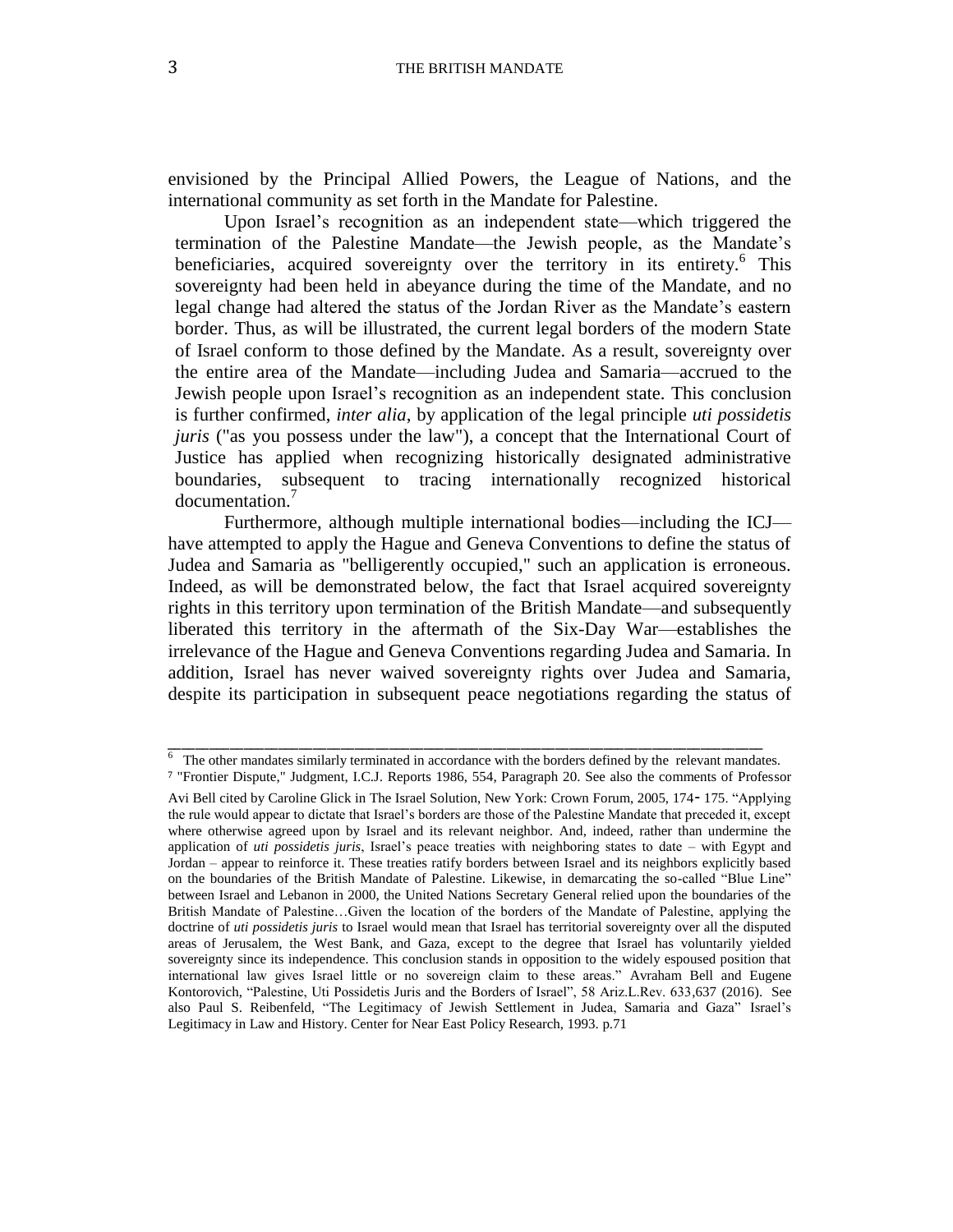this territory.<sup>8</sup> Neither the Oslo Accords nor the 2003 "Road Map for Peace" nor any other negotiations have altered the borders of Judea and Samaria that were set down in the Mandate.

Political discussion should be premised upon the knowledge and assertion that Israel retains legal sovereignty over Judea and Samaria, and thus a Jewish presence and Jewish communities in the area are legal according to international law.

#### II. INTERNATIONAL ACCEPTANCE AND SUPPORT OF THE BALFOUR DECLARATION

Although there has been a continual Jewish presence in Israel since Biblical times, $9$  the documented modern international recognition of the Jewish right to return to Israel began with the Balfour Declaration in 1917.<sup>10</sup> At that time—close to the end of World War I—the region known as "Palestine" was part of Syria<sup>11</sup> and under the control of the Ottoman Empire. The Balfour Declaration, communicated by the Foreign Secretary of the British Government, Lord Arthur James Balfour, stated that the British government wished to convey a "declaration of sympathy with Jewish Zionist aspirations":

> His Majesty's Government view with favour the establishment in Palestine of a national home for the Jewish people, and will use their best endeavours to facilitate the achievement of this object, it being clearly understood that nothing shall be done which may prejudice the civil and religious rights of existing non-Jewish communities in

<sup>8</sup> See, for example, Article XXXI(6) of the 1995 Interim Agreement on the West Bank and Gaza Strip: "Neither Party shall be deemed, by virtue of having entered into this Agreement, to have renounced or waived any of its existing rights, claims or positions." "Israeli and Palestinian Authority: Interim Agreement on the West Bank and Gaza Strip (September 28, 1995)," in *The Israel-Arab Reader*, ed. Walter Laqueur and Barry Rubin, 7<sup>th</sup> Edition (New York: Penguin Group, 2008), 520. Israel has included similar clauses in every document it has signed over the course of negotiations on Judea and Samaria until the present day.

<sup>&</sup>lt;sup>9</sup> The Peel Commission Report delineates this extensive history on p. 14-17.

<sup>&</sup>lt;sup>10</sup> The Balfour Declaration was the first official document issued by a government in hundreds of years that explicitly recognized a Jewish connection to Palestine. Prior significant recognition, such as the British offer of a Jewish homeland in Uganda in 1903, signified recognition of a Jewish *nationality*, but did not have the widespread international credibility and support afforded by the era beginning with 1917. Notably, Napoleon Bonaparte recognized a Jewish connection to Palestine in 1799, in his "Letter to the Jewish Nation from the French Commander-in-Chief Bonaparte." Cited in Simon Sebag Montefiore, *Jerusalem: The Biography* (New York: Random House, 2012), 331.

<sup>&</sup>lt;sup>11</sup> The Peel Commission Report, 18.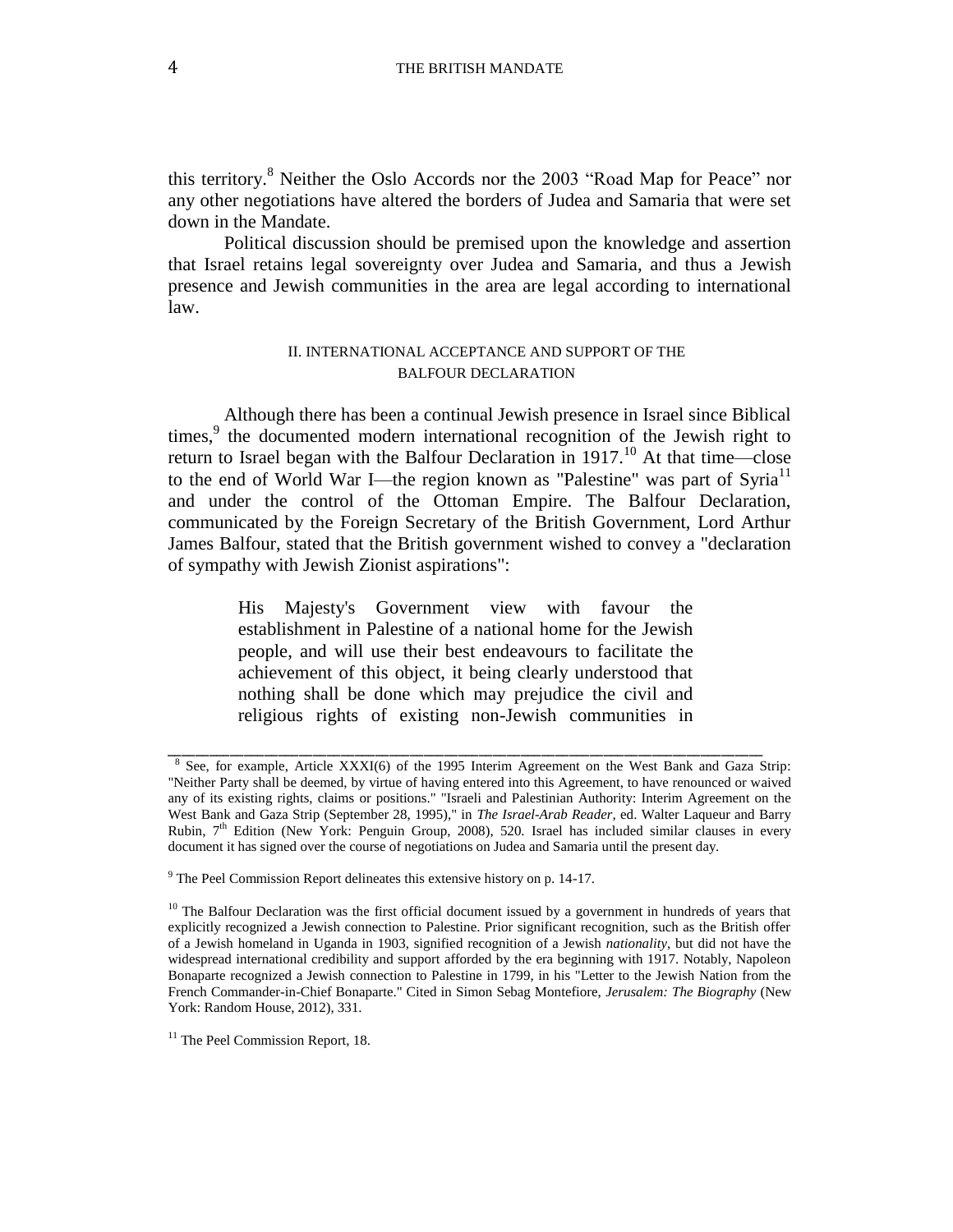Palestine, or the rights and political status enjoyed by Jews in any other country. $^{12}$ 

The Balfour Declaration has been discounted as a private letter, not constituting a binding act of international law. <sup>13</sup> However, far from being a clandestine promise, the Balfour Declaration was prominently included in multiple international documents, including the 1920 Treaty of Sévres between Turkey and the Allies, which was signed by the Ottoman Sultan (though never ratified).<sup>14</sup> It should also be emphasized that President Woodrow Wilson approved the Balfour Declaration before it was published, and the French and Italian governments also publicly endorsed the declaration.<sup>15</sup>

In addition, the Principal Allied Powers later unambiguously defined the realization of the Balfour Declaration as the purpose of the Palestine Mandate. Specifically, on April 25, 1920, at the San Remo Conference, representatives of the four Allied powers of World War I—Britain, France, Italy, and Japan distributed the Mandate for Palestine to Great Britain, with the intention that

the Mandatory will be responsible for putting into effect the declaration originally made on November 8, 1917, by the British Government, and adopted by the other Allied Powers, in favour of the establishment in Palestine of a national home for the Jewish people, it being clearly understood that nothing shall be done which may prejudice the civil and religious rights of existing non-Jewish

<sup>&</sup>lt;sup>12</sup> "Balfour Declaration, 1917," *The Avalon Project: Yale Law School*. Accessed online: [http://avalon.law.yale.edu/20th\\_century/balfour.asp.](http://avalon.law.yale.edu/20th_century/balfour.asp)

<sup>&</sup>lt;sup>13</sup> See, for example, John Quigley, *The Statehood of Palestine* (Cambridge: Cambridge University Press, 2010), 13-14.

<sup>&</sup>lt;sup>14</sup> In the Treaty of Sévres, Turkey relinquished ownership of most of the territories of the former Ottoman Empire—including Palestine—to the League of Nations. However, the Treaty was not formally ratified due to a revolution led by Kamal Ataturk, for reasons unrelated to the Mandates. Ataturk, however, *did* negotiate the Lausanne Treaty in 1923, which was signed and ratified. See "Treaty of Peace Between the Allied and Powers and Turkey," *American Journal of International Law* 15:3 (July 1921): 179-181. Article 26 of the Lausanne Treaty acknowledged the new territorial boundaries and included recognition of the other Peace treaties, each of which included the Covenant of the League of Nations. Thus, although the Lausanne Treaty did not explicitly mention Palestine, it is clear that Palestine was included with the other relevant Mandates. In other words, although the Treaty did not specify "in whose favor the [Turkey's] renunciation [of sovereignty] was made, it was presumably contemplating the States then in occupation." L. Oppenheim, *International Law, A Treatise* (London: Longmans, Green and Co., 1928), 203.

<sup>&</sup>lt;sup>15</sup> The Peel Commission Report, 22. Similarly, President Truman approved of the Balfour Declaration, "explaining that it was in keeping with former President Woodrow Wilson's principle of 'self-determination.'" "The Recognition of the State of Israel," Harry S. Truman Library and Museum. Accessed online: [http://www.trumanlibrary.org/whistlestop/study\\_collections/israel/large/index.php.](http://www.trumanlibrary.org/whistlestop/study_collections/israel/large/index.php)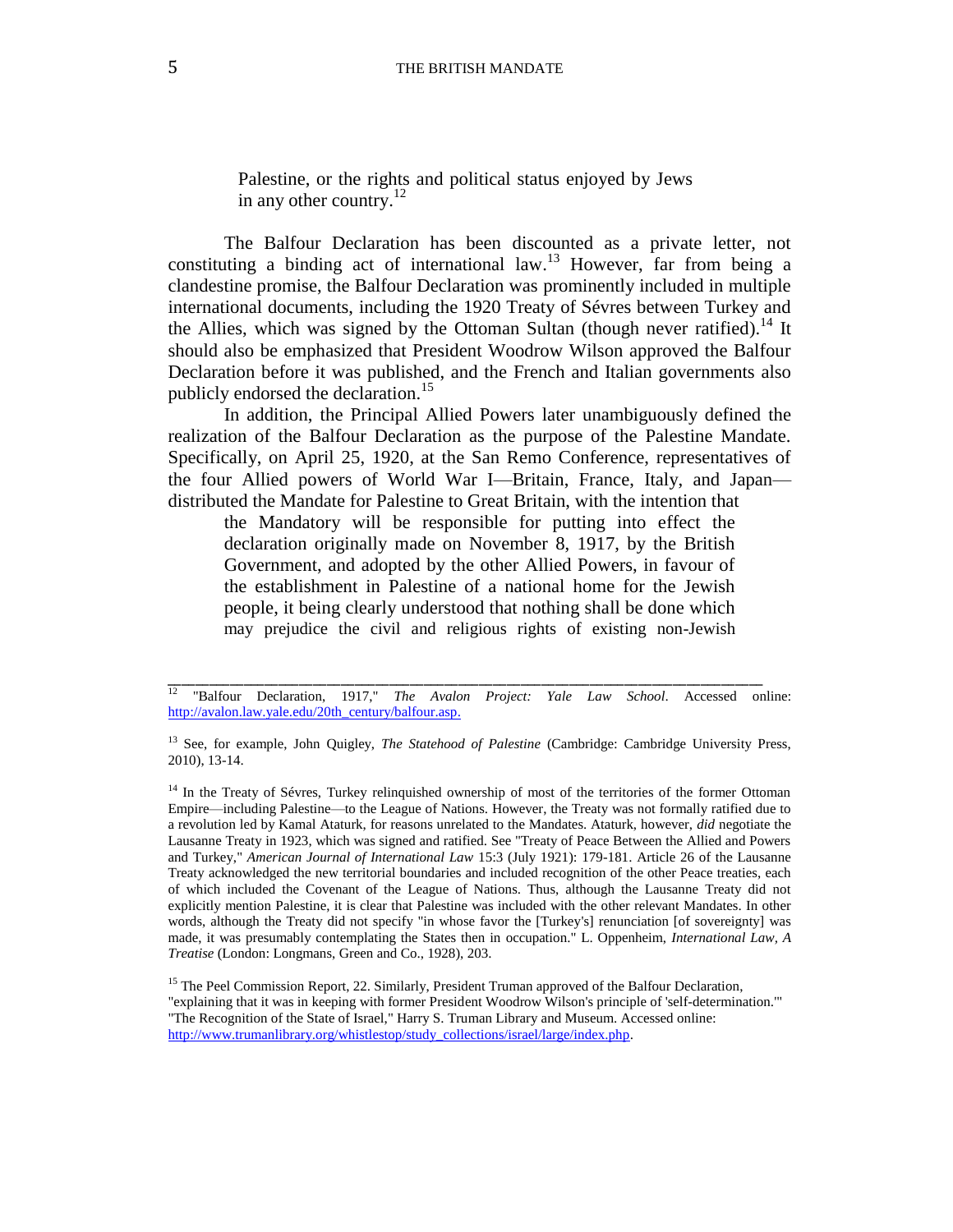communities in Palestine, or the rights and political status enjoyed by Jews in any other country.<sup>16</sup>

Notably, the Balfour Declaration and the subsequent documents utilize the term "national home for the Jewish people" rather than "Jewish state." As will be discussed further, unlike granting sovereignty to a population already residing in a given area, the unique nature of the proposed national home in Palestine involved sovereignty for the Jewish people, not yet constituting a majority therein. For this reason, the Mandate defined procedures to facilitate Jewish immigration and Jewish political institutions. Recognizing the uniqueness and uncertainty of this unparalleled endeavor, the Peel Commission noted in 1937 that "His Majesty's Government could not commit itself to the establishment of a Jewish State. It could only undertake to facilitate the growth of a Home. *It would depend mainly on the zeal and enterprise of the Jews whether the Home would grow big enough to become a State."* 17

Further, the Zionist leadership regarded the Balfour Declaration's promise of a "Jewish National Home" to encompass *more* than "merely" a Jewish state for its residents; rather the Declaration refers to a single location in the world with a Jewish majority that would be obligated to provide a home to all Jews seeking refuge. As David Ben-Gurion explained to the United Nations Special Committee on Palestine, a "Jewish National Home" in Palestine meant that no government in Palestine could prevent a Jew in need from immigrating:

Such a position might arise in a Jewish State. The Jews in Palestine might say, you are suffering in Germany; that is your business. Therefore, when you said "a National Home for the Jewish people," I said it was more than merely a Jewish State for those who are there. As long as there is a Jew who cannot stay where he is, and as long as there is a place in Palestine, a Jewish State will not have the right to prevent him from coming. Therefore, *a National Home for the Jewish people is more than a Jewish* State. $^{18}$ 

<sup>&</sup>lt;sup>16</sup> "San Remo Resolution: April 25, 1920,"

[http://web.archive.org/web/20071017031147/http:/www.therightroadtopeace.com/infocenter/Heb/SamRemoR](http://web.archive.org/web/20071017031147/http:/www.therightroadtopeace.com/infocenter/Heb/SamRemoRes.html) [es.html](http://web.archive.org/web/20071017031147/http:/www.therightroadtopeace.com/infocenter/Heb/SamRemoRes.html)

<sup>&</sup>lt;sup>17</sup> The Peel Commission Report, 37 (emphasis added). In addition, with regard to the interpretation of the phrase "Jewish National Home," the Commission noted that "Lord Robert Cecil in 1917, Sir Herbert Samuel in 1919, and Mr. Winston Churchill in 1920 spoke or wrote in terms that could only mean that they contemplated the eventual establishment of a Jewish State [in Palestine]," and that "leading British newspapers were equally explicit in their comments on the [Balfour] Declaration." The Peel Commission Report, 25.

<sup>&</sup>lt;sup>18</sup> "United Nations Special Committee on Palestine, Report of the General Assembly, Volume III, Annex A: Oral Evidence Presented at Public Meeting," A/364/Add.2 PV.19, 7 July 1947. Accessed online: [http://avalon.law.yale.edu/20th\\_century/balfour.asp.](http://avalon.law.yale.edu/20th_century/balfour.asp) *Emphasis added*.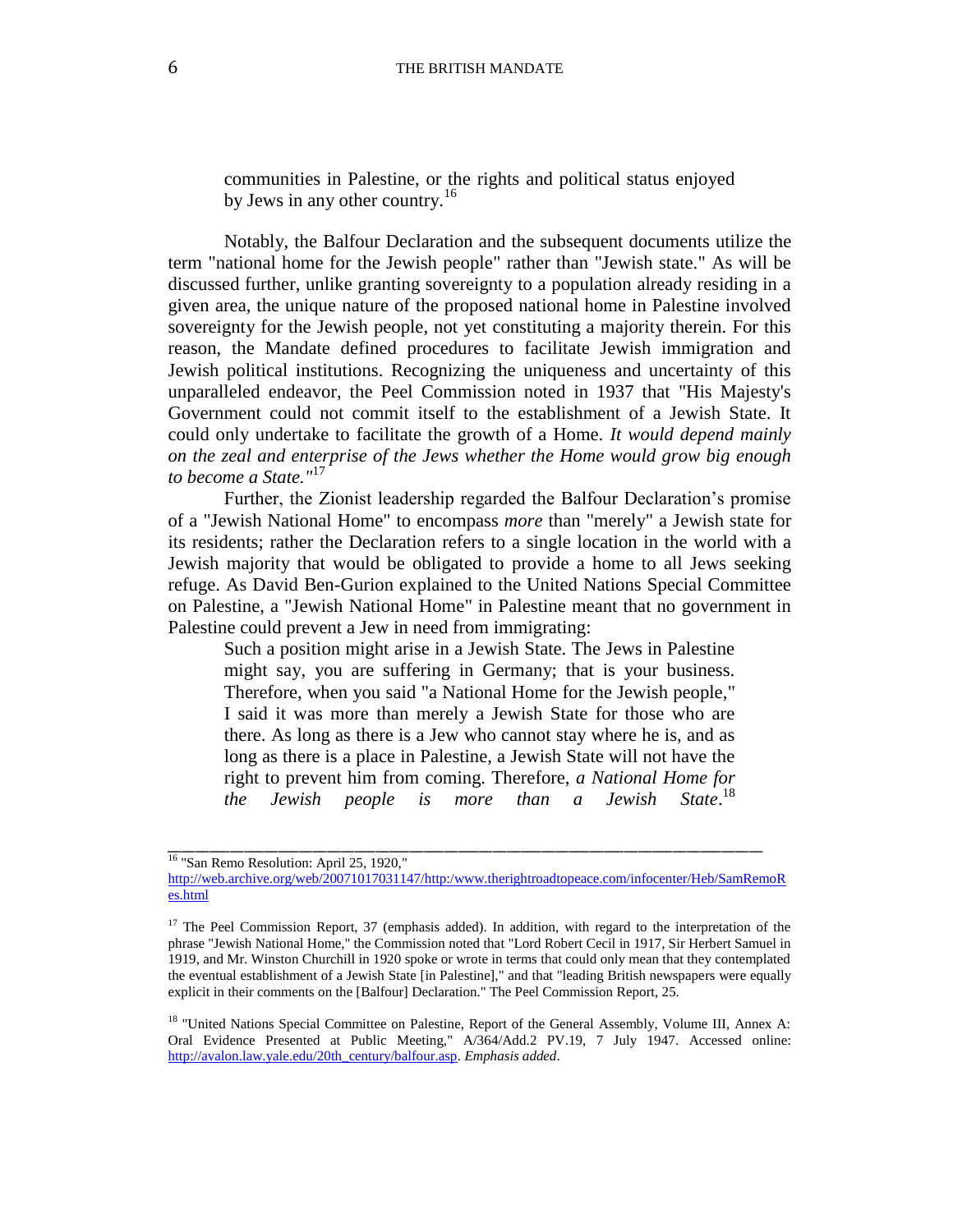#### III. THE CREATION OF THE MANDATE SYSTEM

The 1919 Treaty of Versailles, together with the other World War I peace treaties, began with the text of the Covenant of the newly formed League of Nations, a multinational organization designed to resolve international disputes, expressing the hope of President Woodrow Wilson that future wars could be averted.<sup>19</sup> One year prior, in 1918, President Wilson had stressed the principles of nationhood and self-determination in his "Fourteen Points" speech.<sup>20</sup> Despite President Wilson's best efforts, however, the concept of self-determination was not explicitly included in the League of Nations Covenant, as "it was clearly not regarded as a legal principle." However, as Shaw notes, "its influence can be detected in the various provisions for minority protection and in the establishment of the mandates system based as it was upon the sacred trust concept."<sup>21</sup>

Thus, the Palestine Mandate intended to develop the self-determination of the Jewish nation, along with providing protection of the non-Jewish minority. Moreover, the Palestine Mandate specifically recognized "the historical connection of the Jewish people with Palestine [and] the grounds for reconstituting their national home in that country."<sup>22</sup> The multiple provisions of the Mandate specifically reflect this objective, and would be devoid of meaning were the purpose not to create a Jewish majority in the Jewish national homeland. The Peel Commission explicitly stated that "the policy of the Balfour Declaration made it clear from the beginning that Palestine would have to be treated differently from Syria and Iraq…unquestionably, the primary purpose of the [Palestine] Mandate, *as expressed in its preamble and its articles*, is to promote the establishment of a Jewish National Home."<sup>23</sup>

 $\overline{a}$ 

<sup>&</sup>lt;sup>19</sup> Interestingly, despite the prominent role of Woodrow Wilson in the establishment of the League of Nations, the United States never became a member.

<sup>20</sup> Woodrow Wilson, "President Wilson's Fourteen Points," *The Avalon Project*: *Yale Law School*. Accessed online[: http://avalon.law.yale.edu/20th\\_century/wilson14.asp](http://avalon.law.yale.edu/20th_century/wilson14.asp)

<sup>&</sup>lt;sup>21</sup> Malcolm Shaw, *International Law: Sixth Edition* (Cambridge: Cambridge University Press, 2008), 251. The concept of self-determination also served as a "guiding instrument in the peace treaties of 1919- 1923…whatever else may be said about these treaties, there can hardly be any doubt that they have given to the [principle of self-determination] a much wider application than any previous treaty." Jacob Stoyanovsky, *The Mandate for Palestine: A Contribution to the Theory and Practice of International Mandates* (London: Hyperion Press, 1976), 51.

<sup>22</sup>"The Palestine Mandate," *The Avalon Project*: *Yale Law School*. Accessed online: [http://avalon.law.yale.edu/20th\\_century/palmanda.asp.](http://avalon.law.yale.edu/20th_century/palmanda.asp)

 $23$  The Peel Commission Report, 38-39. Emphasis in the original.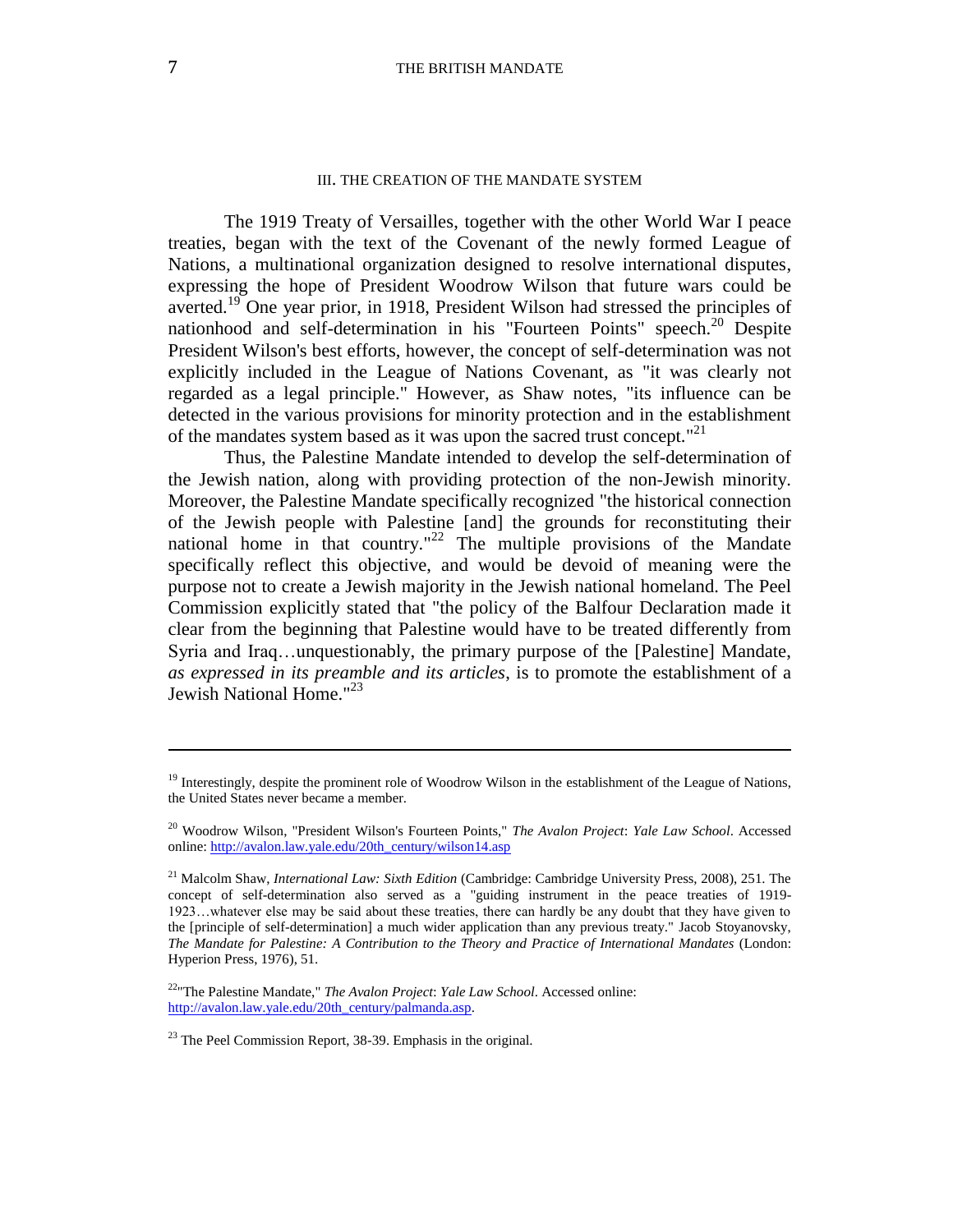Article 22 of the League of Nations Covenant defined the Mandate system as a "principle of guardianship over certain undeveloped peoples, [then viewed as] a new and progressive step in international law.<sup> $n^2$ 4</sup> The system served as a compromise between those Allied powers with imperialist aims of annexing the occupied areas of the defeated Central Powers, and those who supported President Wilson's "demand that the interest of the peoples should be the primary consideration in the settlement." <sup>25</sup> Article 22 thus states that the European powers' responsibility forms a "sacred trust of civilization." The enlightened nations would provide "tutelage" to these less advanced peoples until they could adapt to the "strenuous conditions of the modern world."<sup>26</sup> Thus, Article 22 introduced "new principles of delegated government" into international law: international Mandates, a novel legal framework, allowed the Allied victors to maintain a presence while guiding the liberated population to self-rule, all under supervision of the League of Nations.<sup>27</sup>

Clearly, today this somewhat patronizing concept of "tutelage" might be dismissed as no longer politically correct, since the concept of self-determination as applied during the Mandatory period has evolved. Thus, it is important to stress the principle of intertemporal law, which requires that such acts be evaluated

 $\frac{24}{24}$  Oppenheim, 301.

<sup>25</sup> Norman Bentwich, *The Mandates System* (London: Longmans, Green and Co., 1930), 2.

<sup>&</sup>lt;sup>26</sup> Article 22, "The Covenant of the League of Nations, Including Amendments Adopted to December 1924," *The Avalon Project*: *Yale Law School*. Accessed online[: http://avalon.law.yale.edu/20th\\_century/leagcov.asp.](http://avalon.law.yale.edu/20th_century/leagcov.asp)

<sup>&</sup>lt;sup>27</sup> Bentwich, 2. Article 22 of the Covenant of the League of Nations delineated three different categories of Mandates, determined primarily by the level of development of the population. The more developed the population, the less involvement would be necessary by the assigned Mandatory power and the shorter the road to sovereignty and independence. The first category—so-called "Class A" Mandates—applied to "certain communities formerly belonging to the Turkish Empire." These territories "have reached a stage of development where their existence as independent nations can be provisionally recognized," on condition of "administrative advice and assistance by a Mandatory until such time as they are able to stand alone." The second category—so-called "Class B" Mandates—applied to "other peoples, especially those of Central Africa." These communities were at a less developed stage, requiring the Mandatory to "administer the territory under conditions which will guarantee freedom of conscience and religion, subject only to," *inter alia*, "the maintenance of public order and morals." Finally, the third category—so-called "Class C" Mandates—due to the small size of their population or their "remoteness from the centres of civilization," were to be "administered under the laws of the Mandatory as integral portions of its territory," subject to certain safeguards.

However, despite these three classifications, it should be noted that Article 22 also states that a Mandate might not necessarily fit neatly into one of the designated categories. According to paragraph 3, "the character of the mandate must differ according to the stage of the development of the people, the geographical situation of the territory, its economic condition and other similar circumstances." Thus, each Mandate was crafted to conform with the unique circumstances of the territory – lending support to the notion that the Palestine Mandate was not strictly an "A," "B," or "C" Mandate, but rather *sui generis*.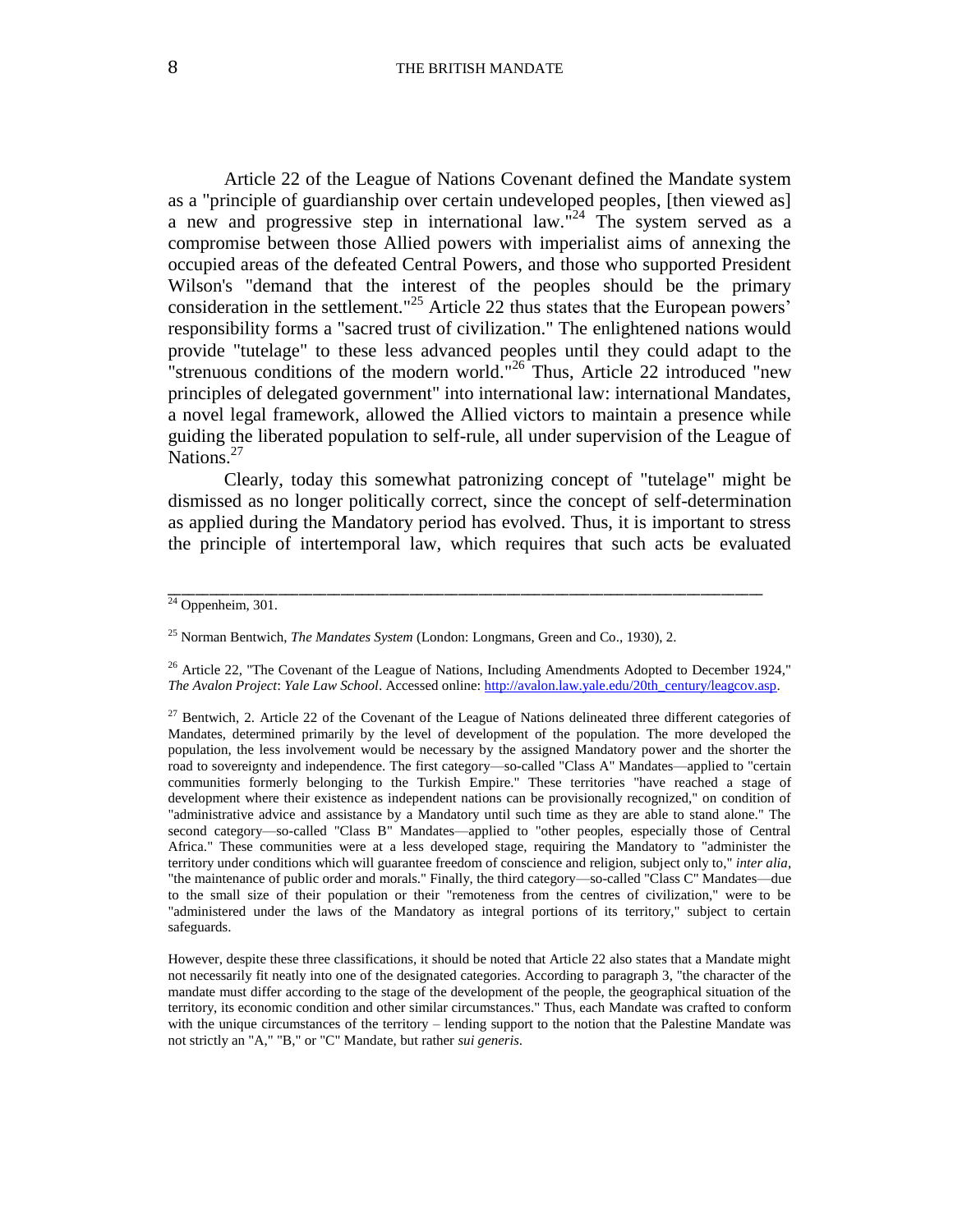through the lens of the international law and mores of their time, and be judged by the law applicable at that time. Arguments which rely on legal developments not accepted at the time—for example, the principle that self-determination is an overriding criterion of statehood, permitting early recognition of selfdetermination movements, and precluding the statehood of any entity created in violation of self-determination—may therefore be misplaced.<sup>28</sup>

This idea is especially crucial in response to those who argue that the Palestine Mandate failed to properly implement President Wilson's notion of selfdetermination in regard to Palestine's Arabs. Indeed, some have argued that proper implementation of Article 22 of the League of Nations Covenant required providing the majority of the inhabitants living in Palestine at the time—i.e. the Arabs—with self-determination.<sup>29</sup> However, such an interpretation flies in the face of the language of the Covenant, the Peel Commission's elucidations, and the manner in which the Palestine Mandate, along with the other Mandates, were implemented and endorsed by 50 nations. In fact, the Palestine Mandate, as stated above, was *specifically* designed to fulfill the self-determination of a people – namely, the Jewish people, deemed a homeless nation worthy of international support to return to the land from which they were exiled. Indeed, the Balfour

\_\_\_\_\_\_\_\_\_\_\_\_\_\_\_\_\_\_\_\_\_\_\_\_\_\_\_\_\_\_\_\_\_\_\_\_\_\_\_\_\_\_\_\_\_\_\_\_\_\_\_\_\_\_\_\_\_\_\_\_\_\_\_\_\_\_\_\_\_\_\_\_\_\_\_\_\_\_\_\_\_\_\_\_\_\_

Indeed, the Peel Commission expressly refuted the Arab delegates' attack on the validity of the Palestine Mandate:

As to the claim, argued before us by Arab witnesses, that the Palestine Mandate violates Article 22 of the Covenant because it is not in accordance with paragraph 4 thereof, we would point out (a) that the provisional recognition of 'certain communities formerly belonging to the Turkish Empire' as independent nations is permissive; the words are 'can be provisionally recognised,' not 'will' or 'shall': (b) that the penultimate paragraph of Article 22 prescribes that the degree of authority to be exercised by the Mandatory shall be defined, at need, by the Council of the League: (c) that the acceptance by the Allied Powers and the United States of the policy of the Balfour Declaration made it clear from the beginning that Palestine would have to be treated differently from Syria and 'Iraq, and that this difference of treatment was confirmed by the Supreme Council in the Treaty of Sévres and by the Council of the League in sanctioning the Mandate.

This analysis leads to the inevitable conclusion that Palestine, unlike Syria/Lebanon and Iraq, was not strictly a "Class A" Mandate, and it was clearly not the intent of the Allied Powers or the international community to require provisional recognition of the non-Jewish majority in Palestine at the time. The Peel Commission Report, 38.

<sup>28</sup> James Crawford, *The Creation of States in International Law* (Oxford: University Press, 2006), 427.

 $29$  For example, the Arab delegates to the Peel Commission argued that the Palestine Mandate violated the Covenant precisely because it was not "in accordance" with Article 22 – and in particular, paragraph 4, which discusses the "A" Mandates. However, Article 22 clearly allows for the creation of a Mandate that is *sui generis*, as described in paragraph 3 of Article 22, and does not necessarily fall into either the "A," "B," or "C" designation.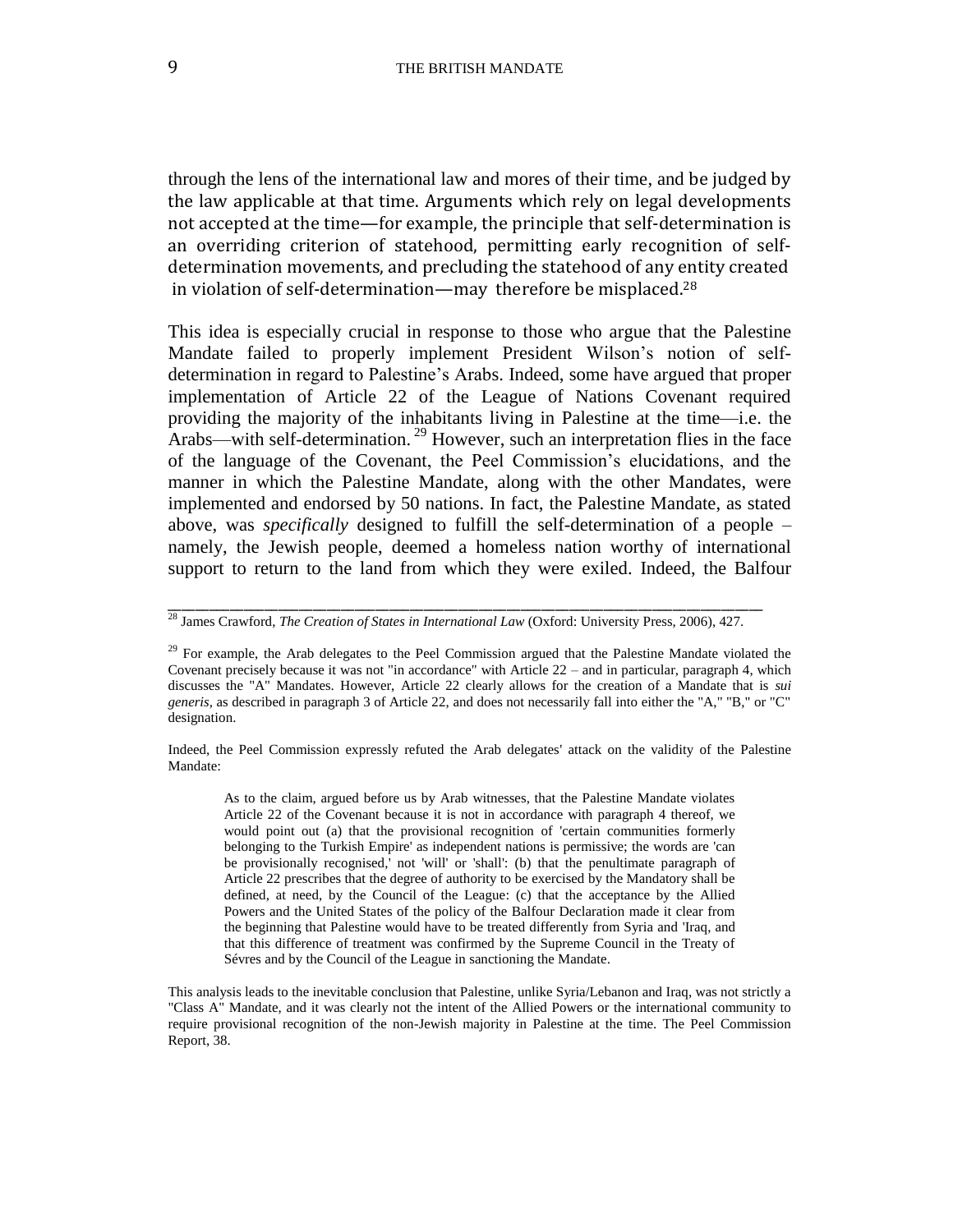Declaration, which would form the basis of the Palestine Mandate, was viewed as an acme of the concept of self-determination.

The Peel Commission confirmed the fairness inherent in granting selfdetermination to the Jewish nation, as "all other civilized peoples had a homeland somewhere in which they were the overwhelming majority, a country they could call their own, a State which gave those of them who lived as a minority in other States a more equal footing...[for the Jews], that land could only be Palestine."<sup>30</sup> As David Ben-Gurion further stated,

the entire civilized world said that while the Arabs were liberated in various territories there was room for the Jews in Palestine. The Jews are connected with this country. We recognize their connexion [sic]. They are coming back. They have a right to come back. They put on only one limitation. We, ourselves, would have put this limitation if it had been put by others: not to displace the population right here...That was the decision. $31$ 

Moreover, it is patently clear from the language of the Palestine Mandate that the Principal Allied Parties intended to implement self-determination once the Jews constituted a majority in Palestine, with guarantees to protect the Arab minority's civil and religious rights. If the Allied Parties did not intend for the Jews to eventually constitute a majority in Palestine, there would clearly not have been a need for the multiple repetitions of the obligation of the Jewish majority to protect the civil and religious rights of the "existing non-Jewish communities in Palestine."<sup>32</sup> Indeed, had the Principal Allied Powers intended to eventually provide self-determination to the Palestinian Arabs, the protective sections would have been written to safeguard a *Jewish* minority.

Finally, it is worth noting that the Mandate omits the word "political" in describing the protection to be afforded to the "civil and religious rights of existing non-Jewish communities in Palestine." This omission was not accidental. As Eugene Rostow explains, the language "reflected that the primary purpose of the Palestine Mandate was the establishment of a national home for the Jewish people in Palestine, not the right of self-determination of the indigenous population."<sup>33</sup> It

<sup>&</sup>lt;sup>30</sup> The Peel Commission Report, 26.

<sup>&</sup>lt;sup>31</sup> "United Nations Special Committee on Palestine, Report of the General Assembly, Volume III, Annex A: Oral Evidence Presented at Public Meeting."

<sup>&</sup>lt;sup>32</sup> "The Palestine Mandate."

<sup>33</sup> Eugene Rostow, "The Perils of Positivism," *Duke Journal of Comparative and International Law* 2 (Spring 1992): 236.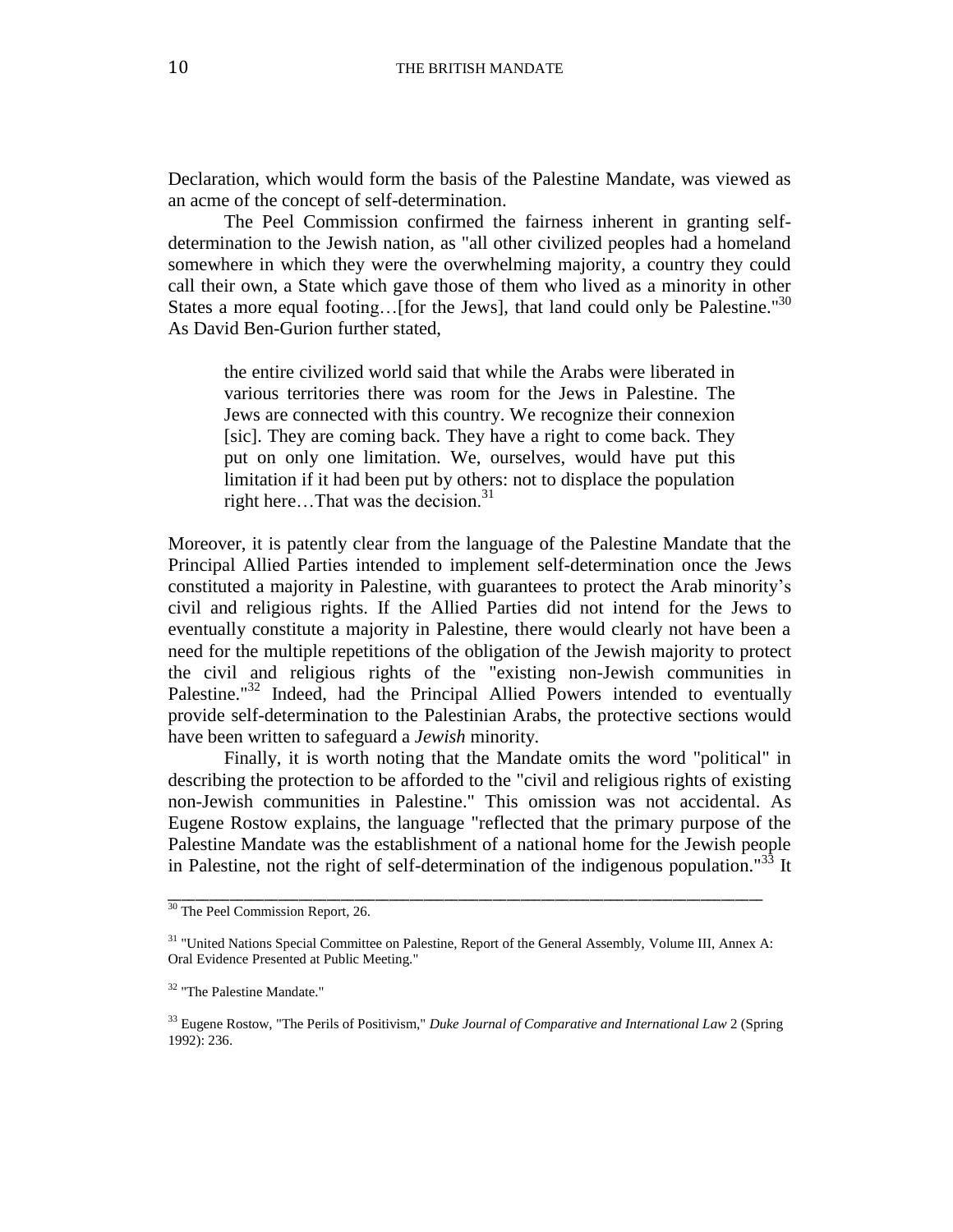should also be noted that the other Mandates contained articles to protect minority rights without intent to grant each minority political self-determination.<sup>34</sup>

#### IV. THE JURISPRUDENCE OF THE MANDATE SYSTEM – MANDATE AS A "TRUST"

While the juridical nature of a Mandate has been a continuing topic of legal discussion, the most prominent legal consensus defines the concept of a mandate as closely analogous to that of a trust*.* First, Article 22 defines the Mandate system as a "sacred *trust* of civilization," and that "securities for the performance of this *trust* should be embodied in this Covenant." <sup>35</sup> Second, the designated territories were never considered the possession of the Mandatory or part of the Mandatory's country. Rather, the Mandatory power acted on behalf of the international community, similar to a trustee. This charge was clearly understood. As Sir Percy Wyn-Harris noted in the British Parliament, "After all, the mandated territories are not parts of the British Empire. We hold them in trust, for their benefit, to the League of Nations, and we have to administer them, not in our own interests, but in the interests of the native inhabitants." 36

Third, jurists have understood the international Mandate to be closely analogous to that of a guardianship for the benefit of a minor, designed to terminate upon the infant reaching the age of majority. In this way, the designated peoples of a Mandate are like the *beneficiaries* of a trust. As Norman Bentwich argues, the Mandate system was a "guardianship of peoples, similar to the guardianship by individuals of minor persons." $37$  In fact, with regard to the Palestine Mandate specifically, Bentwich insists that

it is notable that the Palestine Mandate draws a distinction between the powers and functions of the Mandatory and the powers and functions of the Administration of Palestine. The latter, though controlled by the Mandatory and having as its head a High Commissioner who is the representative of the Mandatory, is nevertheless regarded in the Mandate as a separate authority, *the* 

<sup>&</sup>lt;sup>34</sup> See, for example, Article 6 and Article 8 of the Mandate for Syria and Lebanon.

<sup>&</sup>lt;sup>35</sup> Article 22, "The Covenant of the League of Nations, Including Amendments Adopted to December 1924." Emphasis added.

<sup>&</sup>lt;sup>36</sup> Cited in Stoyanovsky, 310. See also Bentwich, 42: "Palestine is entrusted to the guardianship of the Mandatory until such time as its people are able to stand alone as an independent self-governing nation."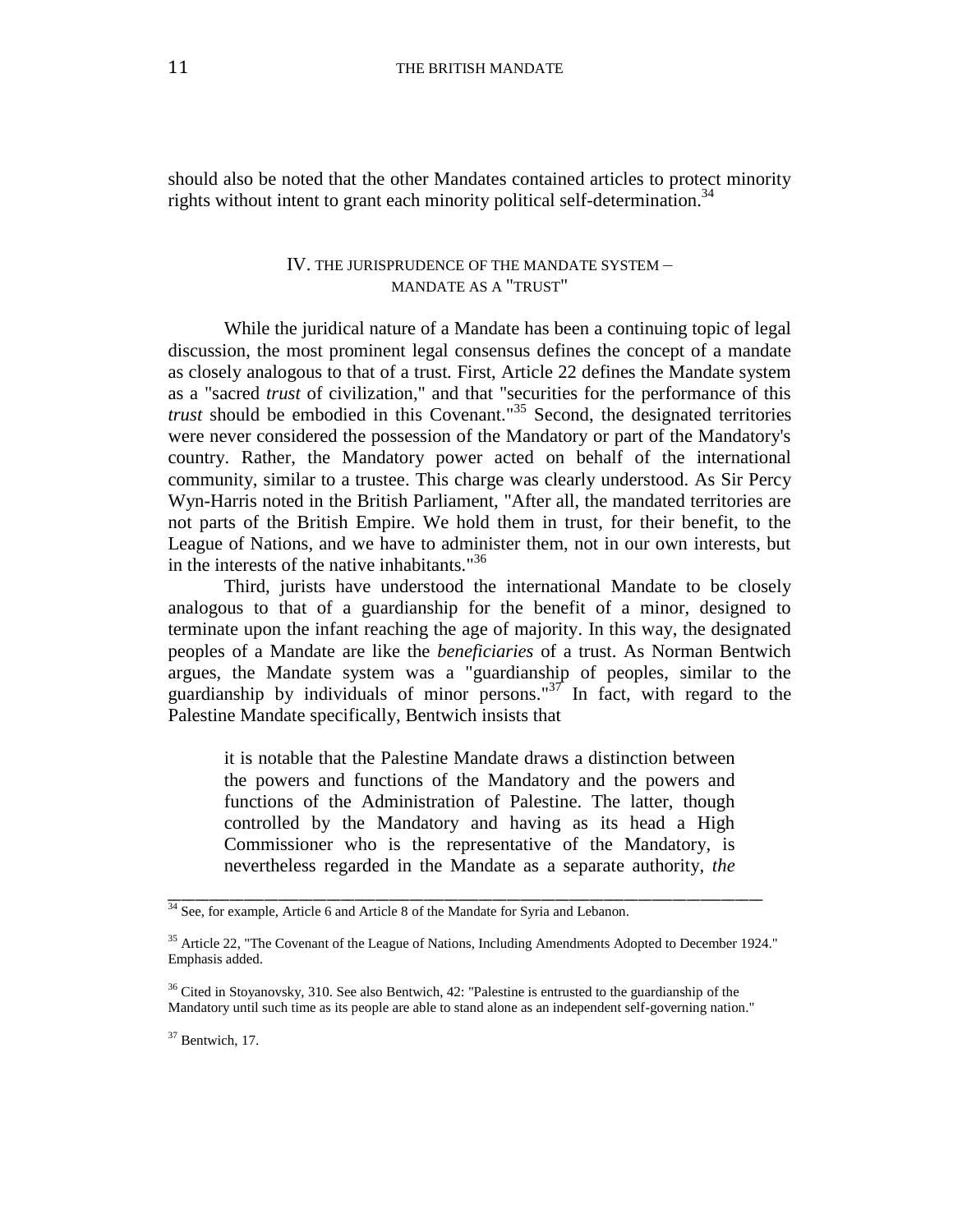*Government of the infant which is under the guardianship of the Mandatory. This is a first step towards recognition of a separate country which will eventually be autonomous.*<sup>38</sup>

Crucially, and as will be discussed more fully below, Bentwich also noted that, similar to a trust, the Mandates were intended to be temporary and to conclude upon fulfillment of the conditions set forth. The Mandates were intended to terminate when the population was capable of functioning independently of the Mandatory:

It is contemplated also that…the responsibility and authority of the mandatory should come to an end when the infant nation has reached a stage at which it may be able to stand alone. The purpose of the Mandate would then be fulfilled, and the minor would be emancipated and recognized by the society as an independent State.<sup>39</sup>

Furthermore, jurists have considered sovereignty of the Mandated territory to be like the *res* of a trust – that is, it is suspended until the beneficiaries demonstrate the ability to "stand on their own." Thus, the Mandate system introduced a modified concept of sovereignty, an entirely "new relationship in international law." <sup>40</sup> The Mandatory power "obtains the guardianship of a people, and not the ownership and dominion of a territory; and the sovereignty is suspended or held in trust" for the eventual benefit of the Mandate's designated population.<sup>41</sup> The concept of "suspended sovereignty" is a well-rooted concept.

Judge Arnold McNair expresses this position in the 1950 ICJ Advisory Opinion "International Status of South-West Africa." In that decision, Judge McNair discusses the role of South Africa—the designated Mandatory power of South West Africa—in representing the inhabitants of the Mandated territory. South Africa, as Mandatory, "does not have sovereignty over th[is] territory," Judge McNair insists. Indeed,

the [traditional] doctrine of sovereignty has no application to this new system [of international Mandates]. Sovereignty over a

<sup>&</sup>lt;sup>38</sup> Bentwich, 26. Emphasis added.

<sup>39</sup> Bentwich, 16-17.

<sup>40</sup> Bentwich, 20.

<sup>41</sup> Bentwich, 18. Emphasis added.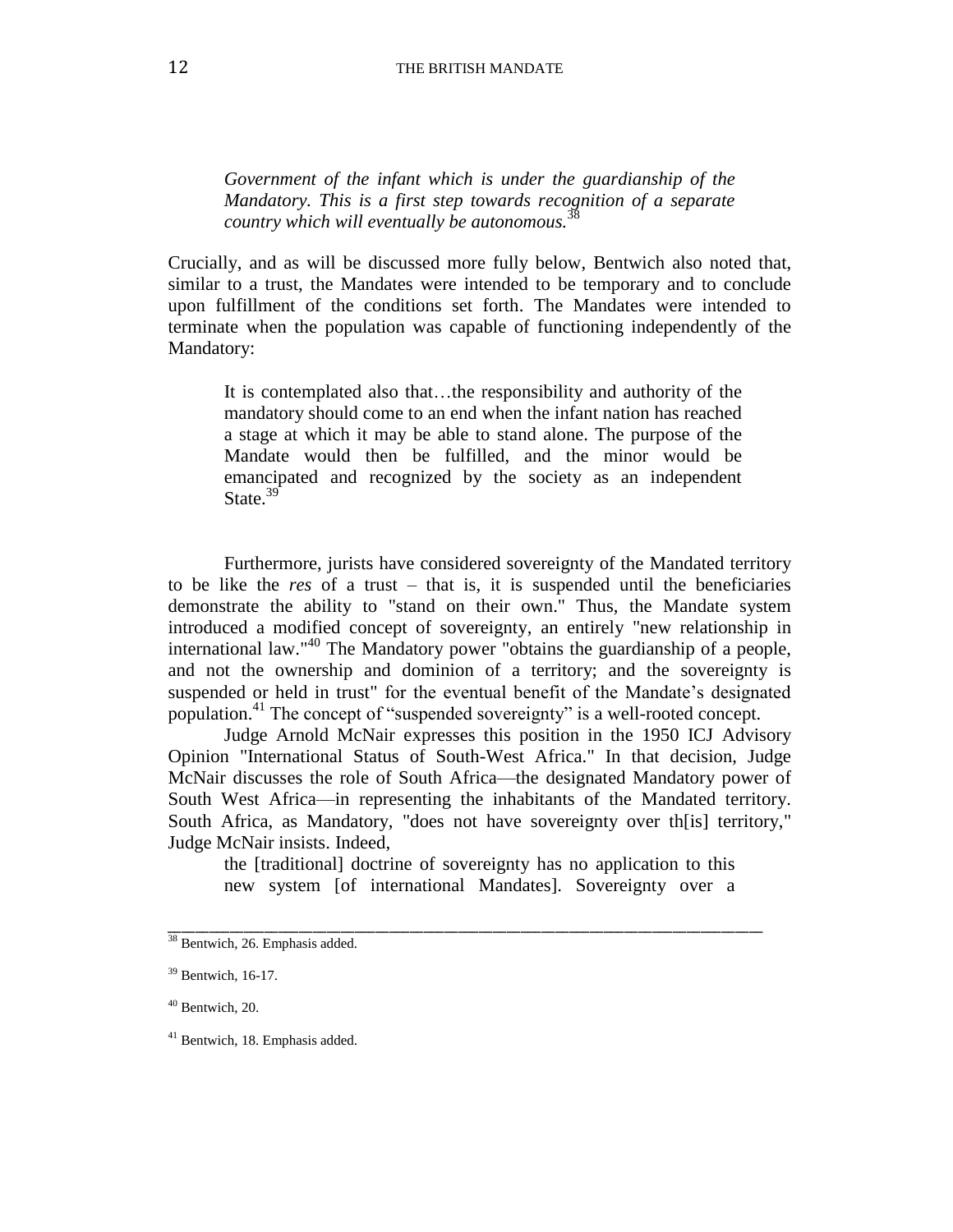Mandated Territory is in abeyance; *if and when the inhabitants of the Territory obtain recognition as an independent State…sovereignty will revive and rest in the new State.* What matters [here] is not where sovereignty lies, but what are the rights and duties of the Mandatory in regard to the area of the territory being administered by it. $^{42}$ 

Thus, Judge McNair articulates established principles that have developed concerning the nature of sovereignty within the Mandate system. Sovereignty, or the *res* of the trust, as stated above, is held in abeyance—suspended, or "at rest," so to speak—in a Mandated territory, residing neither with the people, the Mandatory power, nor the League of Nations. Once the intended goal of a Mandate has been achieved—that is, the designated peoples are deemed able to govern on their own—the Mandate terminates, at which point sovereignty vests in the newly independent state. Thus, upon termination of the Mandate, sovereignty accrues to the government of the designated beneficiaries of the Mandate. This view corresponds to the theory of "'dormant' sovereignty," which at all times lay with the people in Mandated territories, but "was only re-established when the territory became independent."<sup>43</sup> Accordingly, a territory obtains sovereignty upon its independence and recognition of the international community that the territory is able to stand on its own. In fact, it is this recognition from the international community that triggers termination of the "sacred trust of civilization," thus giving rise to the new nation's sovereignty.

As discussed above, the Palestine Mandate was unique among Mandates, in that the Mandate's designated population did not yet constitute a majority of the designated territory. The international community has made clear that the unambiguous and overriding purpose of the Mandate was to create a Jewish National Home in Palestine. Thus, in essence, as Stoyanovsky argues, the Mandate defines "the Jewish people as a whole" as the "*virtual population*" of Palestine, who must first immigrate to the Mandated territory before it can be accorded independence:

> The mandates system has been applied to Palestine not merely on account of the inability of its present population to stand alone...but also, and perhaps chiefly, on account of the fact that the people whose connection with Palestine has been recognized

<sup>&</sup>lt;sup>42</sup> "International Status of South-West Africa," Advisory Opinion: I.C.J. Reports 1950, 128, 150.

<sup>&</sup>lt;sup>43</sup> Nele Matz, "Civilization and the Mandate System Under the League of Nations as Origin of Trusteeship," *Max Planck Yearbook of United Nations Law* 9 (2005): 71.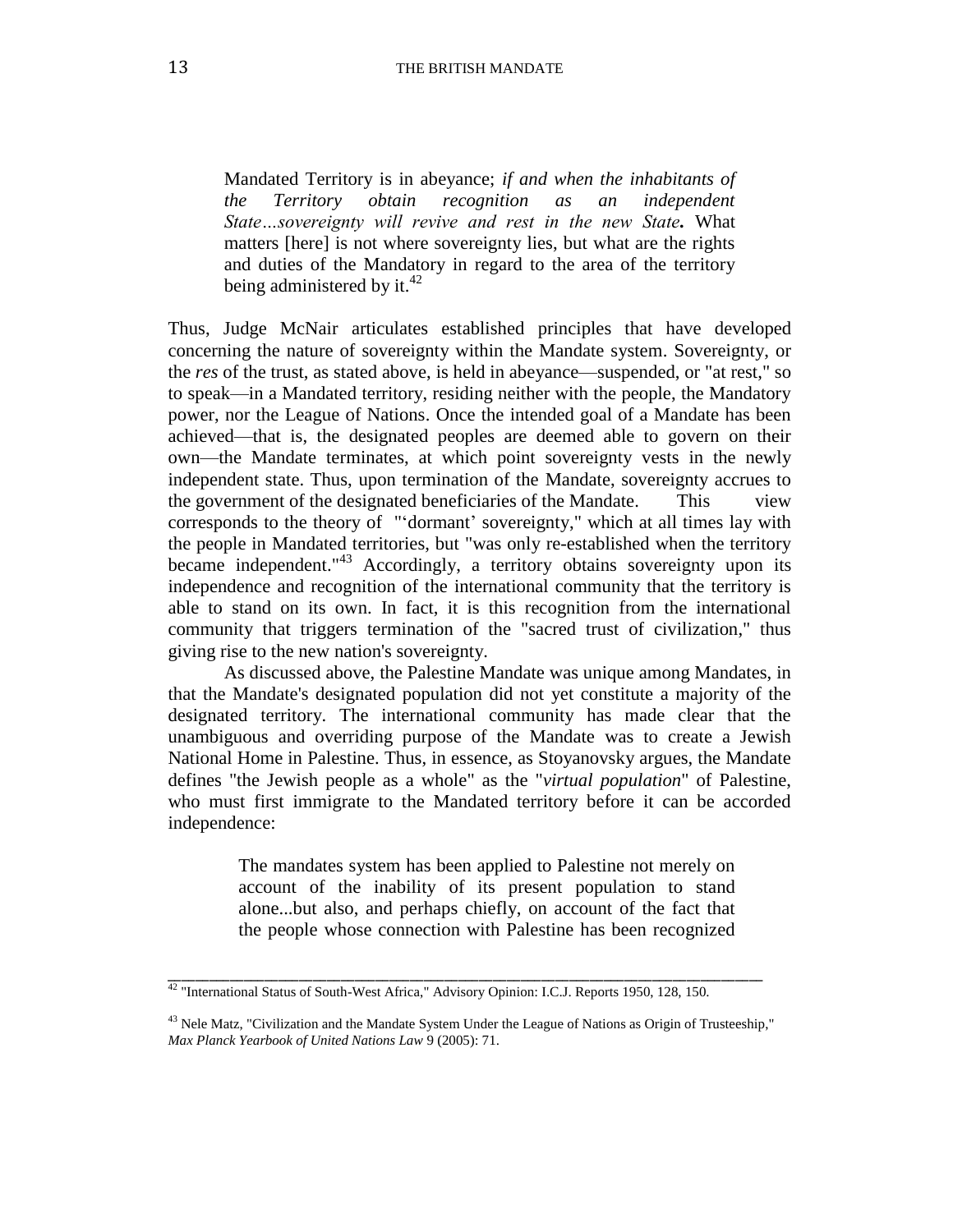is still outside its boundaries. *The mandatory Power thus appears not only as a Mandatory...but as a kind of a provisional administrator in the interest of an absent people.* In this capacity, the Mandatory has assumed an obligation not towards the actual but the virtual population of Palestine.<sup>44</sup>

It is worth noting, in fact, that Palestine was the solitary Middle Eastern territory in which the international community purposely intended *not* to recognize Arab political autonomy, as opposed to the Arab self-determination applied throughout the rest of the region. Indeed, the international community was so intent on providing self-determination to the region's Arab population that it amended the Palestine Mandate to include Article 25, severing the East Bank of the Jordan River from the area in which the Balfour Declaration was to be implemented. <sup>45</sup> The inclusion of Article 25 resulted in the creation of the Arab state of Transjordan on what was originally designated in the Mandate to be part of the Jewish homeland. As the Peel Commission later concluded in 1937, "the field in which the Jewish National Home was to be established was understood, at the time of the Balfour Declaration, to be the whole of historic Palestine*,* and the Zionists were seriously disappointed when Trans-Jordan was cut away from that field under Article 25." 46

\_\_\_\_\_\_\_\_\_\_\_\_\_\_\_\_\_\_\_\_\_\_\_\_\_\_\_\_\_\_\_\_\_\_\_\_\_\_\_\_\_\_\_\_\_\_\_\_\_\_\_\_\_\_\_\_\_\_\_\_\_\_\_\_\_\_\_\_\_\_\_\_\_\_\_\_\_\_\_\_\_\_\_\_\_\_

<sup>46</sup> The Peel Commission Report, 38. Moreover, as this area was less densely populated, it would have afforded the potential of dramatically less conflict over the influx of Jewish immigration. Ibid. In addition, the

<sup>44</sup> Stoyanovsky, 41-42, emphasis added. Later, Stoyanovsky cites Bentwich in stating that "the peculiar nature of the Palestine mandate [is that] the mandatory is to administer that country not simply on behalf of the population which is there, but with a view to help the people who desire to come there…There is no parallel in history to a State undertaking a task of this kind, not on behalf of its own subjects, but as a trustee for the conscience of the civilized world…It undertakes the continual and gradual realization of an ideal." Ibid.

<sup>&</sup>lt;sup>45</sup> The League of Nations originally created Mandatory Palestine on both banks of the Jordan River. However, on September 16, 1922 in accordance with the Transjordan Memorandum, the League of Nations amended the original Mandate for Palestine to include Article 25. Specifically, Article 25 authorized Great Britain to "postpone or withhold" Jewish close settlement in the area of the Mandate east of the Jordan River." Although the legality of the act remains questionable, Britain indeed exercised the alleged right and partitioned the area east of the Jordan River, creating the "territory known as Trans-Jordan" in 1922. As explained above, the Mandatory exempted the application of the Balfour articles (Articles 2, 4, 6, 13, 14, 22, and 23), as well as abbreviating the application of others (Articles 7 and 11) designed to achieve "the establishment of the Jewish national home." See Crawford, *The Creation of States in International Law*, 428-9. However, it should be noted that no limitation was placed on the other articles, specifically Article 5, which encourages Jewish settlement in Judea and Samaria. This right has never been abdicated and remains consistent with international customary law regarding the concept of "usufruct" embodied in Article 55 of the Hague Regulations (1899 and 1907) even to the extent that Israel could – inaccurately- be viewed as an "occupier". (While beyond the scope of this report, it can be argued that this same concept would invalidate any land transfers by Jordan during its illegal occupation, and could, at best, have had validity only until Jordan's withdrawal. The laws of usufruct do not permit the permanent transfer of government land and any such attempts can be seen as void. The validity of such transfers are dubious at best and each case would have to scrutinized in light of land law requirements.)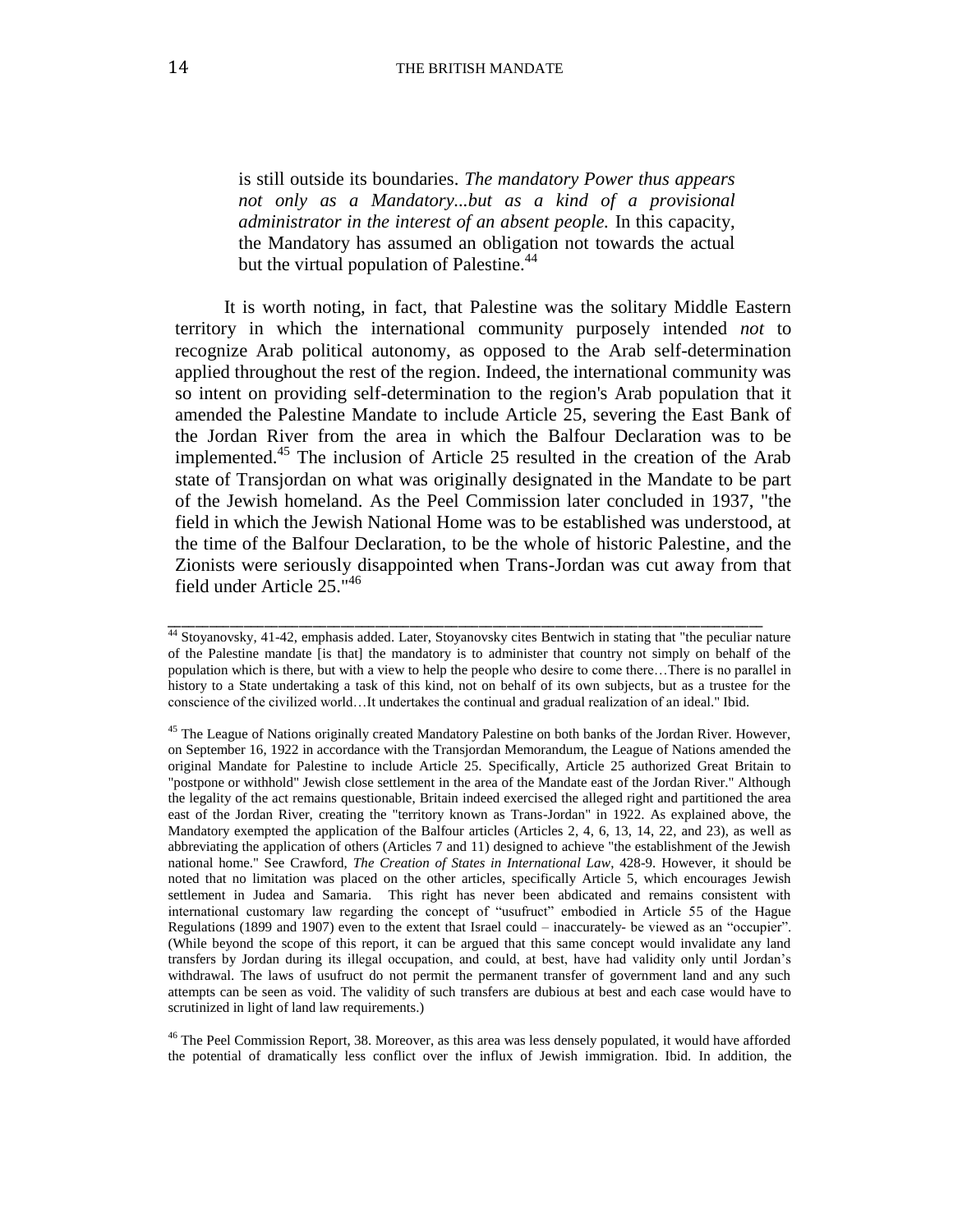The separation of Transjordan from the rest of the Palestine is often omitted when recounting the history of the territory. This omission obscures from view the extent to which self-determination has already been granted to the Arab population in Palestine, as well as the fact that Palestine has already been divided once.<sup>47</sup> Nonetheless, while it is certainly true that the British government's decision to eliminate the area east of the Jordan River was a devastating blow for the Zionists, it is also undeniable that the final, amended version of the Mandate for Palestine designated *all* of the remaining territory west of the Jordan River as the Jewish National Home – including Judea and Samaria.

Finally, it is crucial to note that the obligation to facilitate a Jewish National Home in Palestine constituted a binding international agreement that extended far beyond the British government's obligation to facilitate a Jewish return to Palestine. The 50 countries that comprised the League of Nations in 1922 unanimously ratified the language of the Mandate for Palestine. Under Article 20 of the Covenant of the League of Nations, all nations "solemnly undertake that they will not hereafter enter into any engagements inconsistent with the terms [of this Covenant]," and if any member has "undertaken any obligations inconsistent with the terms of this Covenant, it shall be the duty of such Member to take immediate steps to procure its release from such obligations."<sup>48</sup>

As a result, some argue that all of the nations who voted for and adopted the Mandate for Palestine in 1922 obligated themselves to facilitate the creation of a Jewish National Home in all of the territory west of the Jordan River. Nathan Feinberg, for instance, argues that this obligation was incumbent even upon those nations who joined the League *after* 1922, since "from the moment of joining the League, a State becomes bound by all the previous resolutions and decisions adopted by the League."<sup>49</sup> Thus, for example, the State of Iraq, which joined the League as an independent nation in 1932—and made no reservation regarding the

<sup>48</sup> Article 22, "The Covenant of the League of Nations, Including Amendments Adopted to December 1924."

<sup>49</sup> Feinberg, 114.

 $\overline{\phantom{a}}$ 

Commission's clarification here dispels any ambiguity as to what the Mandate meant when it pledged to create a Jewish National Home "*in* Palestine."

 $47$  Feith illustrates the significance of how obscuring this history skews the view of an observer in this conflict by bringing the analogy of an event that occurred in his home. Once, after he bought a pie for his children, one of his sons ate the pie almost in its entirety. When his second son was later eating the small remaining piece, the first son suddenly demanded half. Had his father not been privy to the fact that the first son had already eaten the lion's share of the pie, he would have felt it just to force his second son to divide the remaining piece. Knowing, however, that the pie had already been divided once, with his first son eating almost the entire pie, he saw the situation differently. So, too, understanding that Palestine has already been divided once, to facilitate an additional Arab state, changes one's perspective of "fair division" in Israel. Douglas Feith, "The League of Nations Mandate for Palestine," in Edward M. Siegel, ed., *Israel's Legitimacy in Law and History* (New York: Center for Near East Policy Research, 1993): 14-15.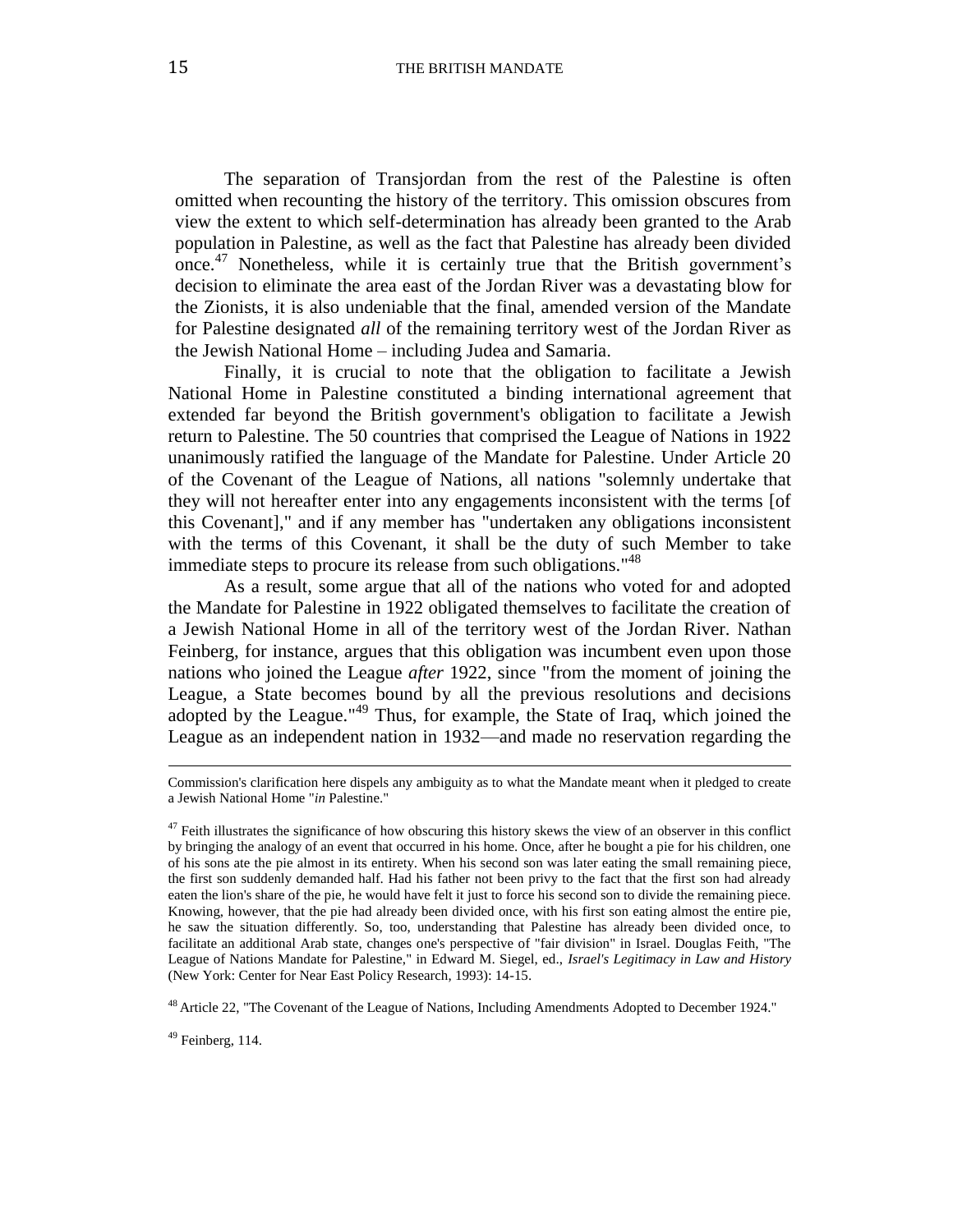Mandate for Palestine in respect to Article 22—implicitly ratified the Mandate, including its provisions regarding the Jewish National Home.

In addition, on two separate occasions the United States Government formally supported the British Mandate's goals of establishing a homeland for the Jews in Palestine, despite the fact that America never became a member of the League of Nations. First, on June 30, 1922, both houses of Congress adopted Joint Resolution Public No. 73, 67th Congress, in which it was "resolved by the Senate and House of Representatives of the United States of America in Congress assembled, That the United States of America favors the establishment in Palestine of a national home for the Jewish people..."<sup>50</sup> Again, two years later, the U.S. Government signed the Anglo-American Treaty of 1924, which affirmed the United States' support of the Mandate for Palestine, specifically recognizing "the historical connection of the Jewish people with Palestine" and "the grounds for reconstituting their national home in that country."<sup>51</sup>

As a result, it can be said that the Mandate for Palestine created a binding international treaty—incumbent upon all members of the League of Nations, and also, by consent, the United States—to facilitate the establishment of a homeland for the Jewish people in all of the territory west of the Jordan River. Under the terms of the Mandate—and in line with the legal concept of a trust as reflected in the language of Article 22 —the Jewish people would be slated to receive sovereignty over all of Mandatory Palestine when they were deemed able to "stand by themselves."

#### V**.** THE LEGAL INVALIDITY OF UN GENERAL ASSEMBLY RESOLUTION 181 ("PARTITION PLAN")

The League of Nations ceased to exist as a legal entity on April 20, 1946, and transferred virtually all of its duties as an international institution to the United Nations, established on October 24, 1945.<sup>52</sup> Crucially, however, the Mandates

<sup>&</sup>lt;sup>50</sup> The Peel Commission Report, 31.

<sup>51</sup> Cited in Howard Grief, *The Legal Foundation and Borders of Israel Under International Law* (New York: Mazo Publishers, 2008): 199.

 $52$  Importantly, sovereignty over the Mandates, which did not reside in the League of Nations, was never transferred to the United Nations. "Little now is heard of the theory that sovereignty over the mandated territories resided in the League of Nations in view of the fact that the League of Nations has disappeared without any direct transfer of its mandates responsibilities or sovereignty to others, and certainly without any suggestion that the League was transferring title to the mandated territories to the United Nations." Francis Sayre, "Legal Problems Arising from the United Nations Trusteeship System," *The American Journal of International Law* 42:2 (April 1948): 271.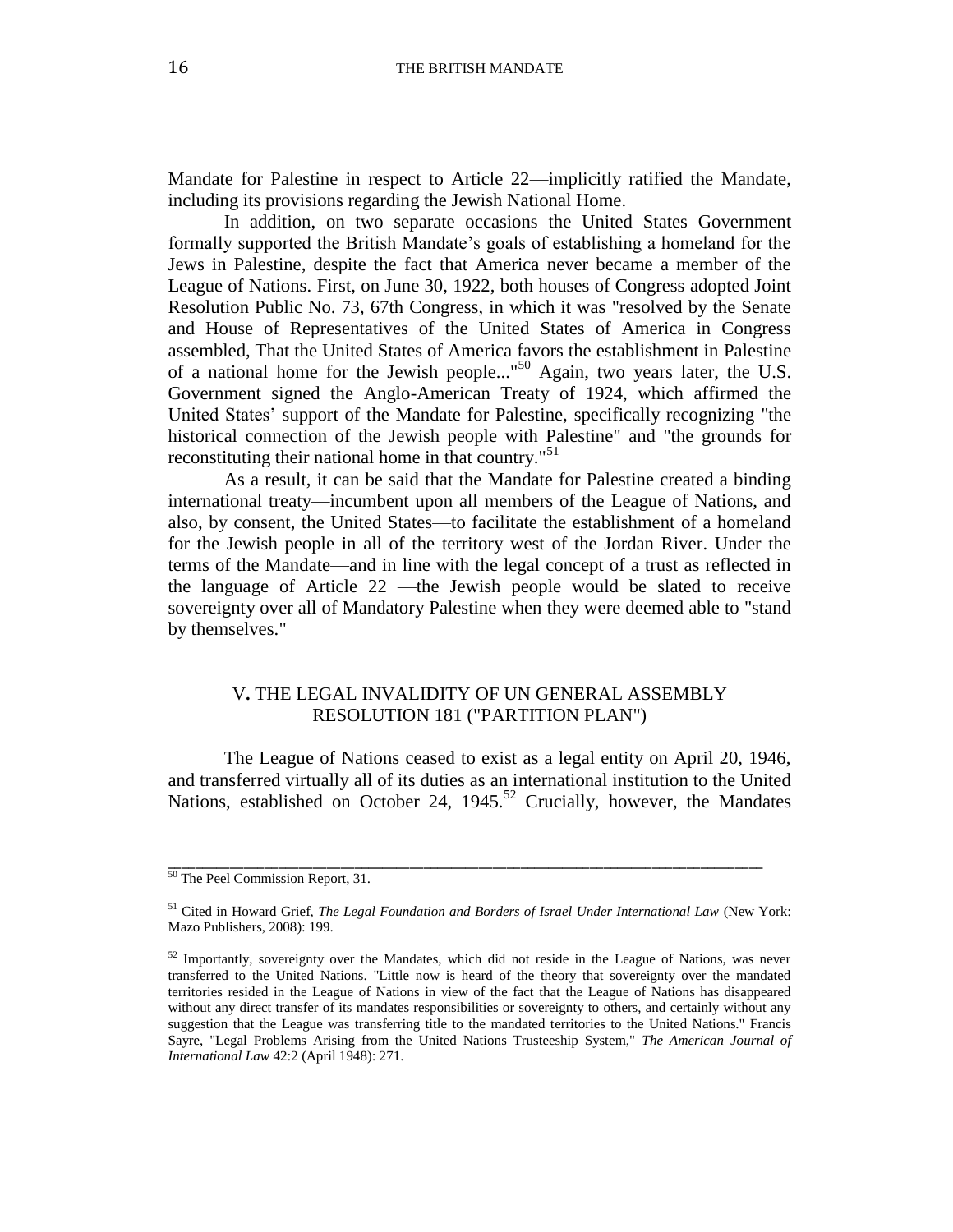survived and did not terminate upon the League's demise. As the ICJ noted in 1971,

the League of Nations was the international organization entrusted with the exercise of the supervisory functions of the Mandate. Those functions were an indispensable element of the Mandate. But *that does not mean that the mandates institution was to collapse with the disappearance of the original supervisory machinery.* To the question whether the continuance of a mandate was inseparably linked with the existence of the League, the answer must be that *an institution established for the fulfillment of a sacred trust cannot be presumed to lapse before the achievement of its purpose.* 53

Thus, after the League's termination, the Palestine Mandate continued to exist in the form in which it was originally conceived and with its original purpose unaltered.

Similarly, as Judge McNair of the ICJ noted in relation to South-West Africa in 1950, the *rights* bestowed by a Mandate also survive the dissolution of the League. Citing U.S. Chief Justice John Marshall in *Chirac v. Chirac* (1817), Judge McNair held that "a right once vested does not require, for its preservation, the continued existence of the power by which it was acquired. If a treaty, or any other law, has performed its office by giving a right, the expiration of the treaty of law cannot extinguish that right."<sup>54</sup> Indeed, Judge McNair continued, the Mandate created a "status," which has an "objective existence" independent of the League itself:

This fact is important in assessing the effect of the dissolution of the League. This status – valid *in rem* – supplies the element of permanence which would enable the legal condition of the Territory to survive the disappearance of the League…'Real' rights created by an international agreement have a greater degree of permanence than personal rights, because these rights acquire an objective existence which is more resistant than are personal rights to the dislocating effects of international events..."<sup>55</sup>

<sup>53 &</sup>quot;Legal Consequences For States Of The Continued Presence of South Africa in Namibia (South West Africa) Notwithstanding Security Council Resolution 276 (1970)," Advisory Opinion, I.C.J. Reports 1971, 16, Paragraph 55. Emphasis added.

<sup>54</sup> "International Status of South-West Africa," 157.

<sup>55</sup> "International Status of South-West Africa," 157-158.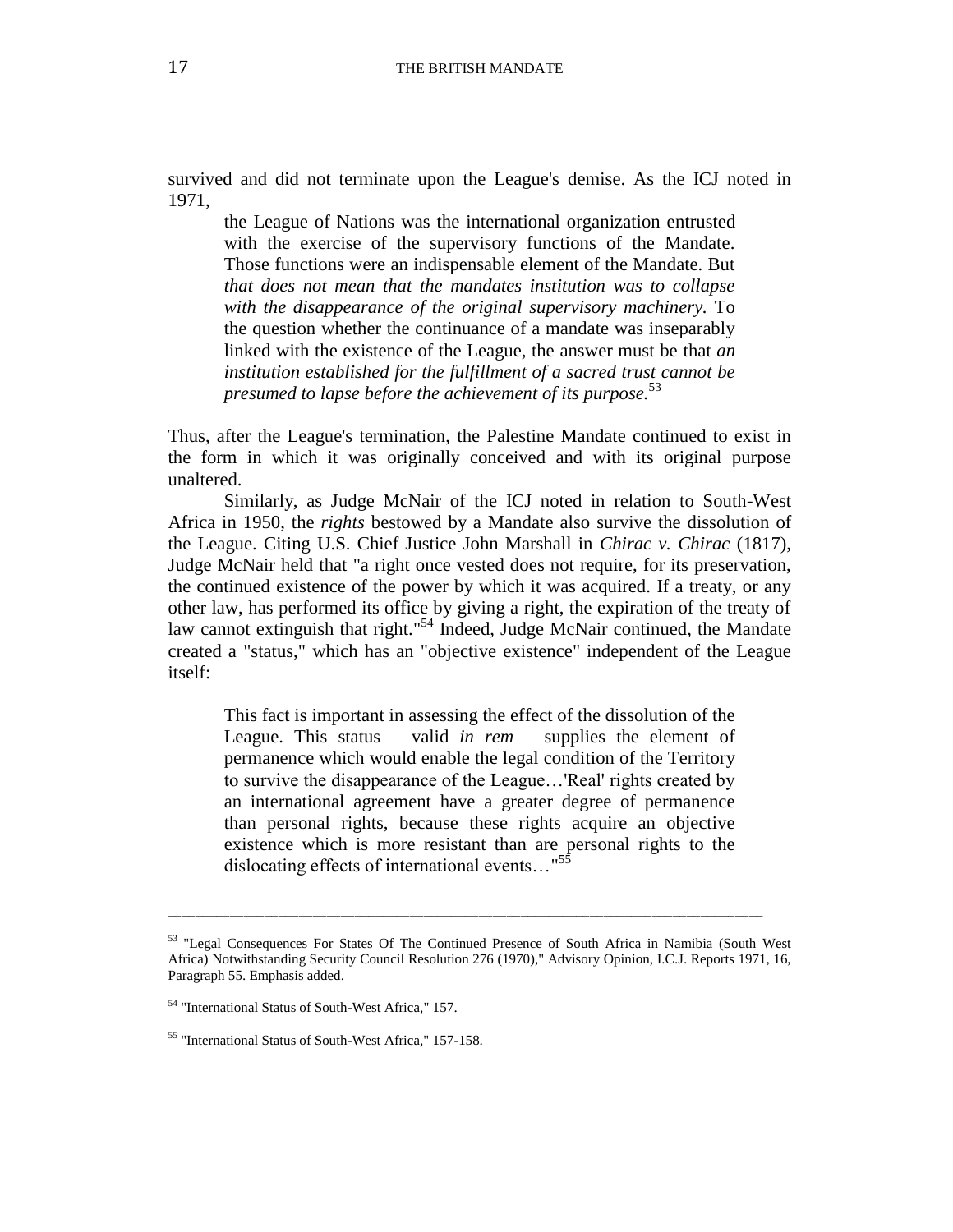Thus, the Palestine Mandate created an international status, "valid *in rem*," designating the borders of the Mandate territory as the national home of the Jewish people, while guaranteeing the rights of the non-Jewish population, intended to be a protected minority within the Jewish state. This status survived the demise of the League of Nations.

In 1947, however, due to internecine violence between Jews and Arabs in Mandatory Palestine, the British government announced its intention to abandon its role in administering the Mandate. Multiple efforts to resolve the conflict failed, and Britain placed the issue of the Palestine Mandate before the General Assembly of the United Nations. On November 29, 1947, the United Nations General Assembly passed Resolution 181, which proposed the termination of the British Mandate and the partitioning of Palestine into two states – one Jewish and one Arab.<sup>56</sup> The Jews accepted this plan on condition that the Arabs would accept it as well.<sup>57</sup> The Arabs did not accept the plan and instead launched a war of annihilation against the Jewish people of Palestine. In addition, although the Resolution requested the Security Council to "take the

necessary measures as provided for in the plan for its implementation,"

the Security Council never did so:

Both the Security Council and the United Kingdom refused to enforce the partition plan, and various alternative schemes were mooted.<sup>58</sup>

As a result, Resolution 181 was never implemented.<sup>59</sup>

<sup>56</sup> United Nations General Assembly Resolution 181(II), "Future Government of Palestine," A/RES/181(II), 29 November 1947. Accessed online:

<https://unispal.un.org/DPA/DPR/unispal.nsf/0/7F0AF2BD897689B785256C330061D253>

 $57$  In a statement on behalf of the Jewish Agency on October 2, 1947 to the United Nations Ad Hoc Committee on the Palestine Question, Dr. Abba Hillel Silver endorsed the Partition Plan, as proposed by the United Nations' Special Committee on Palestine's report of August 31, 1947. However, he added the following caveat: "If [our] offer of peace and friendship were not welcomed in the same spirit [by the Arab states, including the proposed Arab state of Palestine], the Jews would defend their rights to the end. In Palestine there had been built a nation [i.e. the Jewish people] which demanded its independence, and would not allow itself to be dislodged or deprived of its national status. It could not go, and it would not go, beyond the enormous sacrifice which had been asked of it." Cited in Grief, 154-155.

<sup>58</sup> Crawford, 431-432.

<sup>59</sup> See Grief, 150-173. In addition, it is worth noting that Resolution 181 created a United Nations Palestine Commission, which was designed to assist in implementing the Partition Plan. According to the Commission's minutes from its first meeting on January 29, 1948, although the Jewish Agency for Palestine willingly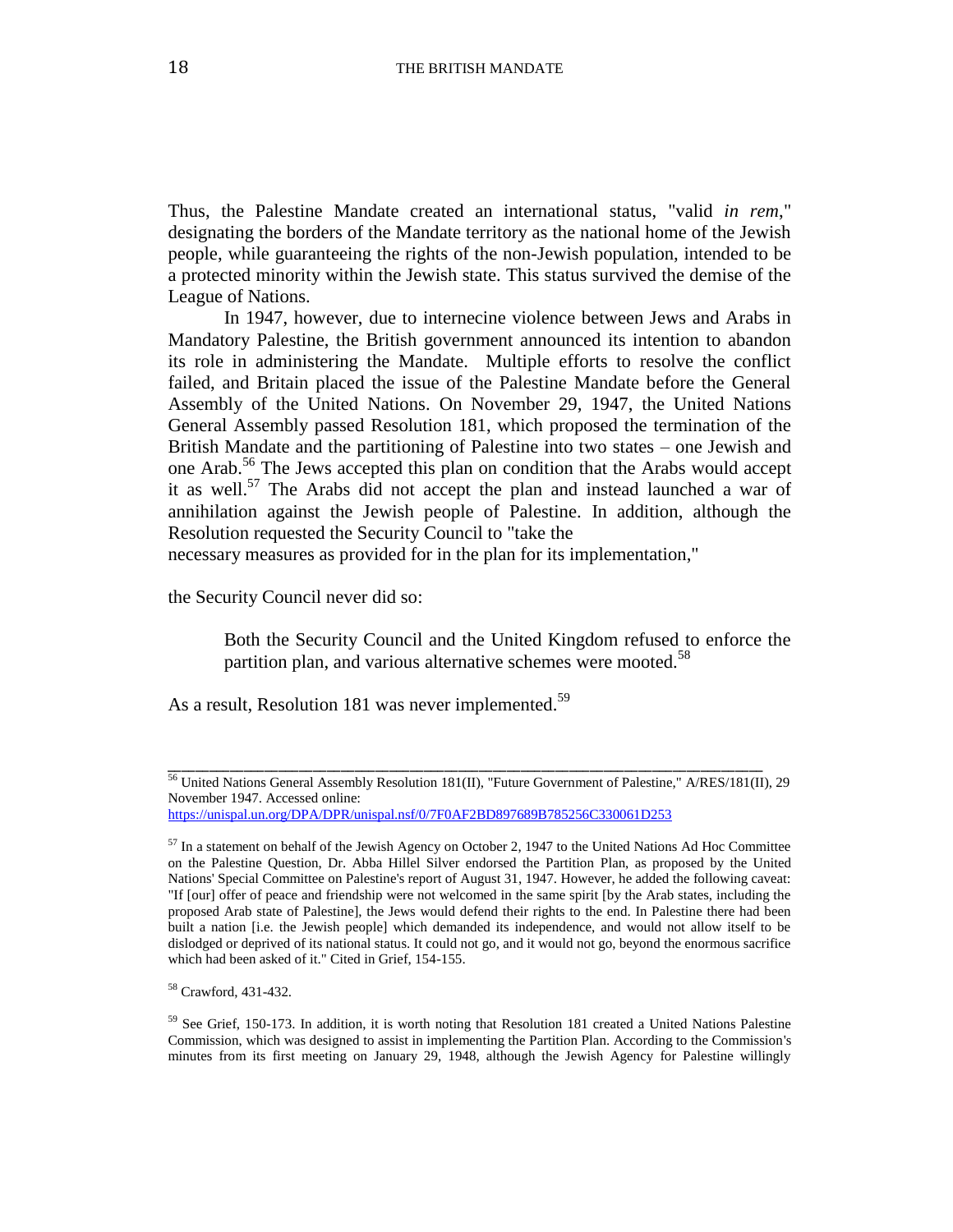Although some posit that Israel's acceptance into the United Nations was conditional upon its acceptance of Resolution 181, this argument is baseless.

Although the relevant Jewish organization did accept the partition Resolution when it was first adopted, the Resolution was not accepted by the Arab states involved. Instead war broke out leading to a cease-fire on quite different boundaries. Israel was not admitted to the United Nations on the basis of a division of territory which in any way reflected the partition resolution. *Moreover, the Charter*  makes no provision for 'conditional admission'.<sup>60</sup>

Indeed, there is no concept of a state's admission to the UN that is "conditional."

Despite the fact that Resolution 181 is void, some entities continue to promote this proposal as a valid and recognized partition plan, proposing the division of the land west of the Jordan River into two states. $^{61}$  This interpretation willfully and negligently distorts the context of this Resolution – and misrepresents its legal status and content on multiple levels. First, Articles 10 and 14 of the United Nations Charter clearly indicate that the General Assembly can only make non-binding recommendations.<sup>62</sup> Indeed, the preamble of Resolution 181 specifically framed the Resolution as a recommendation to the United Nations Security Council, which possessed the power to authorize enforcement of the plan

<sup>60</sup> James Crawford, "The Creation of the State of Palestine: Too Much Too Soon?" *European Journal of International Law* 1 (1990): 312-313. Emphasis added.

<sup>61</sup> For example, in its 1988 "Declaration of Independence," the Palestine National Council claimed that Palestinian Arabs were "depriv[ed] of the right to self-determination, follow[ing] UN General Assembly Resolution 181 (1947), which partitioned Palestine into two states, one Arab, one Jewish, yet it is this resolution that still provides those conditions of international legitimacy that ensure the right of the Palestinian Arab people to sovereignty." "Palestine National Council: Declaration of Independence (November 15, 1988)," in *The Israel-Arab Reader*, 355.

 $\overline{\phantom{a}}$ 

accepted the Commission's invitation to participate, the UN Secretary-General received the following telegraphic response from the Arab Higher Committee [errors and capital letters in original]: "ARAB HIGHER COMMITTEE IS DETERMINED PERSIST IN REJECTION PARTITION AND IN REFUSAL RECOGNIZE UNO [United Nations Organization] RESOLUTION AND ANYTHING DERIVING THEREFROM. FOR THESE REASONS IT IS UNABLE ACCEPT INVITATION." United Nations Palestine Commission, "First Monthly Progress Report to the Security Council," A/AC.21/7, 29 January 1948.

 $62$  Article 10 states that "the General Assembly may discuss any questions or any matters within the scope of the present Charter…and, except as provided in Article 12, may make recommendations to the Members of the United Nations or to the Security Council or to both on any such questions or matters." Article 14 states that "subject to the provisions of Article 12, the General Assembly may recommend measures for the peaceful adjustment of any situation, regardless of origin, which it deems likely to impair the general welfare or friendly relations among nations, including situations resulting from a violation of the provisions of the present Charter setting forth the Purposes and Principles of the United Nations." "Charter of the United Nations," *UN.org*. Accessed online[:http://www.un.org/en/sections/un-charter/chapter-iv/index.html.](http://www.un.org/en/sections/un-charter/chapter-iv/index.html)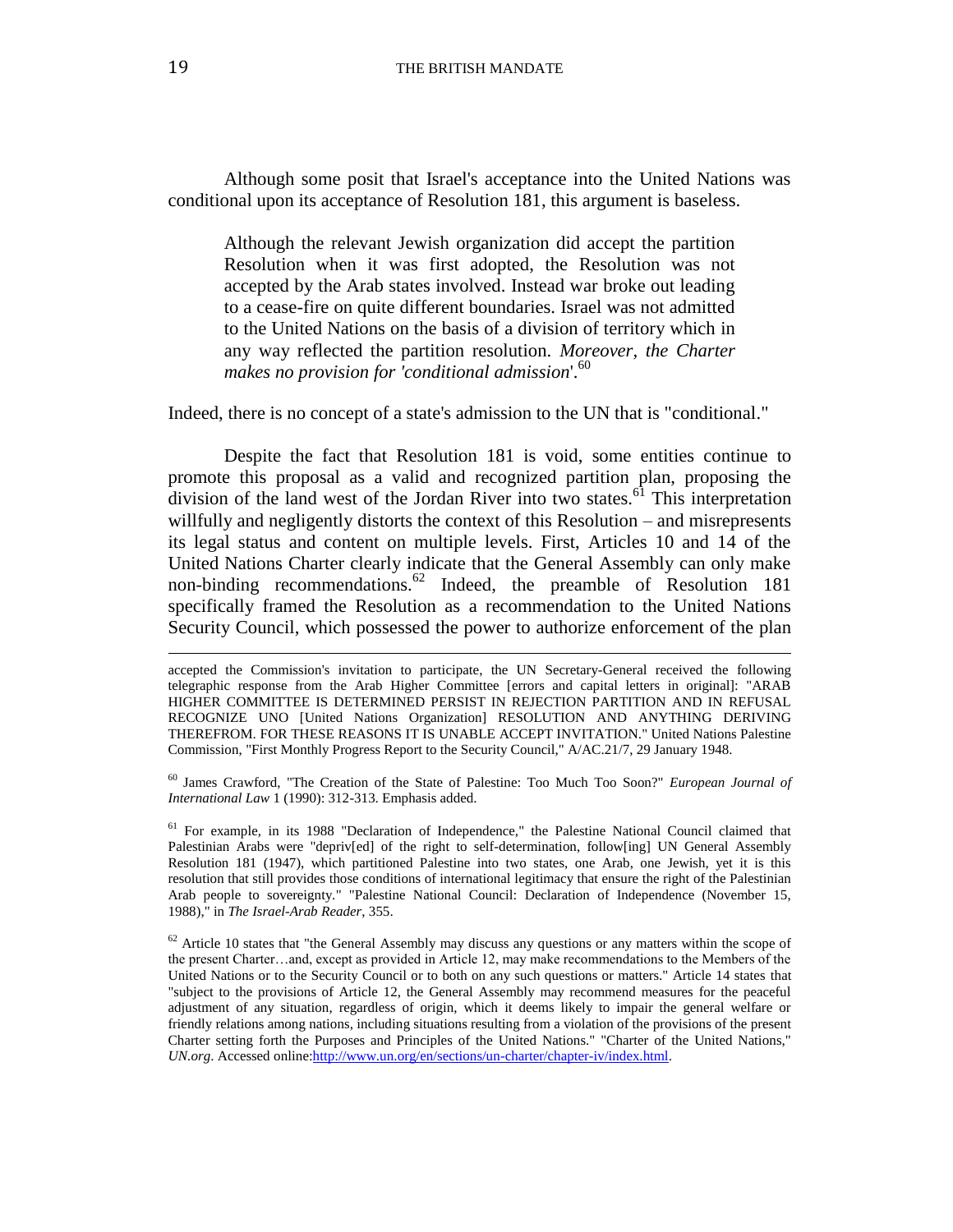and provide it with a binding nature.<sup>63</sup> Because the Security Council did not do so, Resolution 181 could only have become binding if both sides to the dispute had accepted the resolution. Such an action would have made Resolution 181 a *pacta sunt servanda* (agreement of the parties).<sup>64</sup> Clearly, however, this did not happen. In light of the Arab attack designed to destroy the nascent Palestinian Jewish communities, the agreement was "frustrated *ab initio* by the Arab rejection." 65

Second, it must be emphasized that the partition of the area was merely one aspect of the lengthy, elaborate, and multi-point Resolution 181. In fact, the resolution was entitled "Plan of Partition With Economic Union" – the assumption being that any proposed division was premised upon extensive economic cooperation and peaceful co-existence. It is simply infeasible to insist that the spirit of this proposal could possibly be consistent with a declaration of war by the Arabs. Indeed, those who voted for Resolution 181 viewed it as a **single, comprehensive, and non-severable proposal**. As US Ambassador to the UN Warren Austin told the Security Council in March 1948, "the plan proposed by the General Assembly is an integral plan which *cannot succeed unless each of its parts can be carried out."* <sup>66</sup> Similarly, it should be noted that the United States' subsequent recognition of Israel's independence in May 1948 was explicitly *not* based upon the borders recommended in Resolution 181.<sup>67</sup>

Thus, in light of the Resolution's non-binding nature, together with the Arabs' war against the Jewish communities in Palestine, it is blatant error to deem Resolution 181 operable or even valid at any point in time.

Certainly it cannot be cited today as an authoritative basis for partitioning Palestine. Moreover, the Jewish acceptance of Resolution 181 in 1947 must be

<sup>&</sup>lt;sup>63</sup> "[The General Assembly] requests that (a) The Security Council take the necessary measures as provided for in the plan for its implementation." A/RES/181(II), 29 November 1947.

<sup>64</sup> Julius Stone, *Israel and Palestine: Assault on the Law of Nations* (Baltimore: Johns Hopkins University Press, 1981): 101. See also Grief, 157.

<sup>&</sup>lt;sup>65</sup> Stone, 59.

<sup>66</sup> "Statement by Ambassador Warren R. Austin, United States Representative in the Security Council," S/P. V. 271, March 19, 1948. (*Emphasis added*.)

 $67$  Harry Truman, "Memorandum on the De Jure Recognition of Israel, 1948," Harry S. Truman Library and Museum. Accessed online:

[https://www.trumanlibrary.org/whistlestop/study\\_collections/israel/large/documents/newPDF/34.pdf#zoom=100.](https://www.trumanlibrary.org/whistlestop/study_collections/israel/large/documents/newPDF/34.pdf%23zoom=100) It is also interesting to note that the partition suggested in Resolution 181 was not recognized in the 1949 armistice agreement with Lebanon, which deferred to the Palestine Mandate-Lebanon border, further attesting to the fact that 181 was not recognized even at that time. See Lebanese-Israeli General Armistice Agreement, Isr.–Leb., March 23, 1949, U.N. Doc. S/1296/Rev. 1. [http://avalon.law.yale.edu/20th\\_century/arm02.asp](http://avalon.law.yale.edu/20th_century/arm02.asp) Cited by Bell, p.680. In fact, none of the armistice agreements referred to the lines proposed in Resolution 181.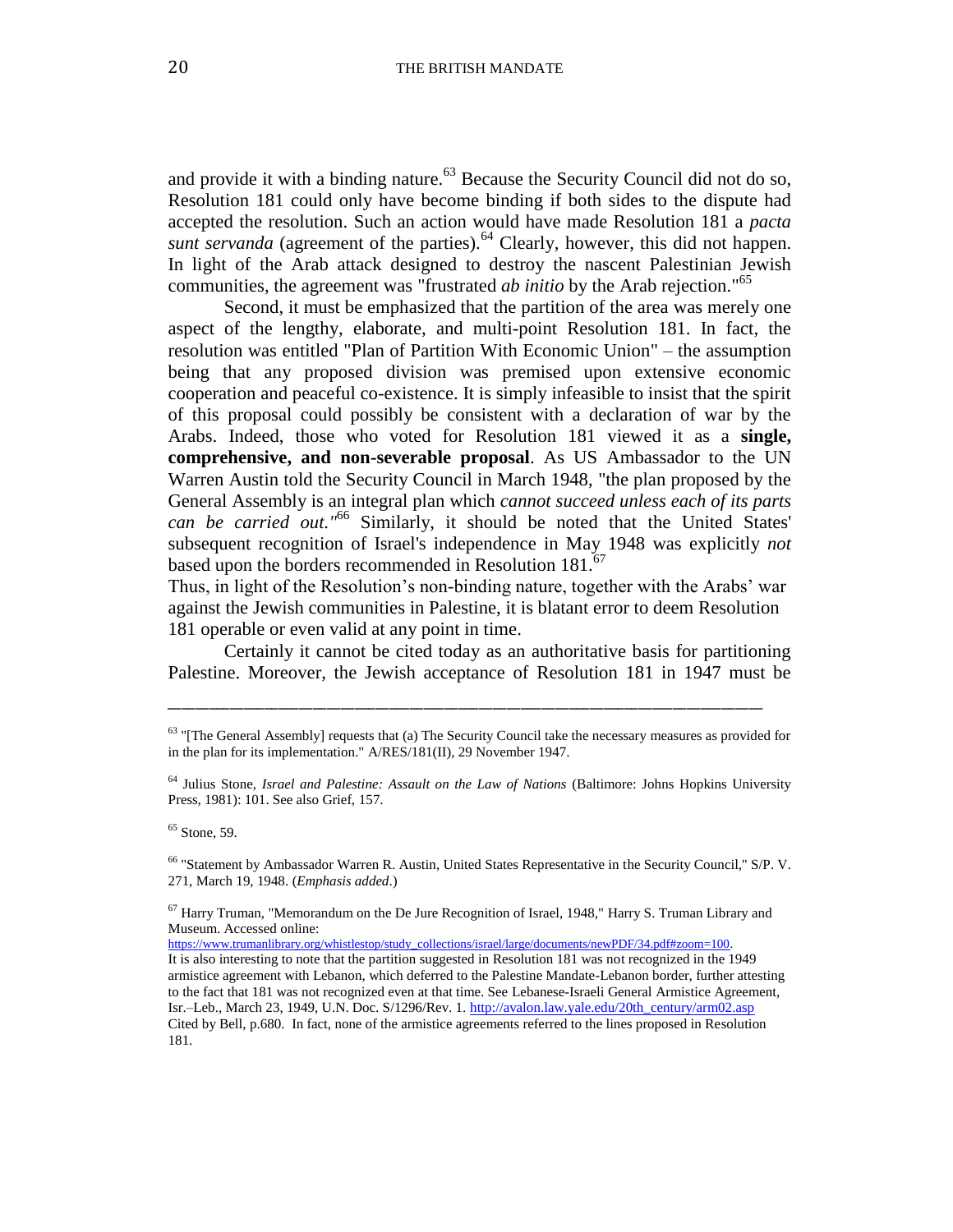understood as an agreement of its time, one that assumed Arab cooperation with the *entire* Partition Plan. It is, therefore, absurd to argue that the Jewish acceptance in 1947 could possibly constitute automatic consent to partition today. Any other conclusion flies in the face of basic principles of general and international law. As the ICJ noted in a 1971 Advisory Opinion, "one of the fundamental principles governing the international relationship…is that a party which disowns or does not fulfill its own obligations cannot be recognized as retaining the rights which it claims to derive from the relationship." 68

As a result, Resolution 181 was a non-binding document that failed to alter the legal status of any of the Mandated territory. The Resolution was immediately void upon Arab rejection, with no international legal significance.<sup>69</sup> The plan was seen as invalid even by the General Assembly:

By 14 May 1948 the Assembly itself had, in effect, abandoned the partition plan as a whole. $70$ 

As the scholar Eli Hertz concludes, "Resolution 181 had been tossed into the waste bin of history, along with the Partition Plans that preceded it."<sup>71</sup>

Still, the question of the current legal validity of Resolution 181 continues to be raised as part of the false pervasive narrative. One need look no further than the speech of Palestinian Authority Mahmoud Abbas before the General Assembly on September 22, 2016:

…Israel, since 1948, has persisted with its contempt for international legitimacy by violating United Nations General Assembly Resolution 181, the partition resolution, which called for the establishment of two States on the historic land of Palestine according to a specific partition plan… Regrettably, however, the Security Council is not upholding its responsibilities to hold Israel accountable for its seizure of the territory allotted to the Palestinian State according to the partition resolution...<sup>72</sup>

<sup>68</sup> "Legal Consequences for States of the Continued Presence of South Africa in Namibia (South West Africa) Notwithstanding Security Council Resolution 276 (1970)," Advisory Opinion, ICJ Reports 1971, 16, Paragraph 91.

<sup>69</sup> Stone, 128.

 $70$  Crawford, 432.

<sup>71</sup> Eli Hertz, "UN Resolution 181 – The Partition Plan," *Myths and Facts*. Accessed online: [http://www.mythsandfacts.org/article\\_view.asp?articleID=135.](http://www.mythsandfacts.org/article_view.asp?articleID=135)

<sup>72</sup> <https://www.timesofisrael.com/full-text-of-pa-president-mahmoud-abbass-speech-at-the-un/>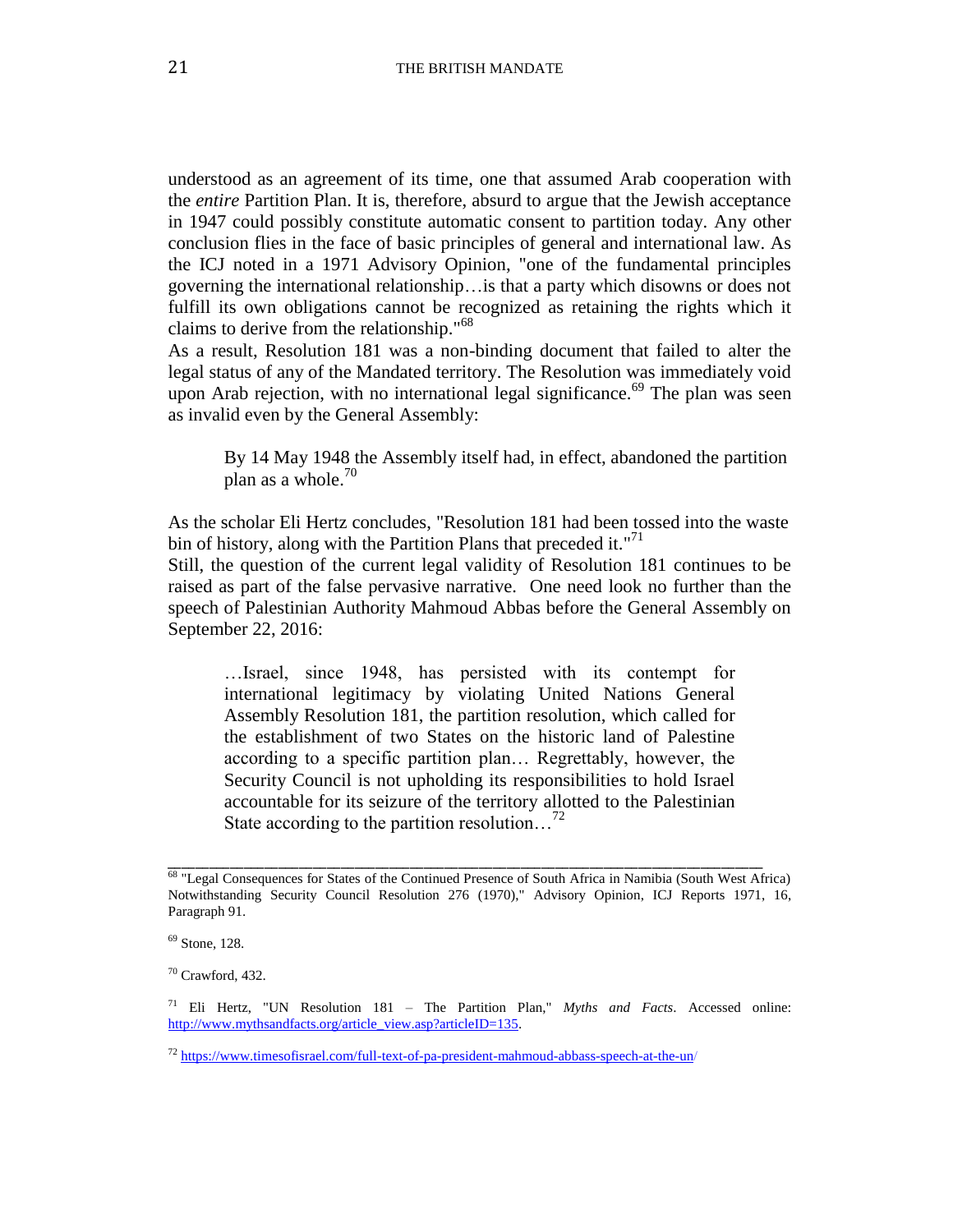Thus the false narrative that Resolution 181 is a resolution that remains valid today continues to be boldly asserted and perpetuated despite the clear legal and historic evidence to the contrary.

#### VI. TERMINATION OF THE MANDATE AND ISRAEL'S SOVEREIGNTY OVER JUDEA AND SAMARIA

On April 29, 1948, Britain released the Palestine Act, announcing its intention to "relinqui[sh]" its role as Mandatory on May 15, 1948.<sup>73</sup> A fundamental issue thus revolves around the question of the status of a Mandate subsequent to a Mandatory's unilateral decision to cease administrating the Mandate. In 1971, the ICJ articulated that a Mandate-trust survives despite the resignation of the Mandatory-trustee. In its words, "the responsibilities of both mandatory and supervisor resulting from the mandates institution were complementary, and the disappearance of one or the other could not affect the survival of the institution."<sup>74</sup>

Indeed, claiming that a Mandate is extinguished merely because the administrator chooses to abandon her assignment is as fallacious as insisting that a trust terminates due to the removal of the trustee. As Eugene Rostow notes, "a trust never terminates when a trustee dies, resigns, embezzles the trust property, or is dismissed. The authority responsible for the trust appoints a new trustee, or otherwise arranges for the fulfillment of its purpose."<sup>75</sup> Thus, Rostow posits that in the case of the British Mandate, Britain's decision to relinquish its role as Mandatory power did not affect the existence or essence of those rights. Moreover, the Mandatory power never possessed the authority to terminate the Mandate, any more than a trustee assigned with administrating the *res* would have authority to terminate the trust or affect the legal rights of the beneficiaries.<sup>76</sup>

At midnight of May 15, 1948, the State of Israel declared its independence – and five Arab armies immediately invaded. In the midst of this war, Jordan

 $\overline{\phantom{a}}$ 

<sup>73</sup> "Palestine Act, 1948," 11 & 12 Geo. 6, Chapter 27 (London: H.M. Stationery Office, 1948), 358. It is worth noting that the Act contained no language suggesting that Britain was actually *terminating* the Mandate. Furthermore, Britain abstained from voting for Resolution 181, which purported to "terminate" the Mandate "as soon as possible." United Nations General Assembly Resolution 181(II), "Future Government of Palestine," A/RES/181(II), 29 November 1947.

<sup>&</sup>lt;sup>74</sup> "Legal Consequences For States Of The Continued Presence of South Africa in Namibia (South West Africa) Notwithstanding Security Council Resolution 276 (1970)," Paragraph 55. Emphasis added.

<sup>75</sup> Eugene Rostow, "Historical Approach to the Issue of Legality of Jewish Settlement Activity," *The New Republic*, April 23, 1990.

 $76$  Rostow, "Historical Approach to the Issue of Legality of Jewish Settlement Activity."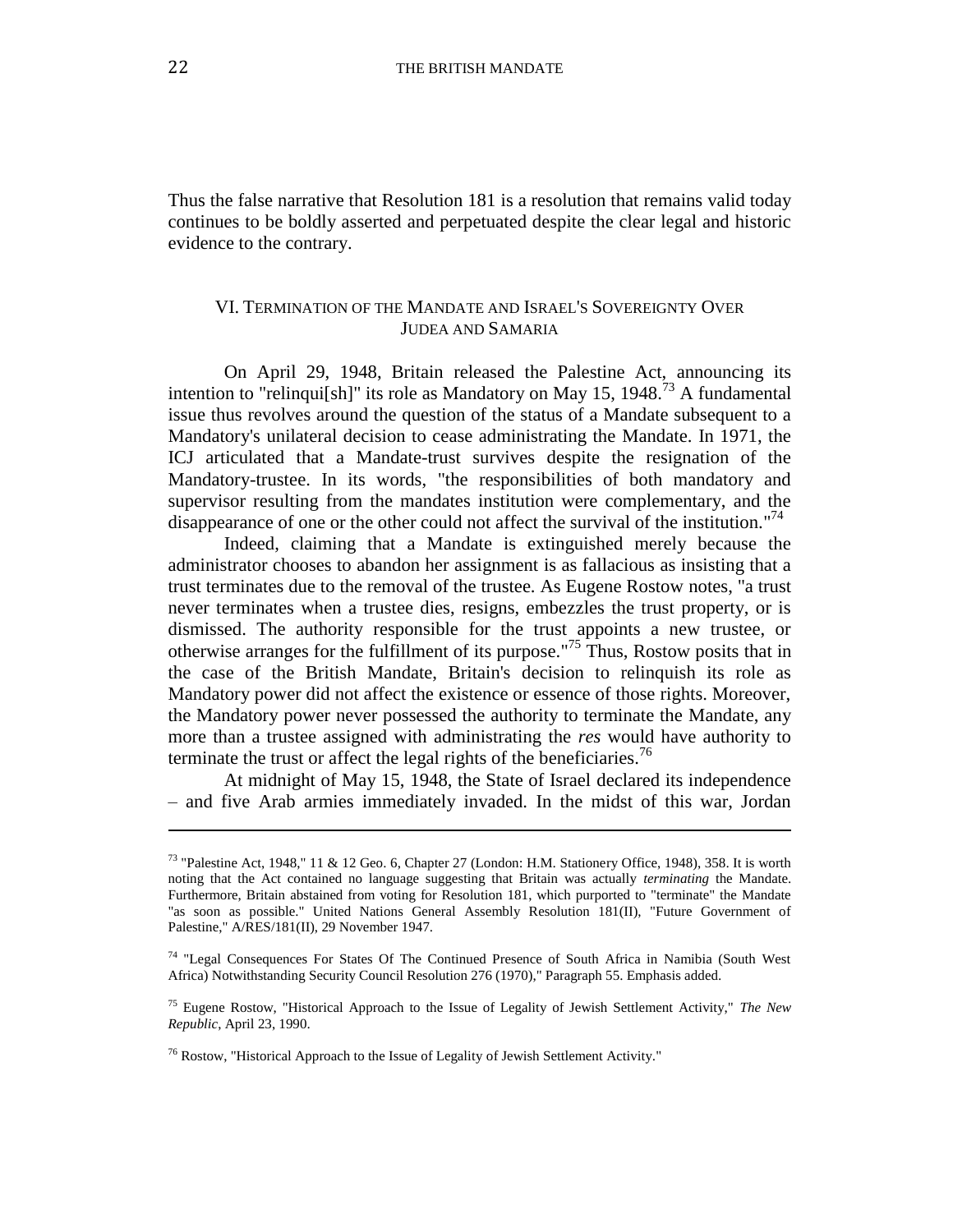seized control of Judea and Samaria. The fighting ended following a series of Armistice agreements, which contained explicit provisions that there would be no international ramifications or political conclusions drawn from these lines.<sup>77</sup> Jordan proceeded to annex Judea and Samaria, the legality of which was recognized only by Britain and Pakistan. Jordan subsequently renamed the territory the "West Bank," due to its geographical location on the west bank of the Jordan River. 78

In accordance with the "well-recognized" <sup>79</sup> concept of *ex injuria jus non oritur*—that is, illegal acts cannot produce legal rights—Jordan's illegal annexation of Judea and Samaria cannot be said to have affected the territory's legal status. As a result, neither Jordan's illegal annexation of Judea and Samaria, Britain's withdrawal as Mandatory nor the Armistice Agreements affected the legal status of the territory mandated to Israel west of the Jordan River.<sup>80</sup>

The subsequent international recognition of Israel's independence, however, *did* alter the legal status of the Mandated territory, since this validation terminated the Mandate and awarded the Jewish people the sovereignty that had been previously held "in abeyance."<sup>81</sup> The purpose of the Palestine Mandate was

\_\_\_\_\_\_\_\_\_\_\_\_\_\_\_\_\_\_\_\_\_\_\_\_\_\_\_\_\_\_\_\_\_\_\_\_\_\_\_\_\_\_\_\_\_\_\_\_\_\_\_\_\_\_\_\_\_\_\_\_\_\_\_\_\_\_\_\_\_\_\_\_\_\_\_\_\_\_\_\_\_\_\_\_\_\_

<sup>78</sup> See footnote 1, *supra*.

<sup>77</sup> According to Article II, Section 2 of the Armistice agreement between Israel and Jordan, for example, "No provision of this Agreement shall in any way prejudice the rights, claims and positions of either Party hereto in the ultimate peaceful settlement of the Palestine question, the provisions of this Agreement being dictated exclusively by military considerations." "Hashemite Jordan Kingdom – Israel: General Armistice Agreement," S/1302/Rev.1, 3 April 1949. Accessed online:

[https://unispal.un.org/DPA/DPR/unispal.nsf/0/F03D55E48F77AB698525643B00608D34.](https://unispal.un.org/DPA/DPR/unispal.nsf/0/F03D55E48F77AB698525643B00608D34) Moreover, the lack of significance of the armistice lines was admitted by Jordan: "Some seventeen years later, on May 31, 1967 (i.e. less than a week before the outbreak of the Arab-Israel hostilities of June, 1967), Jordan herself seems to have called in question-unwittingly, perhaps-the validity of her annexation measures of April, 1950, when her representative, Mr. El-Farra,told the Security Council: "There is an Armistice Agreement. The Agreement did not fix boundaries;

it fixed the demarcation line. The Agreement did not pass judgement on rights-political, military or otherwise. Thus, I know of no boundary; I know of a situation frozen by an Armistice Agreement." Yehuda Blum, "The Missing Reversioner: Reflections on the Status of Judea and Samaria", *3 Isr. L. Rev. 279 1968*, 291 citing U.N. Doc. S/PV. 1345 of May 31, 1967, p. 47.

 $79$  See "Legal Consequences of the Construction of a Wall in the Occupied Palestinian Territory," 254.

<sup>&</sup>lt;sup>80</sup> Some legal scholars claim that the Mandate for Palestine remains in force to this day in certain parts of the territory. According to Rostow, for example, the Mandate continues to be operative in Judea and Samaria, as they are territories "which have not yet been allocated either to Israel or to Jordan or become an independent state." Thus, according to Rostow, Jews can rely on the provisions of the Mandate—under, *inter alia*, Article 6 granting Jewish rights to close settlement on the land—to build Israeli settlements in Judea and Samaria. See Rostow, "Historical Approach to the Issue of Legality of Jewish Settlement Activity." However, to claim that the Mandate continues to exist on only part of its original territory makes little sense, since, as explained below, the general consensus of the Permanent Mandates Commission was the Mandate was created as one indivisible unit, which could either be emancipated entirely or not at all.

<sup>81</sup> See Section III, *supra*.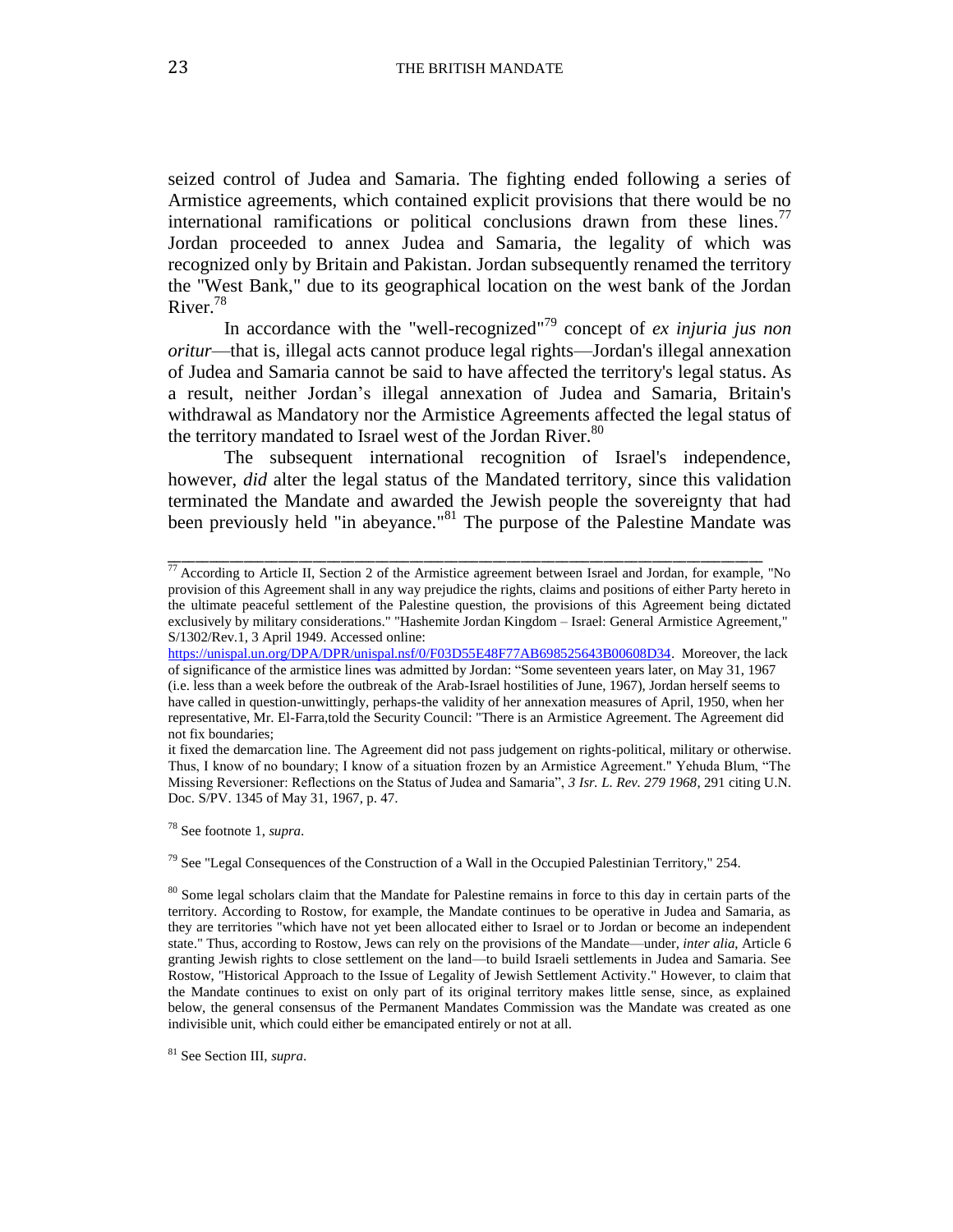realized when the Jewish population was a majority—or at least large enough and deemed capable of building a country, governing, and standing on its own, while also protecting the rights of the minorities residing in Palestine. Once this occurred, the Jewish people accrued the *res* of the Mandate-trust—i.e. sovereignty—in all of the territory west of the Jordan River. To recall the words of Judge McNair of the ICJ, "if and when the inhabitants of [a Mandated] Territory obtain recognition as an independent state…sovereignty will revive and rest in the new state."<sup>82</sup>

Thus, the British Mandate terminated—and the Jewish people received sovereignty in Palestine in accordance with the terms of the Mandate—the moment that the State of Israel received recognition as an independent state. This recognition certainly occurred on May 11, 1949, when the United Nations decided that "Israel is a peace-loving State" and voted to admit Israel as a full member.<sup>83</sup> As there was no amendment or alteration of the Mandate before its termination, the agreement and trust terminated in accordance with its terms when Israel declared independence and was so recognized.

Jurisprudence and case law of the era clearly articulated the concept that international recognition as an independent state results in the termination of Mandate status and sovereignty for the Mandate's designated people.<sup>84</sup> The Mandate for Syria, for example, effectively terminated in 1941, when France and Britain both recognized its independence. This occurred without the consent of the Council of the League of Nations. In fact, as the *Jewish Telegraphic Agency*  reported at the time, diplomats noted that Britain's recognition of Syria's independence "may have far reaching results for Palestine, since it sets a precedent of ending the mandate without even consulting the League."<sup>85</sup> Similarly, on March

 $\overline{\phantom{a}}$ 

<sup>82</sup> "International Status of South-West Africa," 150.

 $83$  "Admission of Israel to Membership in the United Nations," A/RES/273 (III), 11 May 1949. It should be noted, however, that since the League of Nations never listed rights over the mandates as part of the property being transferred to the United Nations upon its dissolution, it is commonly understood that the League did not see itself as holding sovereignty over the mandates. Indeed, "it is obvious that if the League had no sovereignty over mandated territories, then the United Nations has none." Donald Leeper, "Trusteeship Compared with Mandate," *Michigan Law Review* 49:8 (June 1951): 1206.

<sup>&</sup>lt;sup>84</sup> As early as 1935, Quincy Wright had suggested that "it is possible that a mandate might cease through recognition of the independence of the mandated community, admission of the community to the League, or amendment of Article 22 of the Covenant, without the Council's consent." Quincy Wright, "The Effect of Withdrawal For the League Upon a Mandate," *British Yearbook of International Law* 16 (1935): 104-113. Wright further develops this thesis in *Mandates Under the League of Nations* (Chicago: Praeger, 1930).

<sup>85</sup> "Syria Sets Precedent for Quiet Termination of Palestine Mandate, Diplomats Believe," *Jewish Telegraphic Agency*, November 3, 1941. Accessed online: [http://www.jta.org/1941/11/03/archive/syria-sets-precedent-for-quiet-termination-of-palestine-mandate](http://www.jta.org/1941/11/03/archive/syria-sets-precedent-for-quiet-termination-of-palestine-mandate-diplomats-believe%23ixzz2ivrtA8dF)[diplomats-believe#ixzz2ivrtA8dF.](http://www.jta.org/1941/11/03/archive/syria-sets-precedent-for-quiet-termination-of-palestine-mandate-diplomats-believe%23ixzz2ivrtA8dF)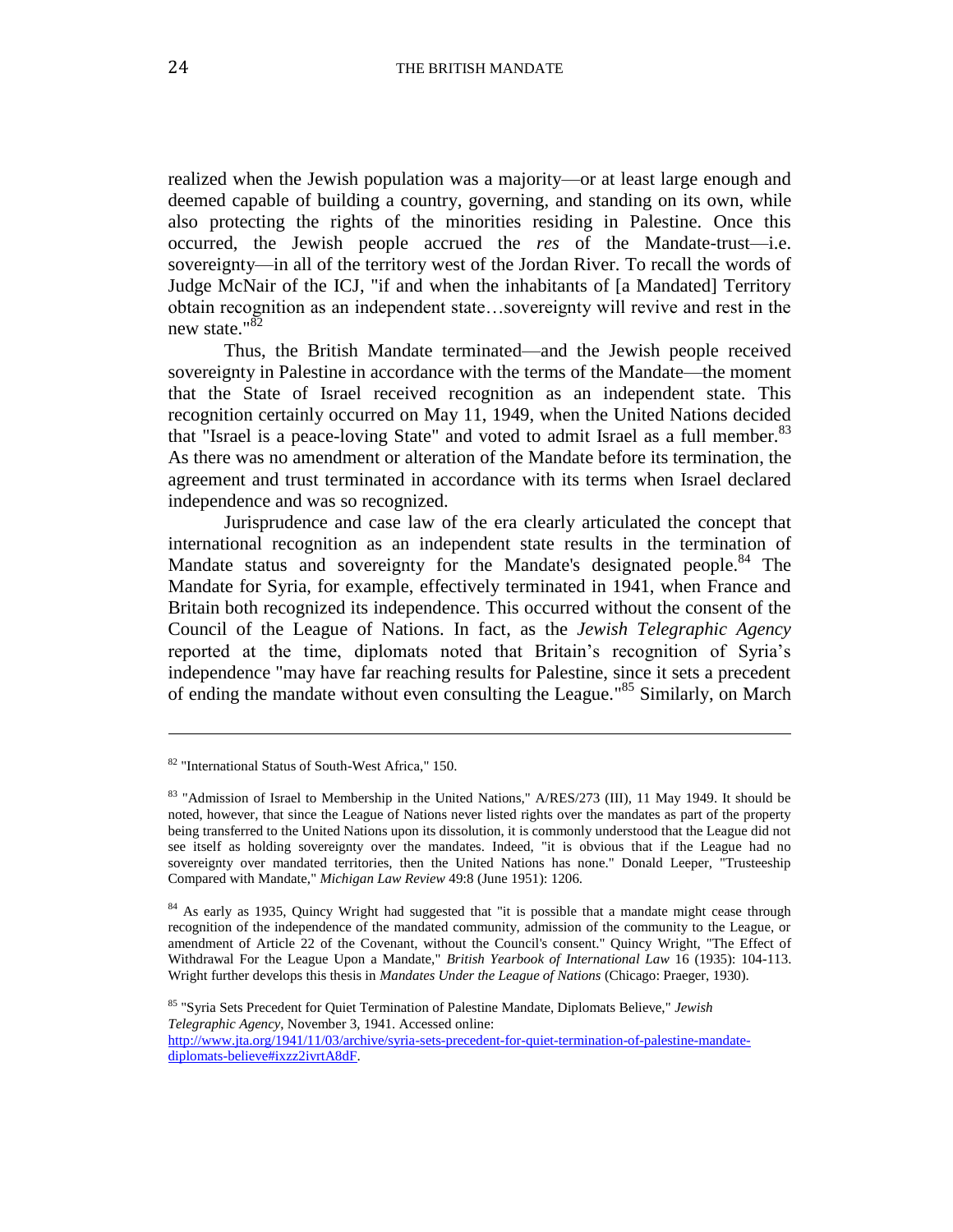22, 1946, Britain recognized Jordan as an independent state, and on April 18, 1946, the League of Nations recognized that this act constituted an effective termination of the Mandate over Jordan. The scholar Richard Young writes that during the League of Nations' final Assembly, the League "took note of this termination of the Mandate and of Transjordan's status as a new member of the world community."<sup>86</sup> Moreover, the United States expressed the view that "formal termination of the mandate…would be generally recognized upon the admission of [Transjordan] into the United Nations as a fully independent country." <sup>87</sup> As *The International Law Quarterly* concludes, "at their creation, it was envisaged that the mandates would find their natural and only conclusion in the attainment of independence by the mandated territory." As a result, the Mandate for Palestine "made no express provision for termination in any other circumstances."<sup>88</sup>

Moreover, the UN Charter clearly assumes that a Mandate terminates upon international recognition of a territory's independence. Although the League of Nations never transferred authority over the Mandates to the United Nations, Chapter XII of the UN Charter outlines a parallel concept of "Trusteeships," designed to succeed the League of Nations Mandates.<sup>89</sup> According to Article 78 of the Charter, "the trusteeship system shall not apply to territories which have become Members of the United Nations." This clearly indicates that "sovereignty and tutelage are mutually exclusive," and UN recognition of a Mandated territory's independence automatically terminates the Mandate.<sup>90</sup> In the ICJ's 1978 Aegean Sea Continental Shelf Judgment, Judge Salah Tarazi expands on this position, and also notes that France and Britain's recognition of Syria's independence terminated its Mandate in  $1941.<sup>91</sup>$ 

When the Palestine Mandate terminated, the only internationally recognized borders for that territory were those originally set forth in the Mandate in 1922. Thus, Israel's sovereign borders legally became the territory of Palestine

<sup>&</sup>lt;sup>86</sup> Richard Young, "Recent American Policy Concerning the Capitulations in the States of the Middle East," *The American Journal of International Law* 42:2 (April 1948): 420. Emphasis added.

<sup>87</sup> Crawford, *The Creation of States in International Law*, 579.

<sup>88</sup> "Termination of the British Mandate for Palestine, *The International Law Quarterly* 2(1), Spring 1948. 58.

<sup>89</sup> Crucially, as Article 80 of the Charter makes clear, the Mandates were not *automatically* placed under Trusteeships. Indeed, in the absence of such a Trusteeship agreement, "nothing in [Chapter XII of the Charter] shall be construed in or of itself to alter in any manner the rights whatsoever of any states or any peoples or the terms of existing international instruments." "Charter of the United Nations."

<sup>90</sup> Norman Bentwich and Andrew Martin, *A Commentary on the Charter of the United Nations* (Leeds: Knight & Forster, Ltd., 1951): 151.

 $91$  "Aegean Sea Continental Shelf," Judgment, I.C.J. Reports 1978, 3, 58-59.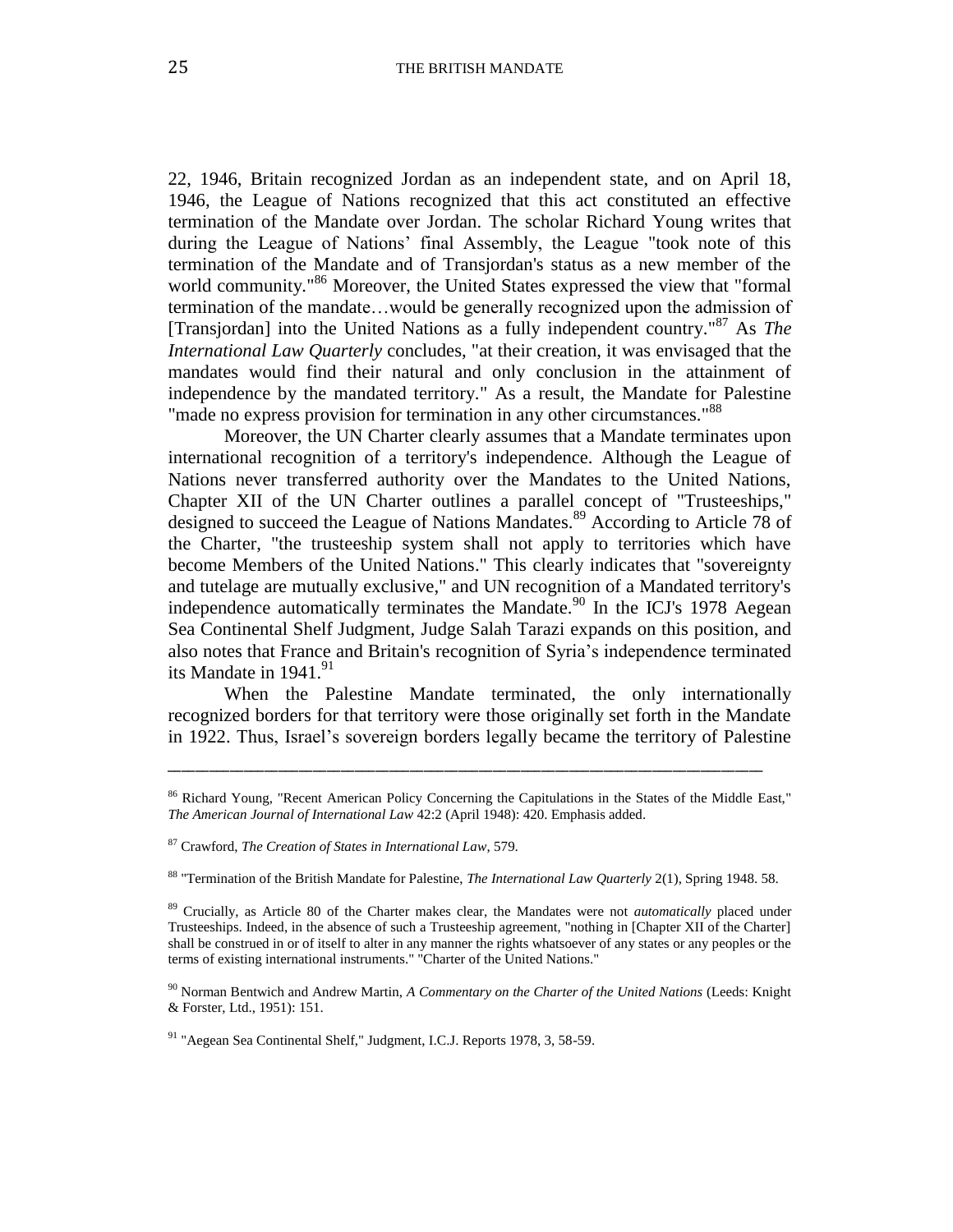west of the Jordan River. Indeed, the Permanent Mandates Commission reached the consensus that the Mandate was created as one unit. Therefore, the Commission found that the Mandate would have to either be emancipated as a unit, or remain entirely subject to the Mandate: "the idea prevailed…that the mandated territory had been established as an entity, and such it would have to remain, either all emancipated or all mandated."<sup>92</sup>

This is also the logical application of the principle of *uti possidetis juris*, a critical concept in international law that "defines borders of newly sovereign states on the basis of their previous administrative frontiers." <sup>93</sup> The ICJ has recognized *uti possidetis* as an important concept of contemporary customary international law. As the ICJ noted in its 1986 "Frontier Dispute" Judgment,

by becoming independent, a new State acquires sovereignty with the territorial base and boundaries left to it by the colonial power [i.e. in this case, the former Mandatory]. This is part of the ordinary operation of the machinery of State succession. International law and consequently the principle of *uti possidetis* - applies to the new State (as a State) not with retroactive effect, but immediately and from that moment onwards. It applies to the State as it is, i.e., to the "photograph" of the territorial situation then existing. *The principle of uti possidetis freezes the territorial title; it stops the clock, but does not put back the hands.*<sup>94</sup>

Thus, the ICJ insists that application of this principle has the effect of *freezing* the borders of the designated area based on the borders that existed at the time of the State's independence – what it describes as the "photograph of the territory" at the critical date. As a result, since the territory of Judea and Samaria was never legally severed from the Mandate at any time before international recognition of Israel's independence, the so-called "photograph" includes Judea and Samaria within the borders of Palestine.<sup>95</sup> It must, therefore, be that Israel's modern eastern border is the Jordan River.

\_\_\_\_\_\_\_\_\_\_\_\_\_\_\_\_\_\_\_\_\_\_\_\_\_\_\_\_\_\_\_\_\_\_\_\_\_\_\_\_\_\_\_\_\_\_\_\_\_\_\_\_\_\_\_\_\_\_\_\_\_\_\_\_\_\_\_\_\_\_\_\_\_\_\_\_\_\_\_\_\_\_\_\_\_\_

<sup>94</sup> "Frontier Dispute," Paragraph 30. Emphasis added.

<sup>95</sup> "Indeed," Shaw argues, "once defined in a treaty, an international frontier achieves permanence so that even if the treaty itself were to cease to be in force, the continuance of the boundary would be unaffected, and may only be changed with the consent of the states directly concerned." Shaw, 528-529.

<sup>92</sup> Luther Harris Evans, "The General Principles Governing the Termination of a Mandate," *The American Journal of International Law* 26:4 (October 1932): 744.

<sup>93</sup> Enver Hasani, "Uti Possidetis Juris: From Rome to Kosovo," Fletcher Forum of World Affairs 27:2 (2003),85. See also the comments of Professor Avraham Bell cited in Glick, 174-175. See also Avraham Bell and Eugene Kontorovich, "Palestine, Uti Possidetis Juris and the Borders of Israel", Northwestern Public Law Research Paper No. 16-04 (2016).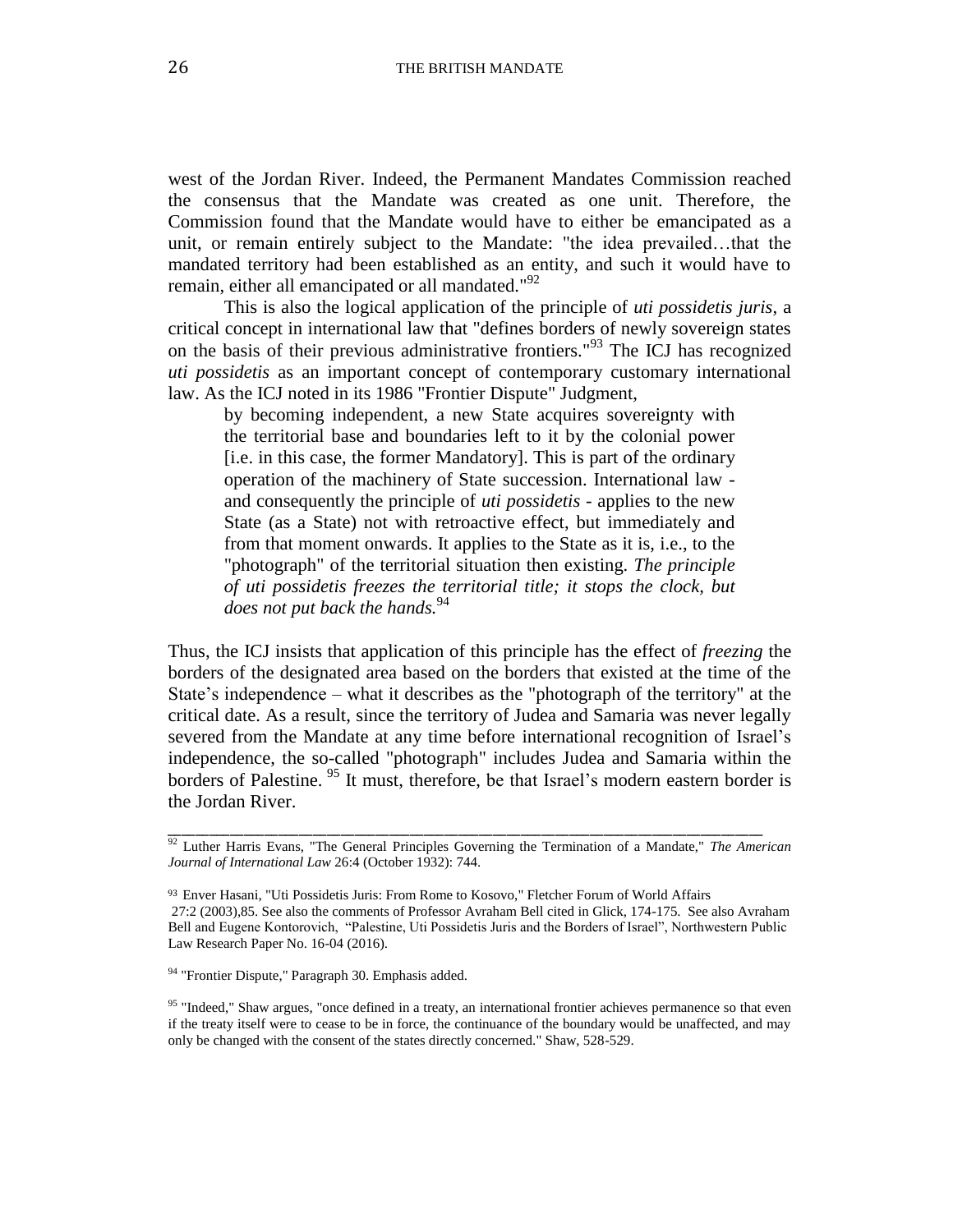This interpretation is further reinforced by the refusal of the Arab side to agree on different borders, which would have been the only effective method of changing the internationally recognized borders defined by the League of Nations when attempting to divide the Mandate into two parts. Indeed, as explained above, had the Arab population agreed upon the proposed UN partition in 1947, those borders would have been valid under international law. Absent an agreement at the definitive time, however, the internationally recognized borders remain those defined by the Mandate. <sup>96</sup>

Furthermore, as stated above, Jordan's illegal annexation of Judea and Samaria after Israel's acceptance into the United Nations did not affect the legal borders of the Mandate or Israel's rights that accrued over this territory. The fact that Israel was forcibly *prevented* from exercising its sovereignty in this territory due to Jordan's illegal military presence did not extinguish or affect the Jewish people's rights. Thus, the Palestine Mandate, an "international agreement having the character of a treaty or convention"<sup>97</sup> endorsed by the international community, provided the facilitation of Jewish sovereignty within the territory designated in the Mandate.

#### VII. THE INAPPLICABILITY OF THE HAGUE AND GENEVA CONVENTIONS

On June 5, 1967, Israel launched a war of self-defense<sup>98</sup> against the Egyptian army, triggering what would become known as the Six-Day War. In the midst of this war, the Israeli army liberated Judea and Samaria from Jordan's illegal rule. Recognizing the delicate and political nature of Israeli administration of these territories—and in anticipation of a possible and imminent peace agreement—Israel refrained from exercising its legal sovereignty over Judea and Samaria. Instead, the government decided to *de facto* apply the "humanitarian provisions" of the international conventions designed for belligerent occupation of foreign territory: the 1907 Hague Regulations and the 1949 Fourth Geneva Convention.<sup>99</sup> Moreover, as per Article 43 of the Hague Regulations, the

 $96$  To be sure, the Old City of Jerusalem, which had special status under Articles 13 and 14 of the British Mandate, may be a separate legal matter than the rest of the former Mandated territory. Since the focus of this thesis is the legal status of Judea and Samaria, however, Jerusalem is beyond the scope of our investigation.

<sup>97 &</sup>quot;South West Africa Cases (Ethiopia v. South Africa; Liberia v. South Africa), Preliminary Objections," 330.

<sup>98</sup> Egypt had committed multiple acts of war and threats against Israel. See, in general, Michael Oren, *Six Days of War* (New York: Presidio Press, 2003), 127-169.

<sup>99</sup> Meir Shamgar, "The Observance of International Law in the Administered Territories," in *The Progression of International Law: Four Decades of the Israel Yearbook on Human Rights*, ed. Yoram Dinstein and Fania Domb (The Netherlands: Martinus Nijhoff Publishers, 2011), 433.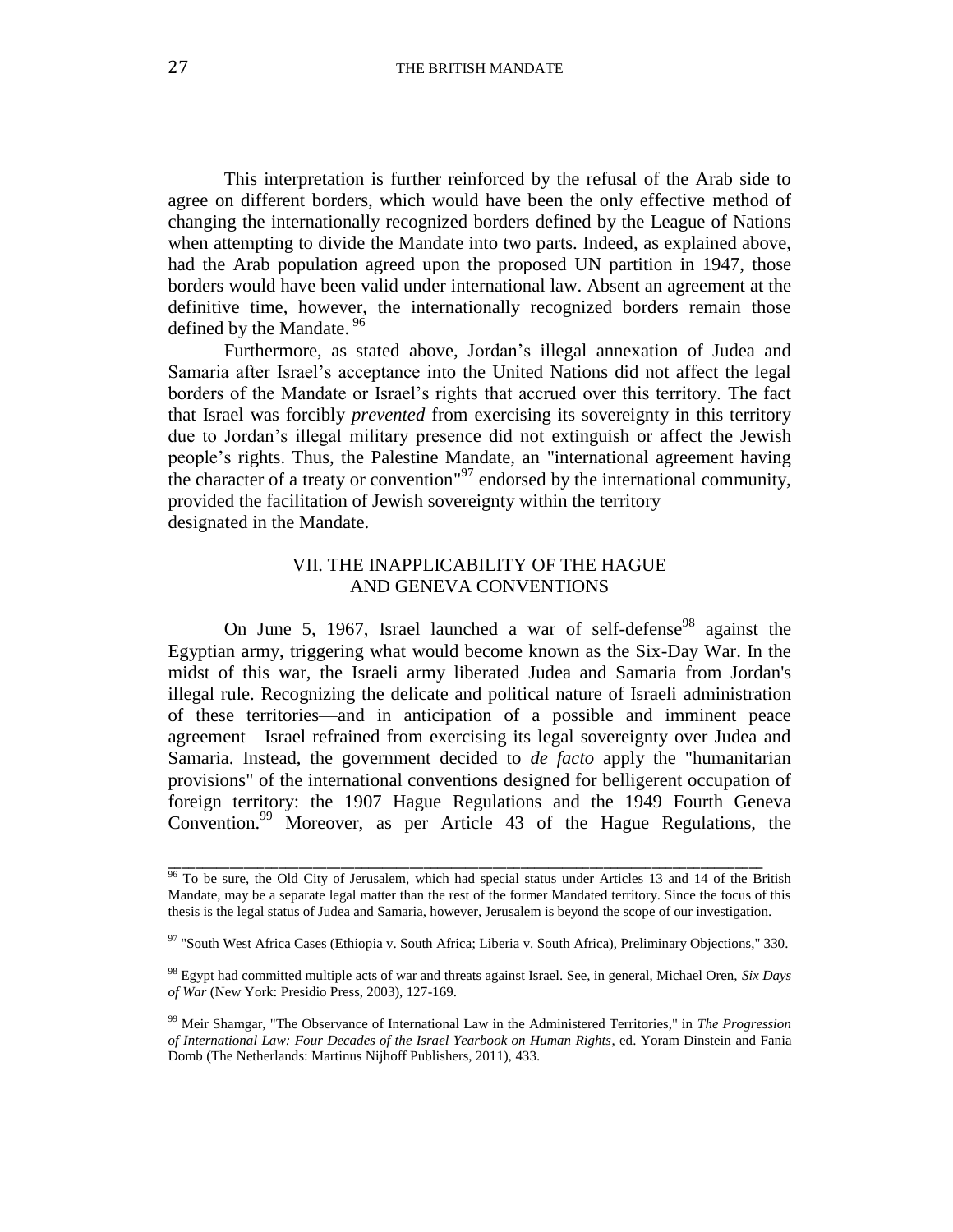government chose to leave in place most of the (primarily Ottoman and Jordanian) civil law that was in effect at the time. $100$ 

Over the past few decades, however, widespread consensus has developed that these conventions also apply *de jure* to Judea and Samaria.<sup>101</sup> It must therefore be noted that Israel's *de facto* application of these provisions does not imply consent that these rules have *de jure* applicability. Indeed, as former President of the Israeli Supreme Court Meir Shamgar notes, "*de facto* observance of rules does not necessarily mean their applicability by force of law...[there exist] cases of voluntary observance of certain rules unconnected with acceptance of their legal applicability."<sup>102</sup>

Furthermore, the argument that these regulations apply *de jure* is invalid. Israel received sovereignty rights in these areas due to the termination of the British Mandate. Thus, the idea that Israel's presence in these territories constitutes a "belligerent occupation" is baseless.  $103$  An objective reading of the text of these conventions, along with the historical context in which they were conceived, firmly dispels this notion.

The Supreme Court has adopted a "pragmatic approach" , which "allows it to apply some provisions of the Geneva Convention, without ruling that it applies

 $102$  Shamgar, 429.

l

<sup>100</sup> See Allan Gerson, *Israel, the West Bank, and International Law* (New York: Routledge, 1978), 113.

<sup>&</sup>lt;sup>101</sup> "Legal Consequences of the Construction of a Wall in the Occupied Palestinian Territory," Paragraph 90.

<sup>&</sup>lt;sup>103</sup> To be sure, Justice Aharon Barak of the Israeli Supreme Court has stated that Israel's presence in Judea and Samaria constitutes a "belligerent occupation," and that the Hague Regulations and the Geneva Conventions apply. See HCJ 2056/04

*Beit Sourik Village Council* v *The Government of Israel* et al., 48(5) PD, p.807, 2004. However, the Israeli Supreme Court's interpretation of international law is not binding on the Israeli government. Moreover, it should be noted that the Court's interpretation of international law continues to evolve and does not reflect expertise or stability. For example, in one decision, Justice Landau, President of the Court, stated that he and the Court had been mistaken in the applicability of the Hague Regulations and the Fourth Geneva Convention. "When the Court first related to the Hague regulations and the Fourth Geneva Convention, it lumped both these instruments together as treaty law. However, the Court later admitted that it had been mistaken and that all the provisions of the Hague Regulations are part of customary law." D.Kretzmer, p.212. In that case, Justice Landau explains that he changed his view on the basis of a law review article, despite the fact that the courts had ruled on a different interpretation since 1951.This illustrates the court's susceptibility to changing trends in legal interpretation. Most importantly, the Court is obligated to implement laws passed by the Knesset, which has the authority to declare sovereignty, as it did regarding Jerusalem and the Golan Heights. The courts would be bound by any such law declaring sovereignty, and any past designation by the Israeli Court of Judea and Samaria as territory under belligerent occupation would no longer be relevant or accurate. Indeed, Israeli law makes clear that when a domestic statute conflicts with international law, the domestic statute takes precedence. D. Kretzmer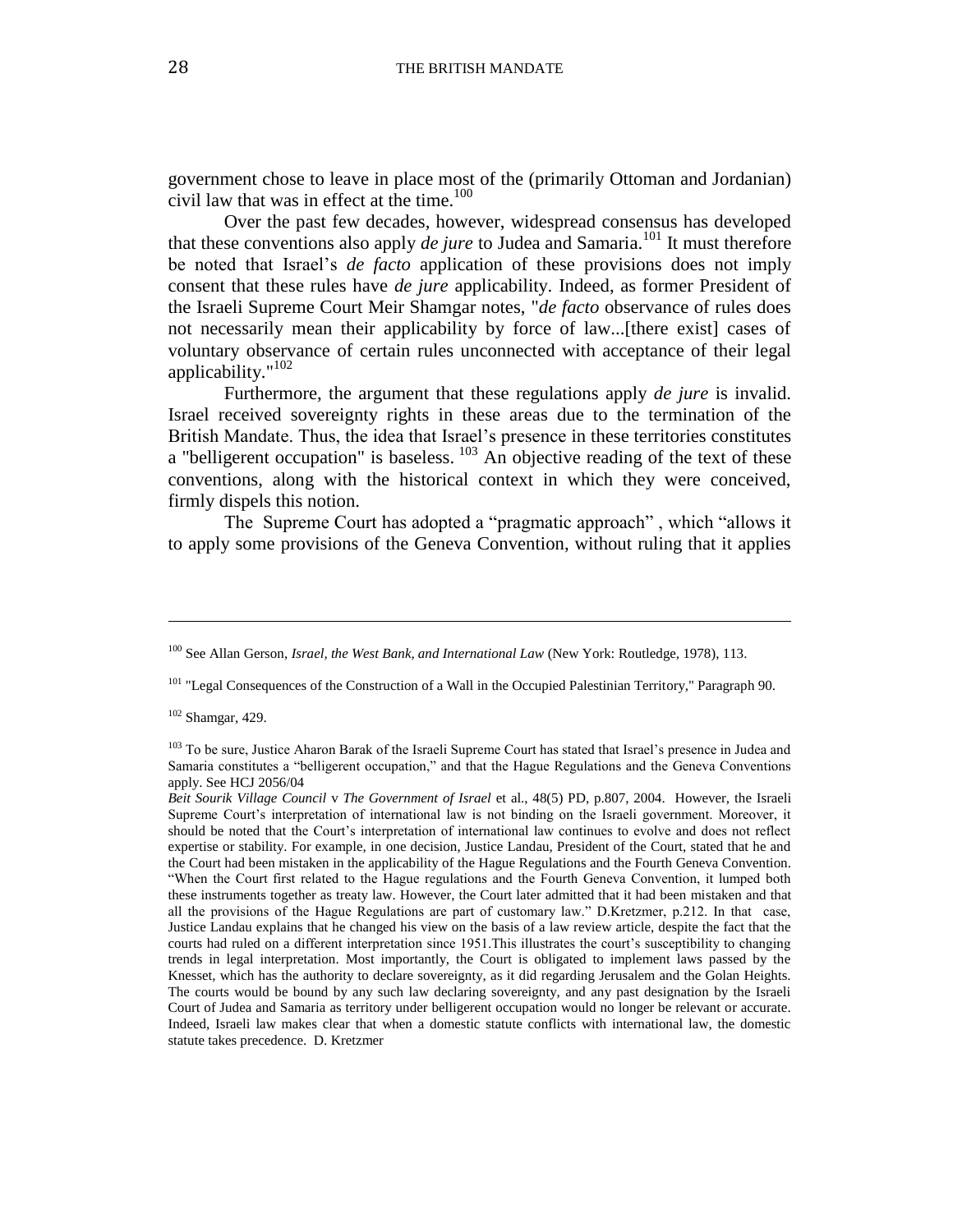*de jure* to the actions of Israel on the West Bank or that its provisions are all part of customary law that may be enforced by a domestic court…"<sup>104</sup>

First, as the jurist David M. Phillips notes, the 1907 Hague Conventions were "primarily designed to protect the interests of a temporarily ousted sovereign in the context of a short-term occupation." <sup>105</sup> Certainly, this is *not* the case regarding Judea and Samaria, which were part of the Mandate area in which Jews were granted rights to settle. These borders have not been redrawn and have rightfully belonged to Israel as early as 1949, as shown above. Article 42 of the Hague Convention supports this argument, by defining occupied territory as territory that is "actually placed under the authority of the hostile army." <sup>106</sup> Article 43 explicitly states that the convention obligations arise when territory has passed from "the authority of the *legitimate* power."<sup>107</sup> (Emphasis added.) First, Jordan was not a legitimate power . Second, as the lawful sovereign in this territory, Israel cannot be said to be a "hostile" entity, and its army cannot be said to be a "hostile army." 108

Second, the 1949 Fourth Geneva Convention does not apply to all situations in which a military seizes territory it did not previously control. According to Article 2 of the Convention, regarding "occupation," the Convention only applies to "cases of partial or total occupation of the territory of a High Contracting Party, even if the said occupation meets with no armed resistance."<sup>109</sup> Since, in 1967, Judea and Samaria rightfully belonged to Israel, and Jordan controlled the territory illegally, it cannot be said that Israel's current presence in

\_\_\_\_\_\_\_\_\_\_\_\_\_\_\_\_\_\_\_\_\_\_\_\_\_\_\_\_\_\_\_\_\_\_\_\_\_\_\_\_\_\_\_\_\_\_\_\_\_\_\_\_\_\_\_\_\_\_\_\_\_\_\_\_\_\_\_\_\_\_\_\_\_\_\_\_\_\_\_\_\_\_\_\_\_\_

*ICRC.org*. Accessed online:

<sup>104</sup> Kretzmer, *The Role of Domestic Courts in Treaty Enforcement 203.*

<sup>105</sup> David M. Phillips, "The Illegal Settlements Myth," *Commentary Magazine*, December 1, 2009.

<sup>&</sup>lt;sup>106</sup> Article 42, "Convention (IV) respecting the Laws and Customs of War on Land and its annex: Regulations concerning the Laws and Customs of War on Land. The Hague, 18 October 1907,"

[http://www.icrc.org/applic/ihl/ihl.nsf/Article.xsp?action=openDocument&documentId=01D426B0086089BEC](http://www.icrc.org/applic/ihl/ihl.nsf/Article.xsp?action=openDocument&documentId=01D426B0086089BEC12563CD00516887) [12563CD00516887](http://www.icrc.org/applic/ihl/ihl.nsf/Article.xsp?action=openDocument&documentId=01D426B0086089BEC12563CD00516887)

<sup>&</sup>lt;sup>107</sup> Article 43 states: "the authority of the legitimate power having in fact passed into the hands of the occupant, the latter shall take all the measures in his power to restore, and ensure, as far as possible, public order and safety, while respecting, unless absolutely prevented, the laws in force in the country."

<sup>&</sup>lt;sup>108</sup> The language of Article 43 of the Hague Convention similarly demonstrates that this Convention does not apply to Judea and Samaria. Article 43 states that "the authority of the legitimate power having in fact passed into the hands of the occupant, the latter shall take all the measures in his power to restore, and ensure, as far as possible, public order and safety." Because the "legitimate power" in this case is, in fact, the very country that has seized the territory—namely, Israel—a simple reading of this Article leads to the undeniable conclusion that the Convention cannot apply to the present case.

<sup>&</sup>lt;sup>109</sup> Article 2, "Convention (IV) relative to the Protection of Civilian Persons in Time of War. Geneva, 12 August 1949," *ICRC.org*. Accessed online: <http://www.icrc.org/ihl.nsf/385ec082b509e76c41256739003e636d/6756482d86146898c125641e004aa3c5>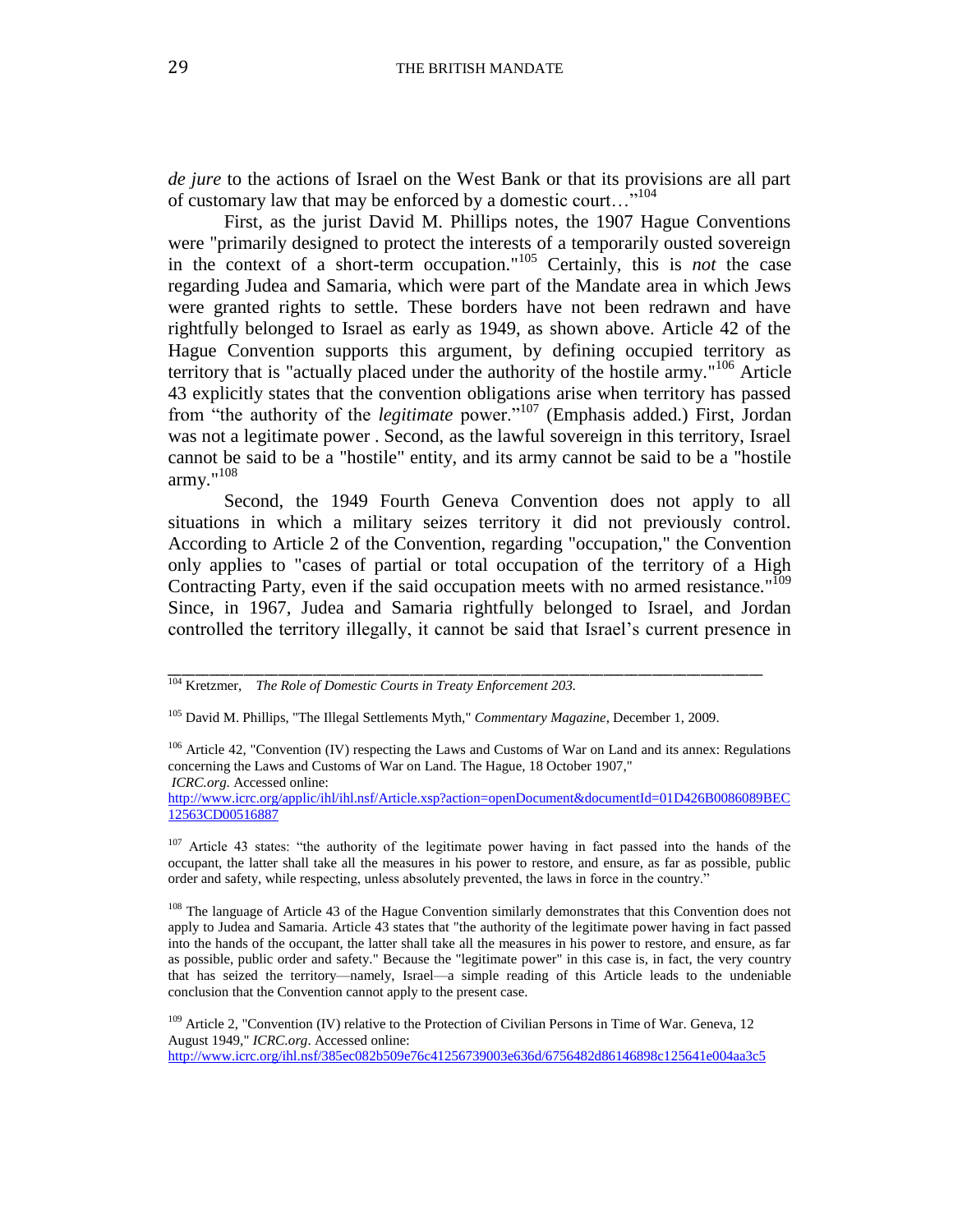Judea and Samaria constitutes an occupation "of the territory of a High Contracting Party." This applies all the more so after 1994, when Jordan relinquished any claim over Judea and Samaria in its peace treaty with Israel.<sup>110</sup>

Finally, it should be noted that even if the Fourth Geneva Convention *did* apply *de jure*, it cannot be said that Article 49(6), which is commonly cited as the basis for the illegality of Israeli settlements, $111$  prohibits this kind of activity. Under Article 49(6), "the Occupying Power shall not deport or transfer parts of its own civilian population into the territory it occupies." The strong implication of this language—affirmed by the International Committee of the Red Cross—is that this Article only prohibits *forcible* transfer of a population into an occupied territory<sup>112</sup>. Because Israel has never coercively forced its citizens to settle in Judea and Samaria, and the residents of these towns have chosen to move there voluntarily, Article 49 is completely irrelevant in the extant case.<sup>113</sup> Moreover, as the administrating power, Israel has the right under international law to use the land and enjoy the usufruct of land that is not privately owned.  $114$ 

Thus, international conventions regarding "belligerent occupation" have no relevance to the territory of Judea and Samaria. The fact that Israel has decided to *de facto* apply the humanitarian provisions of certain international conventions does not mean that Israel has acknowledged that they apply *de jure*. Nor does the fact that Israel has thus far decided only to exercise its sovereignty in certain areas of Judea and Samaria mean that Israel has forfeited its legitimate right to apply sovereignty within the entirety of its legal borders. Israel's attempts to reach a negotiated settlement regarding Palestinian claims to parts of Yehuda and Shomron do not constitute Israeli relinquishment of sovereignty, which continues to be derived from the Mandate, uninterrupted by any other valid legal claim.

<sup>110</sup> See Article 3(a), "Israel and Jordan: Peace Treaty (October 26, 1994)," in *The Israel-Arab Reader*, 479.

<sup>111</sup> See, *inter alia*, paragraph 16, United Nations Human Rights Council, "Report of the independent international fact-finding mission to investigate the implications of the Israeli settlements on the civil, political, economic, social and cultural rights of the Palestinian people throughout the Occupied Palestinian Territory, including East Jerusalem," A/HRC/22/63, 7 February 2013.

<sup>112</sup> *ICRC Commentary to the Fourth Geneva Convention,* edited by Jean S. Pictet (1958). Accessed online: [https://ihl-](https://ihl-databases.icrc.org/applic/ihl/ihl.nsf/Comment.xsp?action=openDocument&documentId=523BA38706C71588C12563CD0042C407)

[databases.icrc.org/applic/ihl/ihl.nsf/Comment.xsp?action=openDocument&documentId=523BA38706C71588](https://ihl-databases.icrc.org/applic/ihl/ihl.nsf/Comment.xsp?action=openDocument&documentId=523BA38706C71588C12563CD0042C407) [C12563CD0042C407](https://ihl-databases.icrc.org/applic/ihl/ihl.nsf/Comment.xsp?action=openDocument&documentId=523BA38706C71588C12563CD0042C407)

<sup>&</sup>lt;sup>113</sup> See Alan Baker, "The Settlements Issue: Distorting the Geneva Convention and the Oslo Accords," *Jerusalem Center for Public Affairs*, January 5, 2011. Accessed online: [http://jcpa.org/article/the-settlements](http://jcpa.org/article/the-settlements-issue-distorting-the-geneva-convention-and-the-oslo-accords/)[issue-distorting-the-geneva-convention-and-the-oslo-accords/](http://jcpa.org/article/the-settlements-issue-distorting-the-geneva-convention-and-the-oslo-accords/)

<sup>114</sup> See Alan Baker, "Israel's rights in the Territories under International Law", *Jerusalem Center for Public Affairs,* September 7, 2016. Accessed online: [http://jcpa.org/israels-rights-territories-international-law/.](http://jcpa.org/israels-rights-territories-international-law/)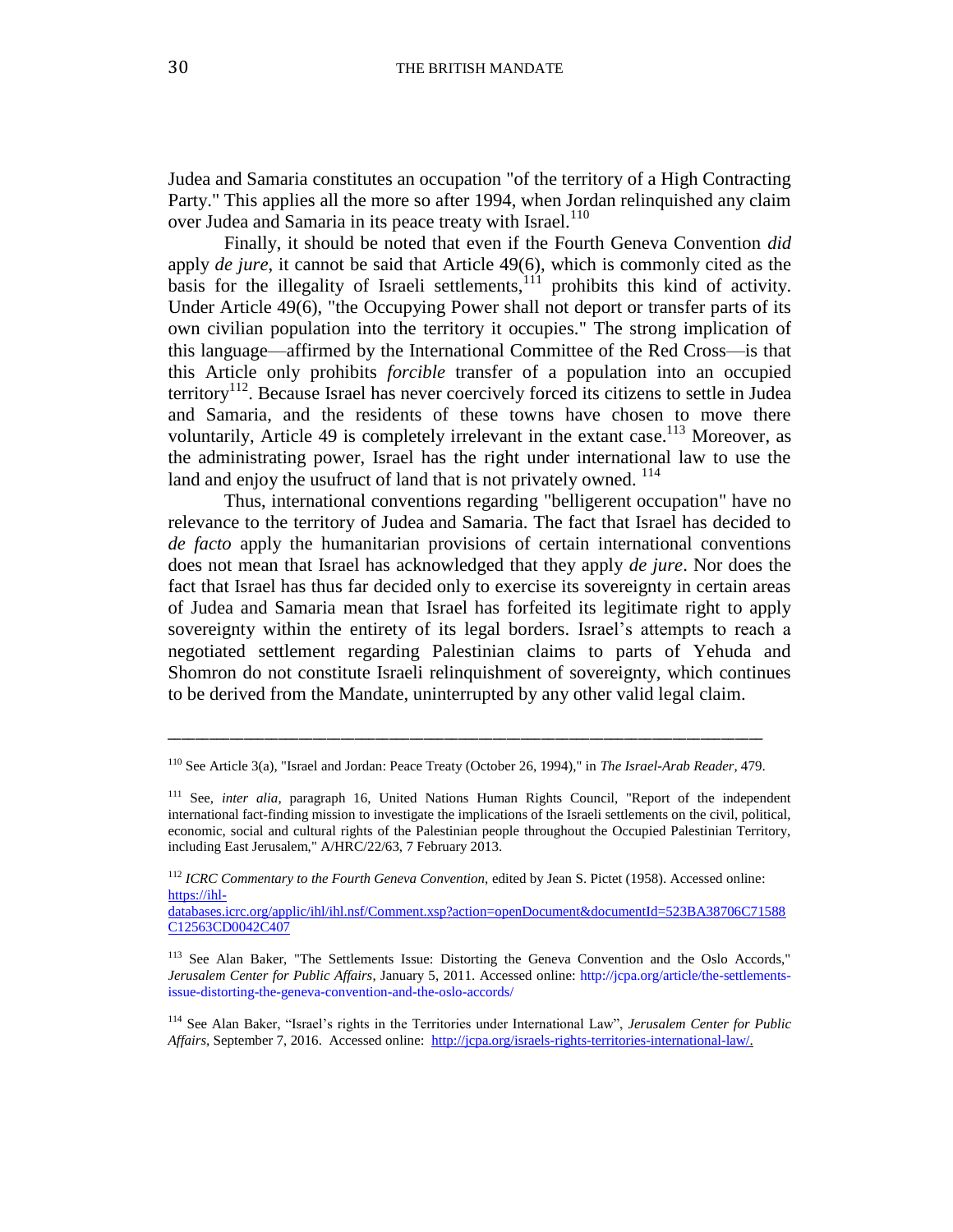## VIII. CONCLUSION – THE MANDATE IS STILL RELEVANT AFTER ALL THESE YEARS

The British Mandate for Palestine terminated over sixty years ago. However, this basic document—first set forth and agreed upon by the Principal Allied Powers in 1922—established the modern-day legal status of Judea and Samaria, and remains crucial. In fact, the purpose of the Mandate has been fully executed and realized. Israel has become a Jewish homeland, civil and religious rights of the non-Jewish minority are protected, and access to the holy places in Jerusalem is guaranteed to all religions.

The Mandate for Palestine, a binding international treaty "in fact and in law,"<sup>115</sup> designated Palestine as the intended national home of the Jewish people, and recognized the territory of "Palestine" as including the area of Judea and Samaria. No valid treaty, document, or resolution altered this reality. UN Resolution 181, which proposed a Partition of the territory, was nullified and voided by Arab aggression and refusal to accept the existence of a Jewish state in Palestine. Thus, upon termination of the Mandate in 1949, the Jewish people received sovereignty—the *res* of the Mandate-trust—over this territory. No subsequent agreement or resolution repudiated Israeli sovereignty over the area defined by the Mandate, which continues to dictate the existence of Israeli sovereignty over Judea and Samaria.<sup>116</sup>

Some modern legal pundits rely on the faulty assumption that Israel was admitted "conditionally" into the United Nations upon its acceptance of Resolution 181. Their premise is that Israel remains bound by its agreement to Resolution 181 despite the fact that the Arabs did not consent. Such an argument is simply baffling, since, as discussed above, Resolution 181 was merely a non-binding recommendation, and it became invalid and void upon the clear rejection of its terms by the other party involved. Nonetheless, in recent years, reliance upon the validity of Resolution 181 has become crucial to the Arab assertion.

Other commentators insist that the Palestine Mandate was void since it contradicted the self-determination principle of Article 22 of the Covenant of the League of Nations. Yet that assertion ignores the clear language of Article 22,

\_\_\_\_\_\_\_\_\_\_\_\_\_\_\_\_\_\_\_\_\_\_\_\_\_\_\_\_\_\_\_\_\_\_\_\_\_\_\_\_\_\_\_\_\_\_\_\_\_\_\_\_\_\_\_\_\_\_\_\_\_\_\_\_\_\_\_\_\_\_\_\_\_\_\_\_\_\_\_\_\_\_\_\_\_\_ <sup>115</sup> South West Africa Cases (Ethiopia v. South Africa; Liberia v. South Africa), Preliminary Objections," 330.

<sup>&</sup>lt;sup>116</sup> Israel has never demonstrated that the borders set forth in the Mandate changed either prior to or subsequent to statehood.

<sup>&</sup>quot;… For the most part, there is insufficient evidence to show any transfer of territorial sovereignty or acquiescence in the creation of new de jure borders. The potential exception to this general rule is the Israeli withdrawal from the Gaza Strip in 2005, which might be seen as an abandonment." Bell, p.50.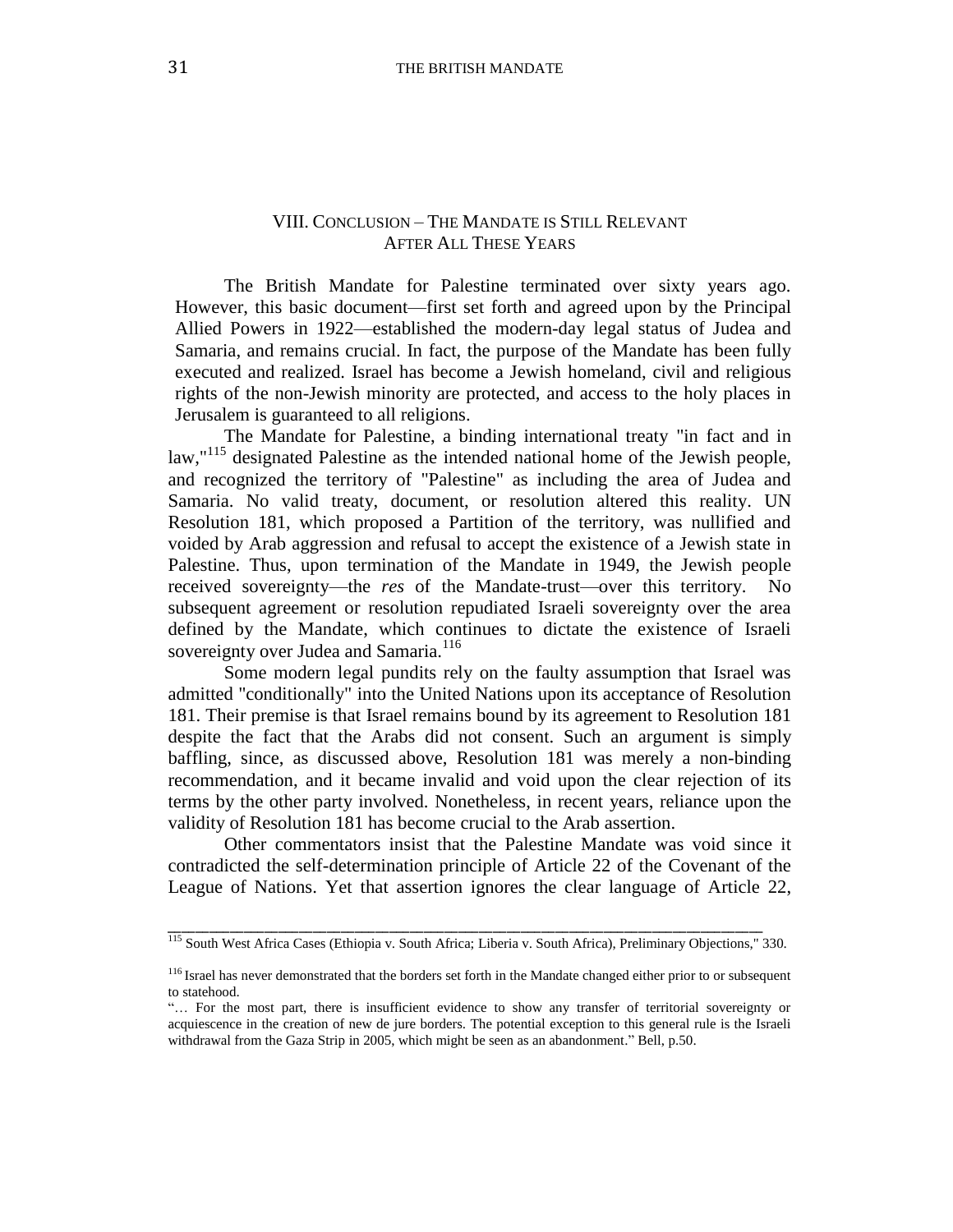which, as detailed above, allows for self-determination to be granted in the fashion outlined in the Palestine Mandate  $-$  i.e. to a homeless "virtual population" not yet residing in the territory in substantial numbers, but attached to that territory through strong historical and spiritual ties. Moreover, as shown above, this interpretation was accepted by the international community – and was incorporated into the Treaty of Versailles and the other World War I international peace treaties. These commentators disingenuously interpret Article 22 without considering the Palestine Mandate, which clearly detailed the goal of creating a Jewish homeland with a Jewish majority.

One cannot seriously make these arguments if one reads the relevant documents. It is absurd that a Mandate culminating in statehood would not be recognized in accordance with its terms and the geographical borders defined therein. In the case of the Palestine Mandate, including Judea and Samaria within Israel's modern-day sovereign borders also aligns with the principle of *uti possidetis juris* – which, as discussed above, bases the borders of newly sovereign states on their previous administrative boundaries. The modern borders of Israel can only be defined by the "photograph" of the borders of the Palestine Mandate – which include, *inter alia*, Judea and Samaria. It is for this very reason that the Hague and Geneva Conventions do not apply to Israel's presence in these territories, as a state clearly cannot "belligerently occupy" land over which it has legal sovereignty.

Thus, the pervasive belief that Israeli settlements are illegal under international law is at variance with the simplest and most logical reading of the documents which constitute the jurisprudence upon which international law has traditionally been construed.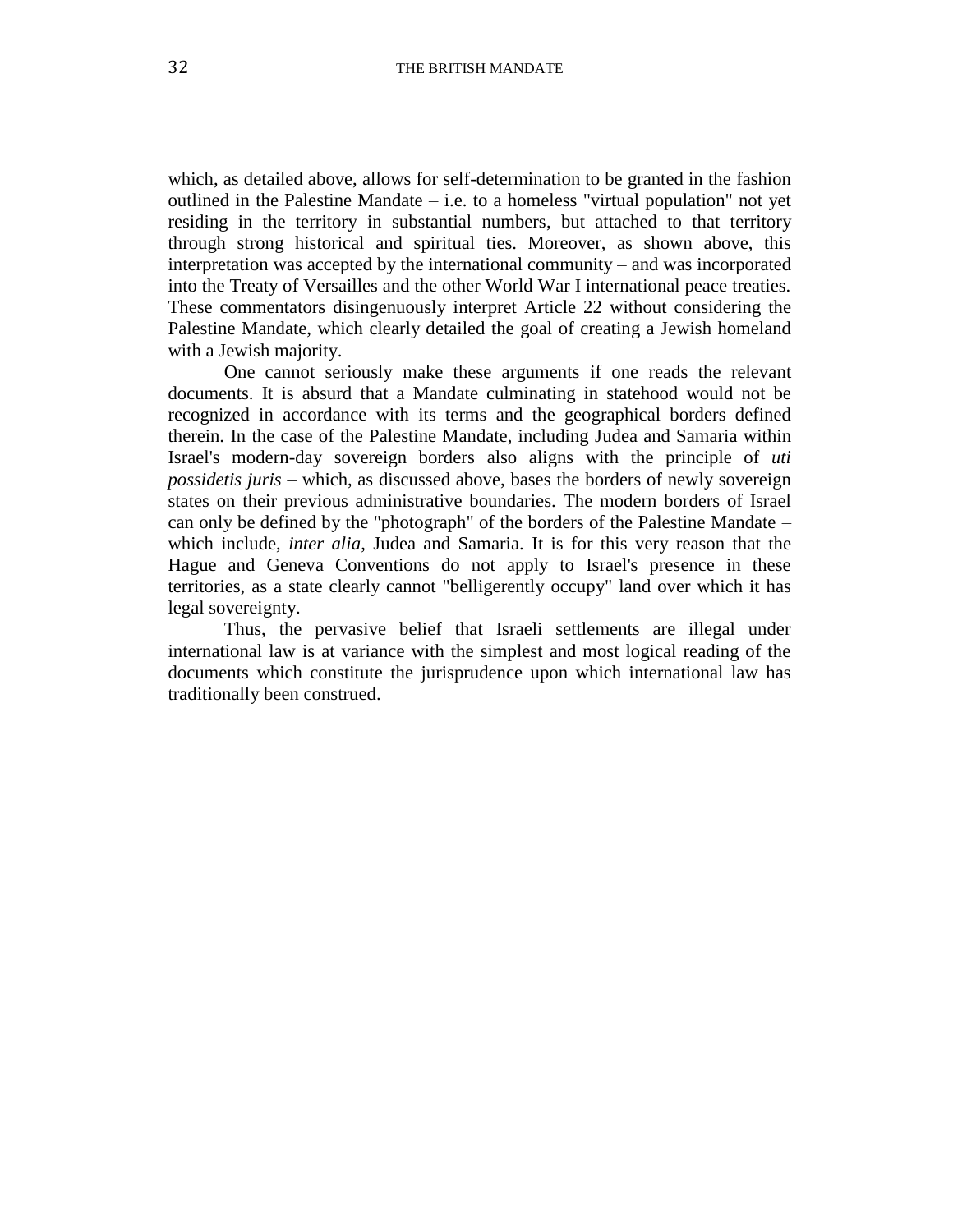## **WORKS CITED**

"Admission of Israel to Membership in the United Nations." A/RES/273 (III), 11 May 1949.

[https://unispal.un.org/DPA/DPR/unispal.nsf/0/83E8C29DB812A4E9852560](https://unispal.un.org/DPA/DPR/unispal.nsf/0/83E8C29DB812A4E9852560E50067A5AC) [E50067A5AC.](https://unispal.un.org/DPA/DPR/unispal.nsf/0/83E8C29DB812A4E9852560E50067A5AC)

"Aegean Sea Continental Shelf." Judgment. I.C.J. Reports 1978, 3.

"Application of Israel for Admission to Membership in the United Nations (A/818)." A/AC.24/SR.45, May 5, 1949. Accessed online: [https://unispal.un.org/DPA/DPR/unispal.nsf/0/1DB943E43C280A26052565](https://unispal.un.org/DPA/DPR/unispal.nsf/0/1DB943E43C280A26052565FA004D8174) [FA004D8174.](https://unispal.un.org/DPA/DPR/unispal.nsf/0/1DB943E43C280A26052565FA004D8174)

"Balfour Declaration, 1917," *The Avalon Project: Yale Law School*. Accessed online: [http://avalon.law.yale.edu/20th\\_century/balfour.asp](http://avalon.law.yale.edu/20th_century/balfour.asp)

"Convention (IV) respecting the Laws and Customs of War on Land and its annex: Regulations concerning the Laws and Customs of War on Land. The Hague, 18 October 1907." *ICRC.org*. Accessed online: [http://www.icrc.org/applic/ihl/ihl.nsf/Article.xsp?action=openDocument&do](http://www.icrc.org/applic/ihl/ihl.nsf/Article.xsp?action=openDocument&documentId=01D426B0086089BEC12563CD00516887) [cumentId=01D426B0086089BEC12563CD00516887](http://www.icrc.org/applic/ihl/ihl.nsf/Article.xsp?action=openDocument&documentId=01D426B0086089BEC12563CD00516887)

- "Charter of the United Nations." *UN.org*. Accessed online: <http://www.un.org/en/sections/un-charter/chapter-iv/index.html>
- "Convention (IV) relative to the Protection of Civilian Persons in Time of War. Geneva, 12 August 1949." *ICRC.org*. Accessed online: [http://www.icrc.org/ihl.nsf/385ec082b509e76c41256739003e636d/6756482d](http://www.icrc.org/ihl.nsf/385ec082b509e76c41256739003e636d/6756482d86146898c125641e004aa3c5) [86146898c125641e004aa3c5](http://www.icrc.org/ihl.nsf/385ec082b509e76c41256739003e636d/6756482d86146898c125641e004aa3c5)

"Declaration of Israel's Independence 1948." *The Avalon Project: Yale Law School*, Accessed online: [http://avalon.law.yale.edu/20th\\_century/israel.asp](http://avalon.law.yale.edu/20th_century/israel.asp)

"Frontier Dispute." Judgment, I.C.J. Reports 1986, 554. "Hashemite Jordan Kingdom – Israel: General Armistice Agreement." S/1302/Rev.1, 3 April 1949. Accessed online:

[https://unispal.un.org/DPA/DPR/unispal.nsf/0/F03D55E48F77AB698525643](https://unispal.un.org/DPA/DPR/unispal.nsf/0/F03D55E48F77AB698525643B00608D34) [B00608D34](https://unispal.un.org/DPA/DPR/unispal.nsf/0/F03D55E48F77AB698525643B00608D34)

HCJ 253/88, Sajedia v. Minister of Defense, 42(3)PD, p.801m 1988.

*ICRC Commentary to the Fourth Geneva Convention,* edited by Jean S. Pictet (1958). Accessed online: [https://ihl-](https://ihl-databases.icrc.org/applic/ihl/ihl.nsf/Comment.xsp?action=openDocument&documentId=523BA38706C71588C12563CD0042C407)

[databases.icrc.org/applic/ihl/ihl.nsf/Comment.xsp?action=openDocument&docum](https://ihl-databases.icrc.org/applic/ihl/ihl.nsf/Comment.xsp?action=openDocument&documentId=523BA38706C71588C12563CD0042C407) [entId=523BA38706C71588C12563CD0042C407](https://ihl-databases.icrc.org/applic/ihl/ihl.nsf/Comment.xsp?action=openDocument&documentId=523BA38706C71588C12563CD0042C407)

"International Status of South-West Africa," Advisory Opinion: I.C.J. Reports 1950, 128.

"Israel and Jordan: Peace Treaty (October 26, 1994)." In *The Israel-Arab Reader*, ed. Walter Laqueur and Barry Rubin, 7th Edition (New York: Penguin Group, 2008). 477-486.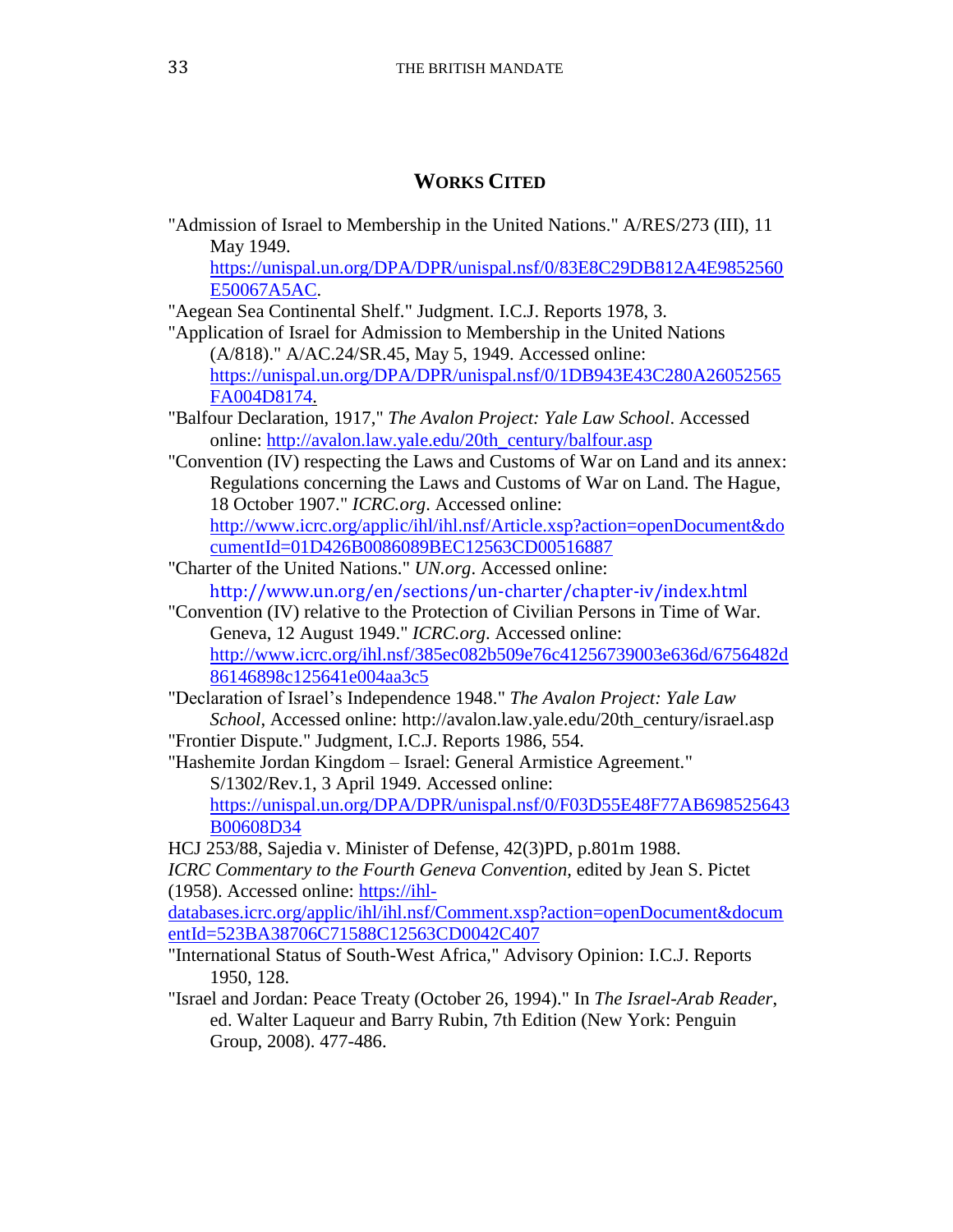- "Israeli and Palestinian Authority: Interim Agreement on the West Bank and Gaza Strip (September 28, 1995)." In *The Israel-Arab Reader*, ed. Walter Laqueur and Barry Rubin, 7th Edition (New York: Penguin Group, 2008). 502-521.
- "Legal Consequences of the Construction of a Wall in the Occupied Palestinian Territory." Advisory Opinion, 2004 I.C.J. 136.
- "Legal Consequences for States of the Continued Presence of South Africa in Namibia (South West Africa) Notwithstanding Security Council Resolution 276 (1970)." Advisory Opinion, I.C.J. Reports 1971, 16.
- "Palestine Act, 1948." 11 & 12 Geo. 6, Chapter 27. London: H.M. Stationery Office, 1948. 358-361.
- "Palestine National Council: Declaration of Independence (November 15, 1988)." In *The Israel-Arab Reader*, ed. Walter Laqueur and Barry Rubin, 7th Edition (New York: Penguin Group, 2008). 354-358.
- "Palestine Royal Commission Report: Presented by the Secretary of State for the Colonies to Parliament by Command of His Majesty" (London: His Majesty's Stationery Office, 1937). Accessed online:

[https://unispal.un.org/DPA/DPR/unispal.nsf/cf02d057b04d356385256](https://unispal.un.org/DPA/DPR/unispal.nsf/cf02d057b04d356385256ddb006dc02f/88a6bf6f1bd82405852574cd006c457f?OpenDocument&Highlight=0,peel,commission) [ddb006dc02f/88a6bf6f1bd82405852574cd006c457f?OpenDocument&](https://unispal.un.org/DPA/DPR/unispal.nsf/cf02d057b04d356385256ddb006dc02f/88a6bf6f1bd82405852574cd006c457f?OpenDocument&Highlight=0,peel,commission) [Highlight=0,peel,commission](https://unispal.un.org/DPA/DPR/unispal.nsf/cf02d057b04d356385256ddb006dc02f/88a6bf6f1bd82405852574cd006c457f?OpenDocument&Highlight=0,peel,commission) <https://unispal.un.org/pdfs/Cmd5479.pdf>

- "Report of the independent international fact-finding mission to investigate the implications of the Israeli settlements on the civil, political, economic, social and cultural rights of the Palestinian people throughout the Occupied Palestinian Territory, including East Jerusalem." A/HRC/22/63, 7 February 2013.
- "San Remo Resolution: April 25, 1920. [http://web.archive.org/web/20071017031147/http:/www.therightroadtopeace.](http://web.archive.org/web/20071017031147/http:/www.therightroadtopeace.com/infocenter/Heb/SamRemoRes.html) [com/infocenter/Heb/SamRemoRes.html](http://web.archive.org/web/20071017031147/http:/www.therightroadtopeace.com/infocenter/Heb/SamRemoRes.html)
- "South West Africa Cases (Ethiopia v. South Africa; Liberia v. South Africa), Preliminary Objections." Judgment of 21 December 1962. I.C.J. Reports 1962, 319.
- "Statement by Ambassador Warren R. Austin, United States Representative in the Security Council." S/P. V. 271, March 19, 1948.
- "Syria Sets Precedent for Quiet Termination of Palestine Mandate, Diplomats Believe." *Jewish Telegraphic Agency*, November 3, 1941. Accessed onlin[e:http://www.jta.org/1941/11/03/archive/syria-sets-precedent-for-quiet](file:///C:/Users/Ksd/AppData/Local/Temp/:%20http:/www.jta.org/1941/11/03/archive/syria-sets-precedent-for-quiet-termination-of-palestine-mandate-diplomats-believe%23ixzz2ivrtA8dF)[termination-of-palestine-mandate-diplomats-believe#ixzz2ivrtA8dF](file:///C:/Users/Ksd/AppData/Local/Temp/:%20http:/www.jta.org/1941/11/03/archive/syria-sets-precedent-for-quiet-termination-of-palestine-mandate-diplomats-believe%23ixzz2ivrtA8dF)
- "Termination of the British Mandate for Palestine." *The International Law Quarterly* 2:1 (Spring 1948): 57-60.
- "The Covenant of the League of Nations, Including Amendments Adopted to December 1924." *The Avalon Project: Yale Law School*. Accessed online: http://avalon.law.yale.edu/20th\_century/leagcov.asp#art22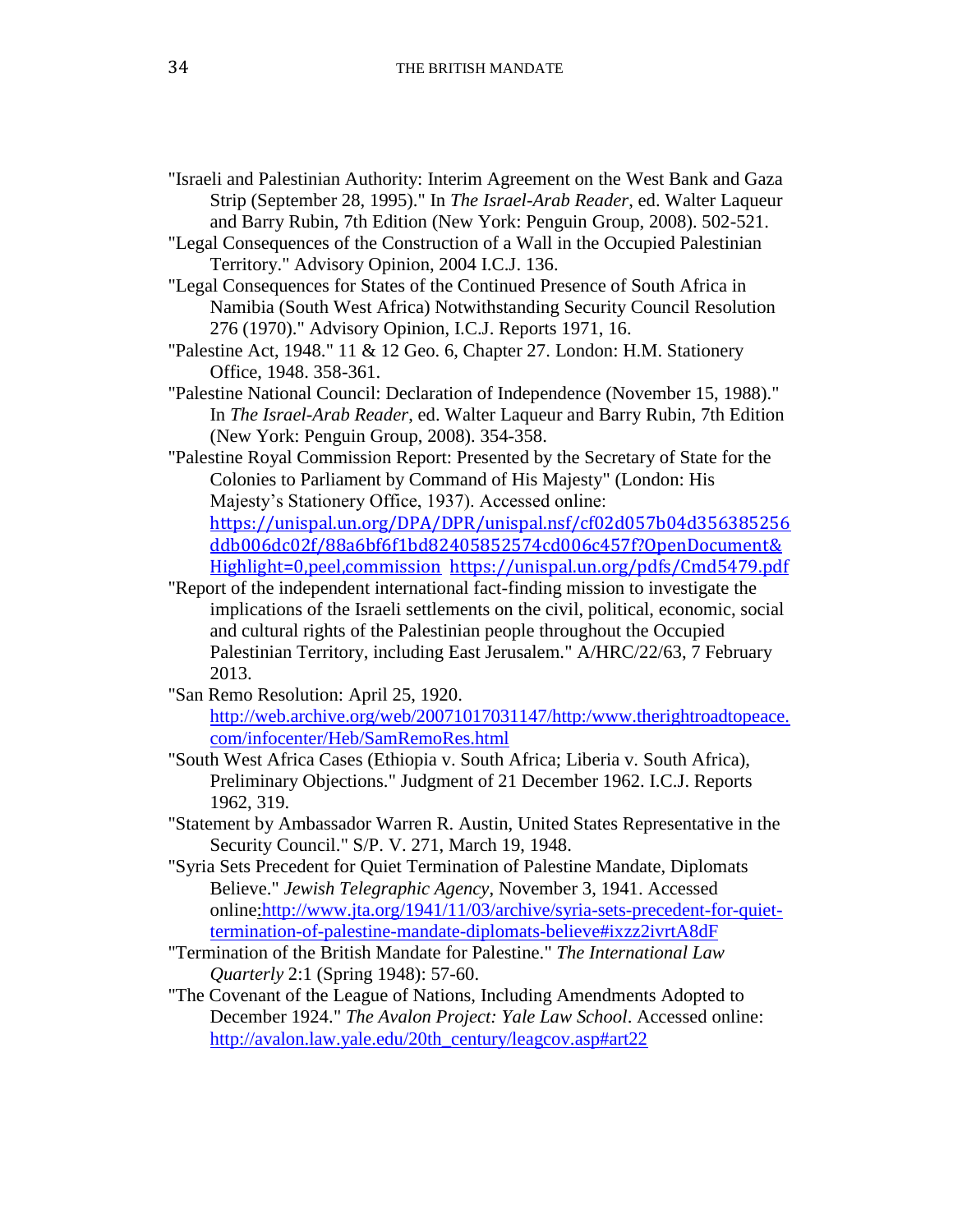- "The Palestine Mandate." *The Avalon Project: Yale Law School*. Accessed online: [http://avalon.law.yale.edu/20th\\_century/palmanda.asp](http://avalon.law.yale.edu/20th_century/palmanda.asp)
- "The Recognition of the State of Israel," Harry S. Truman Library and Museum. Accessed online:

[http://www.trumanlibrary.org/whistlestop/study\\_collections/israel/large/inde](http://www.trumanlibrary.org/whistlestop/study_collections/israel/large/index.php) [x.php](http://www.trumanlibrary.org/whistlestop/study_collections/israel/large/index.php)

- "Treaty of Peace Between the Allied and Powers and Turkey." *American Journal of International Law* 15:3 (July 1921): 179-181.
- United Nations General Assembly. "Resolution 181(II): Future Government of Palestine." A/RES/181(II), 29 November 1947.
- United Nations Palestine Commission. "First Monthly Progress Report to the Security Council." A/AC.21/7, 29 January 1948.
- "United Nations Special Committee on Palestine, Report of the General Assembly, Volume III, Annex A: Oral Evidence Presented at Public Meeting," A/364/Add.2 PV.19, 7 July 1947. Accessed online: [https://unispal.un.org/DPA/DPR/unispal.nsf/0/06728C052629426085256E8](https://unispal.un.org/DPA/DPR/unispal.nsf/0/06728C052629426085256E8B007092DF) [B007092DF.](https://unispal.un.org/DPA/DPR/unispal.nsf/0/06728C052629426085256E8B007092DF)
- "Zionist Rejoicings. British Mandate for Palestine Welcomed." *The Times*, 26 April 1920.
- Andrews, Fannie Fern. "The Mandates." *American Scholar* 1:3 (May 1932): 307- 317.
- Azkin, Benjamin. "The Palestine Mandate in Practice." *Iowa Law Review* 25 (1939-1940): 32-71.
- Baker, Alan. "The Settlements Issue: Distorting the Geneva Convention and the Oslo Accords." *Jerusalem Center for Public Affairs*, January 5, 2011. Accessed online: [http://jcpa.org/article/the-settlements-issue](http://jcpa.org/article/the-settlements-issue-distorting-the-geneva-convention-and-the-oslo-accords)[distorting-the-geneva-convention-and-the-oslo-accords/](http://jcpa.org/article/the-settlements-issue-distorting-the-geneva-convention-and-the-oslo-accords)
- -----. "The Fallacy of the '1967 Borders' No Such Borders Ever Existed". *Jerusalem Center for Public Affairs,* December 21, 2010. Accessed online: [http://jcpa.org/article/the-fallacy-of-the-%e2%80%9c1967](http://jcpa.org/article/the-fallacy-of-the-%e2%80%9c1967-borders%e2%80%9d-%e2%80%93-no-such-borders-ever-existed/) [borders%e2%80%9d-%e2%80%93-no-such-borders-ever-existed/.](http://jcpa.org/article/the-fallacy-of-the-%e2%80%9c1967-borders%e2%80%9d-%e2%80%93-no-such-borders-ever-existed/)
- -----. "Israel's Rights in the Territories under International Law". Jerusalem Center for Public Affairs, September 7, 2016. Accessed online: [http://jcpa.org/israels-rights-territories-international-law/.](http://jcpa.org/israels-rights-territories-international-law/)
- Bell, Avraham and Eugene Kontorovich, "Palestine, Uti Possidetis Juris and the Borders of Israel", 58 Ariz.L.Rev. 633 (2016).
- Bentwich, Norman. *The Mandates System*. London: Longmans, Green and Co., 1930.
- Bentwich, Norman and Andrew Martin. *A Commentary on the Charter of the United Nations*. Leeds: Knight & Forster, Ltd., 1951.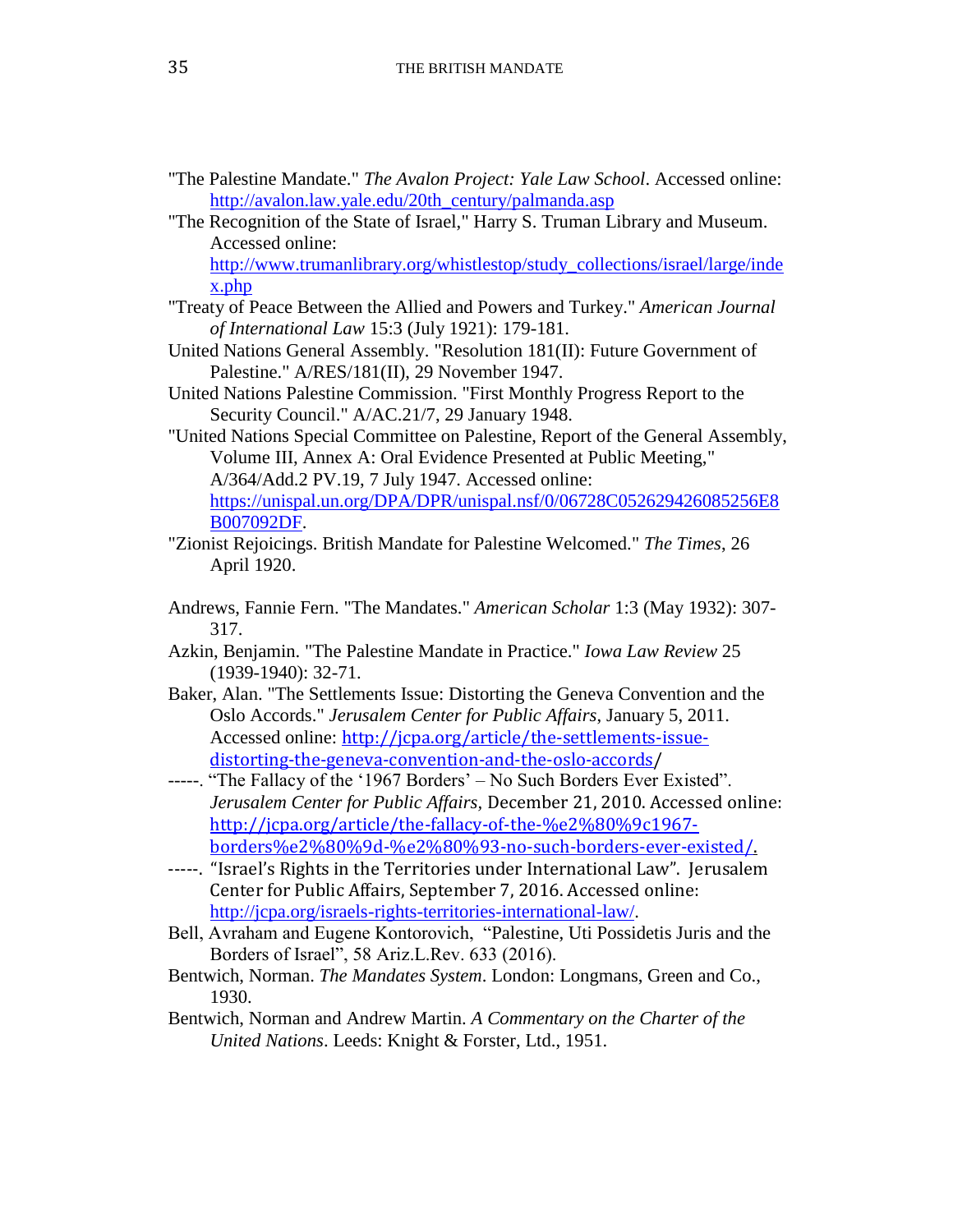Blum, Yehuda. "The Missing Reversioner: Reflections on the Status of Judea and Samaria", *3 Isr. L. Rev. 279 1968.*

Boyle, Frances. "The Creation of the State of Palestine." *European Journal of International Law* 1 (1990): 301-306.

Chowdhuri, R.N. *International Mandates and Trusteeship Systems: A* 

*Comparative Study.*The Hague, Martinus Nijhoff, 1955.

Crawford, James. *The Creation of States in International Law*. Oxford: University Press, 2006.

-------. "The Creation of the State of Palestine: Too Much Too Soon?" *European Journal of International Law* 1 (1990): 307-313.

Currivan, Gene. "Zionists Proclaim New State of Israel; Truman Recognizes it and Hopes for Peace." The New York Times, May 15, 1948.

Evans, Luther Harris. "The General Principles Governing the Termination of a Mandate." *The American Journal of International Law* 26:4 (October 1932): 735-768.

- Feinberg, Nathan. *Some Problems of the Palestine Mandate*. Tel Aviv: Shoshani's Printing, 1936.
- Feith, Douglas. "The League of Nations Mandate for Palestine." In *Israel's Legitimacy in Law and History*, ed. Edward Siegel (New York: Center for Near East Policy Research, 1993): 1-20.
- Gerson, Allan. *Israel, the West Bank, and International Law*. New York: Routledge, 1978.
- Glick, Caroline. *The Israeli Solution.* New York: Crown Forum, 2014.

Grief, Howard. *The Legal Foundation and Borders of Israel Under International Law*. New York: Mazo Publishers, 2008.

Hasani, Enver. "*Uti Possidetis Juris*: From Rome to Kosovo." *Fletcher Forum of World Affairs* 27:2 (2003): 85-94.

Hertz, Eli. "UN Resolution 181 – The Partition Plan." *Myths and Facts*. Accessed online: [http://www.mythsandfacts.org/article\\_view.asp?articleID=135](http://www.mythsandfacts.org/article_view.asp?articleID=135)

Kretzmer, David. "The Law of Belligerent Occupation in the Supreme Court of Israel." *International Review of the Red Cross* 94:885 (Spring 2012) 207- 236.

Lapidoth, Ruth. "Jerusalem and the Peace Process." *Israel Law Review* 28:3 (Spring-Summer 1994) 402-434.

Lauterpacht, E. "The Contemporary Practice of the United Kingdom in the Field of International Law: Survey and Comment, IV. January 1-June 30, 1957." *The International and Comparative Law Quarterly* 6:3 (July 1957): 506-532.

Lee, D. Campbell. "The Mandates for Mesopotamia and the Principle of Trusteeship in English Law". St. Clements Press, London. 1921.

Leeper, Donald S. "Trusteeship Compared with Mandate." *Michigan Law Review* 49:8 (June 1951): 1199-1210.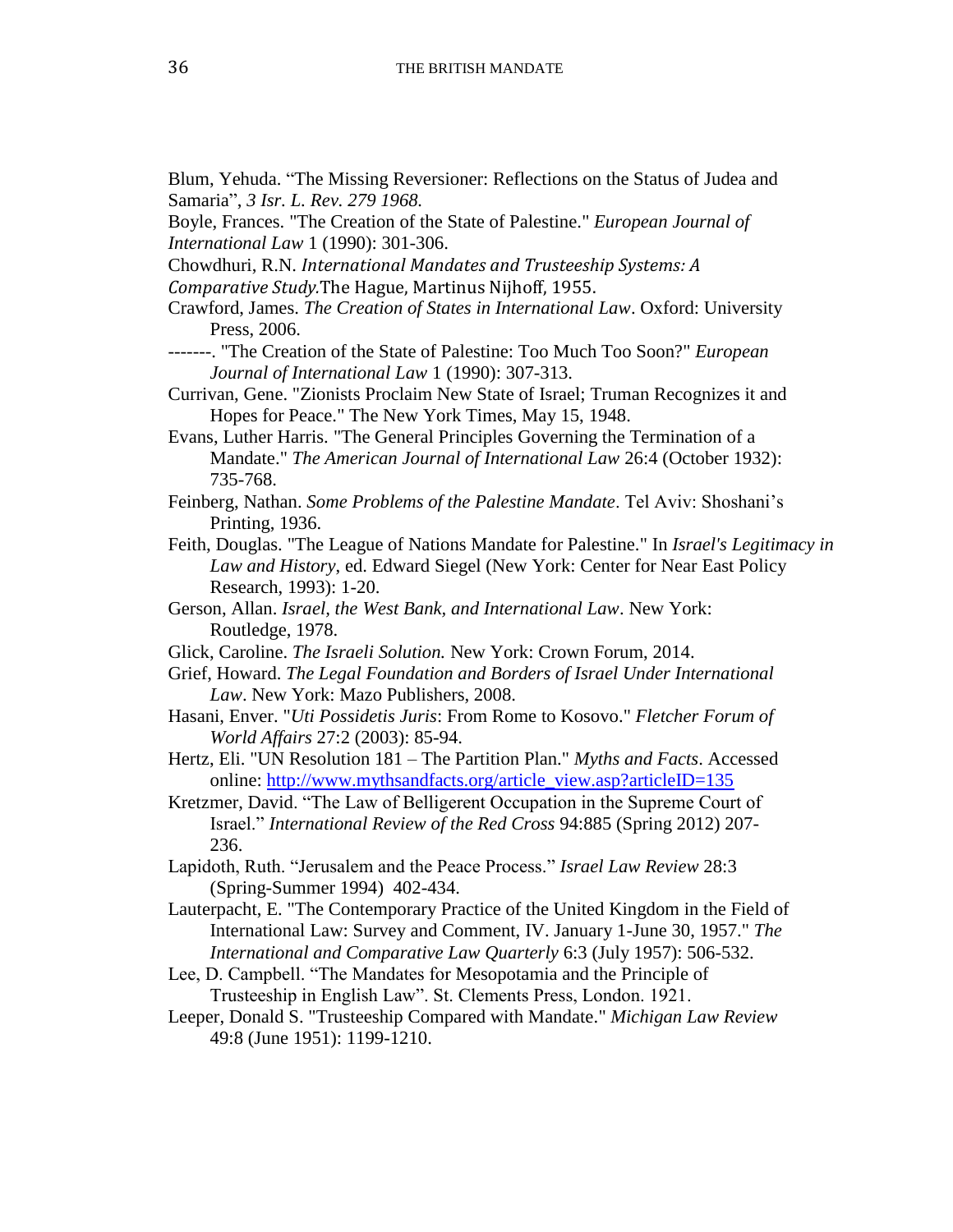- Matz, Nele. "Civilization and the Mandate System Under the League of Nations as Origin of Trusteeship." *Max Planck Yearbook of United Nations Law* 9 (2005): 47-95.
- Montefiore, Simon Sebag. *Jerusalem: The Biography*. New York: Random House, 2012.
- Myers, S.D. "Constitutional Aspects of the Mandate for Palestine." *American Academy of Political and Social Science* 164 (November 1932): 1-11.

Oppenheim, L. *International Law, A Treatise.* London: Longmans, Green and Co., 1928.

- Oren, Michael. *Six Days of War*. New York: Presidio Press, 2003.
- Parker, Tom. "The Ultimate Intervention: Revitalizing the UN Trusteeship Council for the 21st Century." *Centre for European and Asian Studies at Norwegian School*

- Phillips, David M. "The Illegal Settlements Myth." *Commentary Magazine*, December 1, 2009.
- Quigley, John. *The Statehood of Palestine*. Cambridge: Cambridge University Press, 2010.
- Riebenfeld, Paul S. "The Legitimacy of Jewish Settlement in Judea, Samaria and Gaza." *Israel's Legitimacy in Law and History.* Center for Near East Policy Research, 1993.
- Rostow, Eugene. "Historical Approach to the Issue of Legality of Jewish Settlement Activity." *The New Republic*, April 23, 1990.
- -----. "The Perils of Positivism." *Duke Journal of Comparative and International Law* 2 (Spring 1992): 229-246.
- Sayre, Francis B. "Legal Problems Arising from the United Nations Trusteeship System." *The American Journal of International Law* 42:2 (April 1948): 263- 298.
- Shamgar, Meir. "The Observance of International Law in the Administered Territories." In *The Progression of International Law: Four Decades of the Israel Yearbook on Human Rights*, Ed. Yoram Dinstein and Fania Domb (The Netherlands: Martinus Nijhoff Publishers, 2011): 429-446.
- Shaw, Malcolm. *International Law: Sixth Edition*. Cambridge: Cambridge University Press, 2008.
- Sloss, David. *The Role of Domestic Courts in Treaty Enforcement.* Cambridge University Press, 2009.
- Stone, Julius. *Israel and Palestine: Assault on the Law of Nations*. Baltimore: Johns Hopkins University Press, 1981.
- Stoyanovsky, Jacob. *The Mandate for Palestine: A Contribution to the Theory and Practice of International Mandates*. London: Hyperion Press, 1976.
- Truman, Harry. "Memorandum on the De Jure Recognition of Israel, 1948." Harry S. Truman Library and Museum. Accessed online:

*of Management*. 2003.